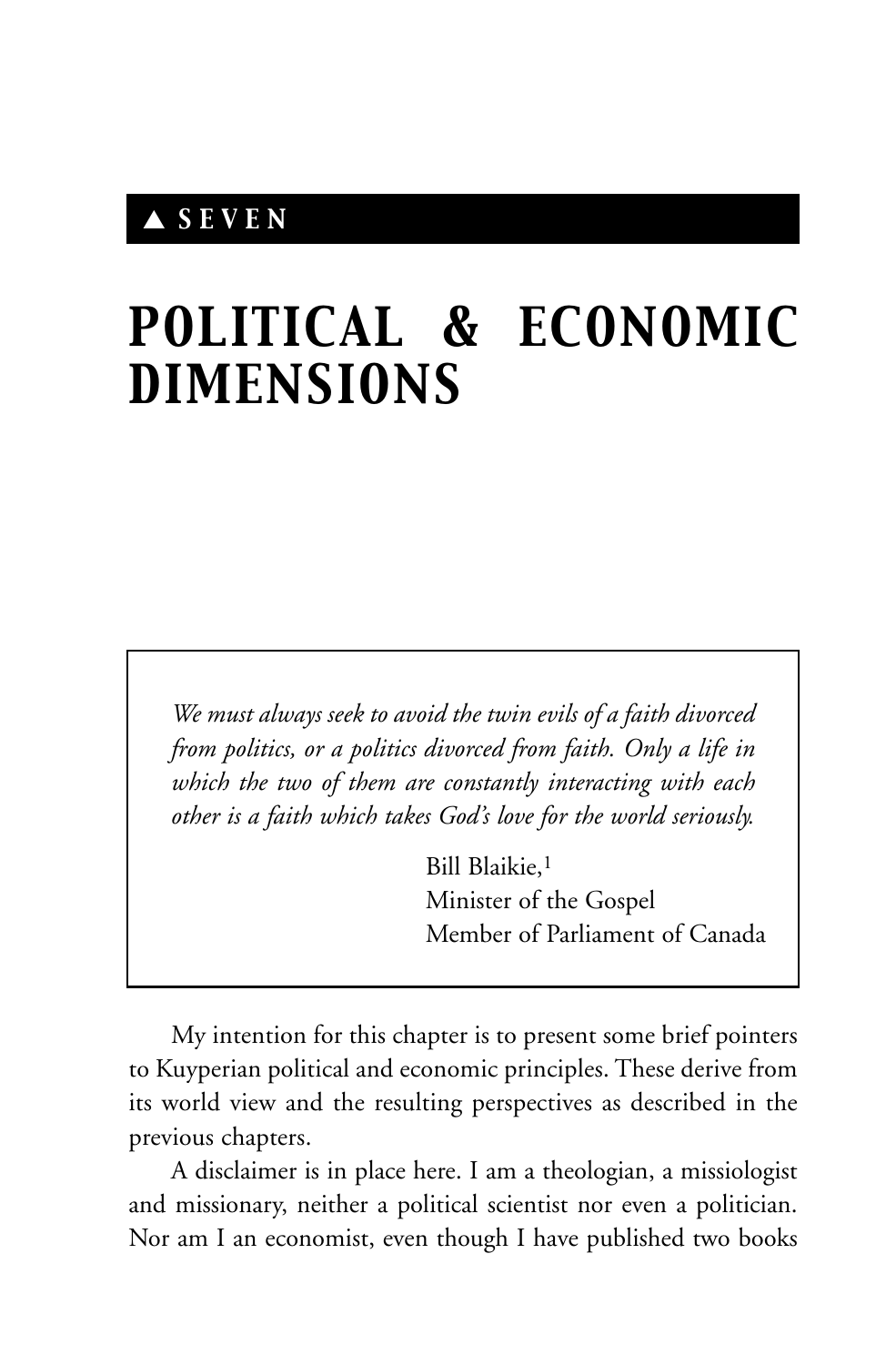on subjects of economic interest. It is not my aim to present materials secular political scientists, politicians or economists normally discuss. However, Christians among them who have rejected secular dualism *do* discuss these issues, as do Muslims. And so, without further ado…

## ▲ *Collectivism vs Individualism* \_\_\_\_\_\_\_\_\_\_\_\_

A dominant theme in the Kuyperian tradition is the rejection of both collectivism and individualism, the two poles that represent a false dualism around which secular political scientists and economists usually rotate. Kuyper inherited a situation dominated by the results of the French Revolution, which ended up with "the absolutisation of the state" that "lead to a rejection of the authority of God, since the state posits no limits for itself…The state therefore encroaches on all other social activity, so that all other interests suffer under the domination of the state."2 That state pressed the people of Kuyper's day with a heavy hand that reached into every segment of society and ended up distorting and oppressing every sphere, including that of the Church. To counter that kind of situation, Kuyper and his successors creatively developed a unique principial perspective on both state and Church that Nigerian Christians and Muslims would do well to become familiar with. Gousmett describes the concept of a state that is neither individualistic nor communalistic. The state is

*made up of individuals in organic relationship with others in various societal structures. Individuals in isolation do not exist: they have their being only in and through the spheres of society. "No man is an island…" Kuyper held that the individual person can only find true freedom in ties with the institutions of society. Therefore Kuyper rejected individualism, the idea that the individual is the basic unit of human society,*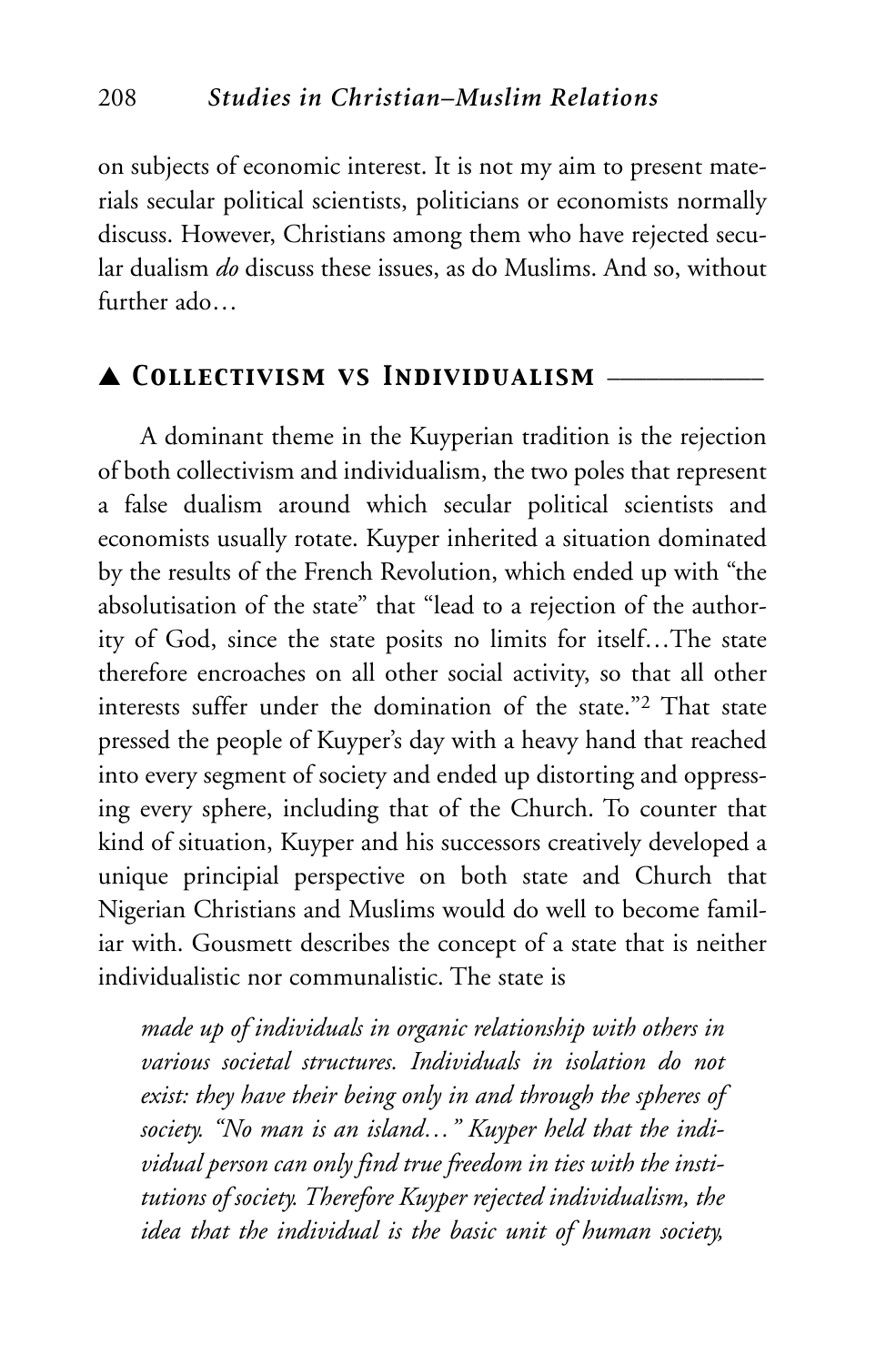*since the individual is unthinkable outside of his or her family. He also rejected collectivism, since this violates the rights of persons to free development and responsibility. Society is correctly understood as individuals in relationship, relationships that are not externally imposed…but within which we stand as created beings formed by God in the community of humankind.*

*All human beings are placed in a number of communities. We are born into a web of relationships, which constitute our societal existence. There is therefore no such thing as the autonomous and isolated individual, and so individualistic views of society are excluded. Similarly, collectivist views are excluded, since human beings do exist as individuals and not simply as members of society…We are individuals in relationship, an unavoidable state of affairs, the way in which God has established the creation.*<sup>3</sup>

Individualistic societies, such as Canada, where human relationships are often minimal or even absent, are marked by loneliness, meaninglessness, dysfunctional families, psychological disturbances and the blossoming of counselling institutions. Addictions, crime and rootlessness are on the rise, leading to many homeless living on the street. In Vancouver's West End, I live in the very centre of such a culture. It is a society without an adequate safety net, for government subsidies cannot undo the root cause. The safety net they are trying to construct mostly misses the boat and in the long run is no more than a band-aid, even though important for the economic lives of its "beneficiaries."

Bennie van der Walt discusses this subject at length. "Individualism is the dominant Western viewpoint. It identifies the human person with the individual. To be an individual is to be human. And to be human means to be an individual." Who am I? The answer is "very simple: 'I am a unique individual.'" Van der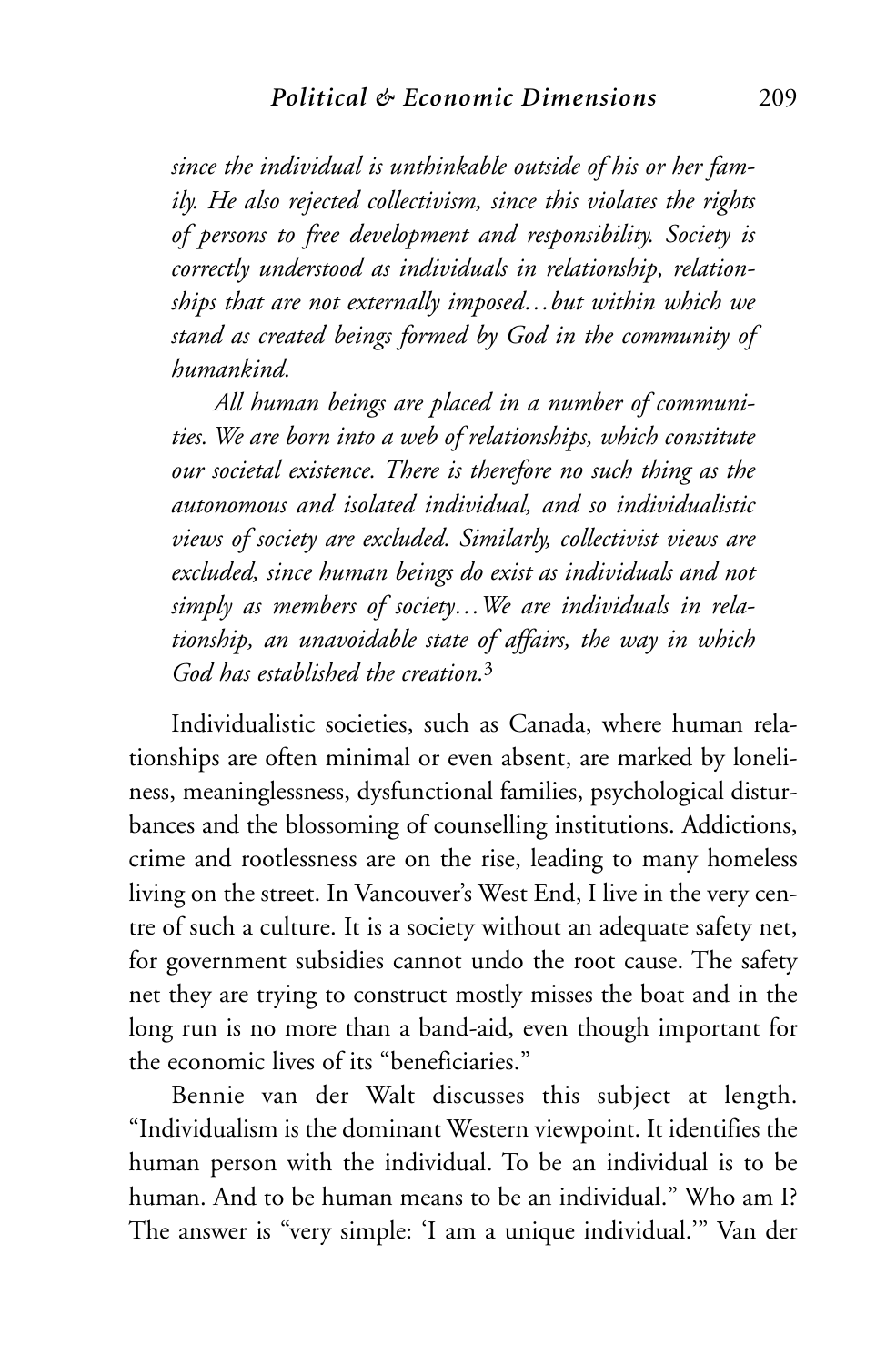Walt traces the origin and history of this view from the 16th-century Renaissance through the Enlightenment and on into the 20th century. It is an emphasis on the individual versus a "repressive social order." "A person has to distinguish herself from her community to be human." It is a matter of "first the individual and then the community." This popular opinion encouraged a move away from religion into the direction of secularism. Individualism has taken such a hold on Western Christians that many think of it as "the authentic Christian position supported by Scripture."4 Especially via the avenue of U.S. superpower politics, this is a very dominant political emphasis throughout the world.

The opposite pole, communalism, "stands in sharp contrast" to individualism. When adherents think of human identity,

*they immediately have in mind the human being within the group of which he is part. Because of his involvement in the community, he is the human person. The individual who does not function as a full member of the community is less than a full person. Through total involvement in the community, the individual establishes his personal identity and thus becomes a complete human being.*

This is the dominant view in Africa.

Van der Walt is critical of this pole as well. "It offers no real alternative to Western individualism," he argues, "but just another kind of impoverishment. Comunalism has its own dehumanising effects in its denial of human individuality and the subordination of all human experience to a single all-embracing community."5

True to type, the Kuyperian in van der Walt rejects both approaches. Neither defines a person, for both of these poles are "only dimensions of the fullness of human being." We have dimensions of individuality and community but are not defined by them. Both are wrong because they ask "what is *within* the person that gives identity…They each look for something *within* the human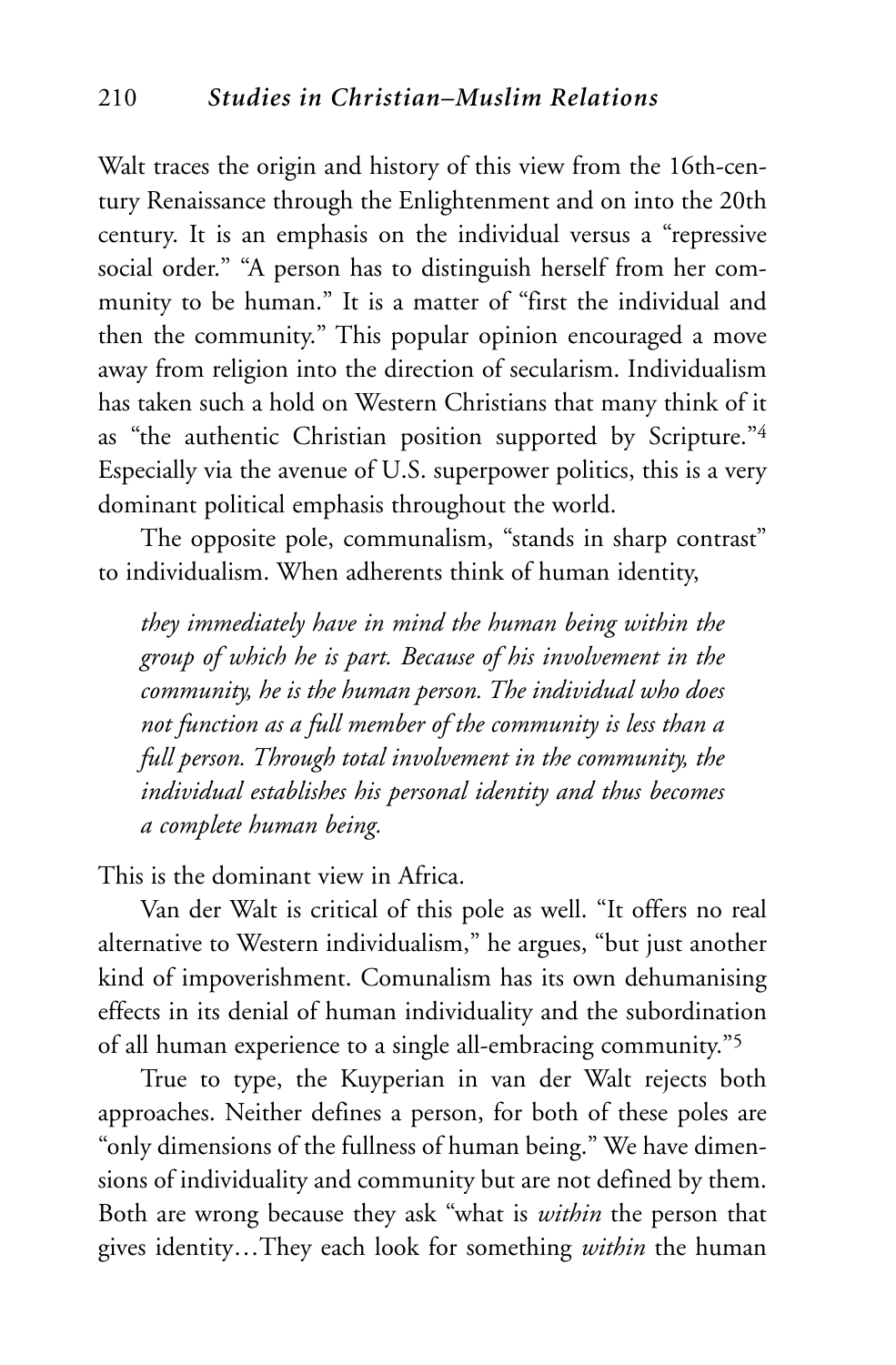world" for meaning. "They only differ in what they identify as the source of this meaning…"

According to Christian precepts,

*it is God…who establishes human identity and gives meaning to human life. The correct answer…is that I am created in the image of God and that (after the fall) this image can be recreated in Christ. The meaning of humanness lies beyond the human being in God. It is in an obedient relation to Him and His law that we find our true identity.*

That being the case, all efforts at community development must aim at enhancing both dimensions, not just one. "These two qualities complement each other. Neither can develop normally without the other." The consequence of both "is a mutilated view of the human being." Neither "recognises the integral, full human being created and redeemed by God."6

Secularism always tries to force a choice between these two—and that's exactly where most Nigerians now find themselves. Traditional society emphasizes the communal aspect that often deteriorates into communalism, also known as "tribalism." The secular-colonial heritage pushes them more into the camp of individualism. I believe the Kuyperian perspective can help us cut through this dilemma by its more supernatural point of reference. I believe Muslims will also feel more comfortable with such a perspective.

#### $\blacktriangle$  PLURALISM  $\blacktriangle$

One of the contemporary catchwords today is "pluralism." We overheard Muslims promoting it in Monograph 4. Secularists fly its banner, especially in Canada. It has been a major cornerstone in the Kuyperian tradition ever since the beginning and has made such an imprint on its home base, The Netherlands, that foreigners who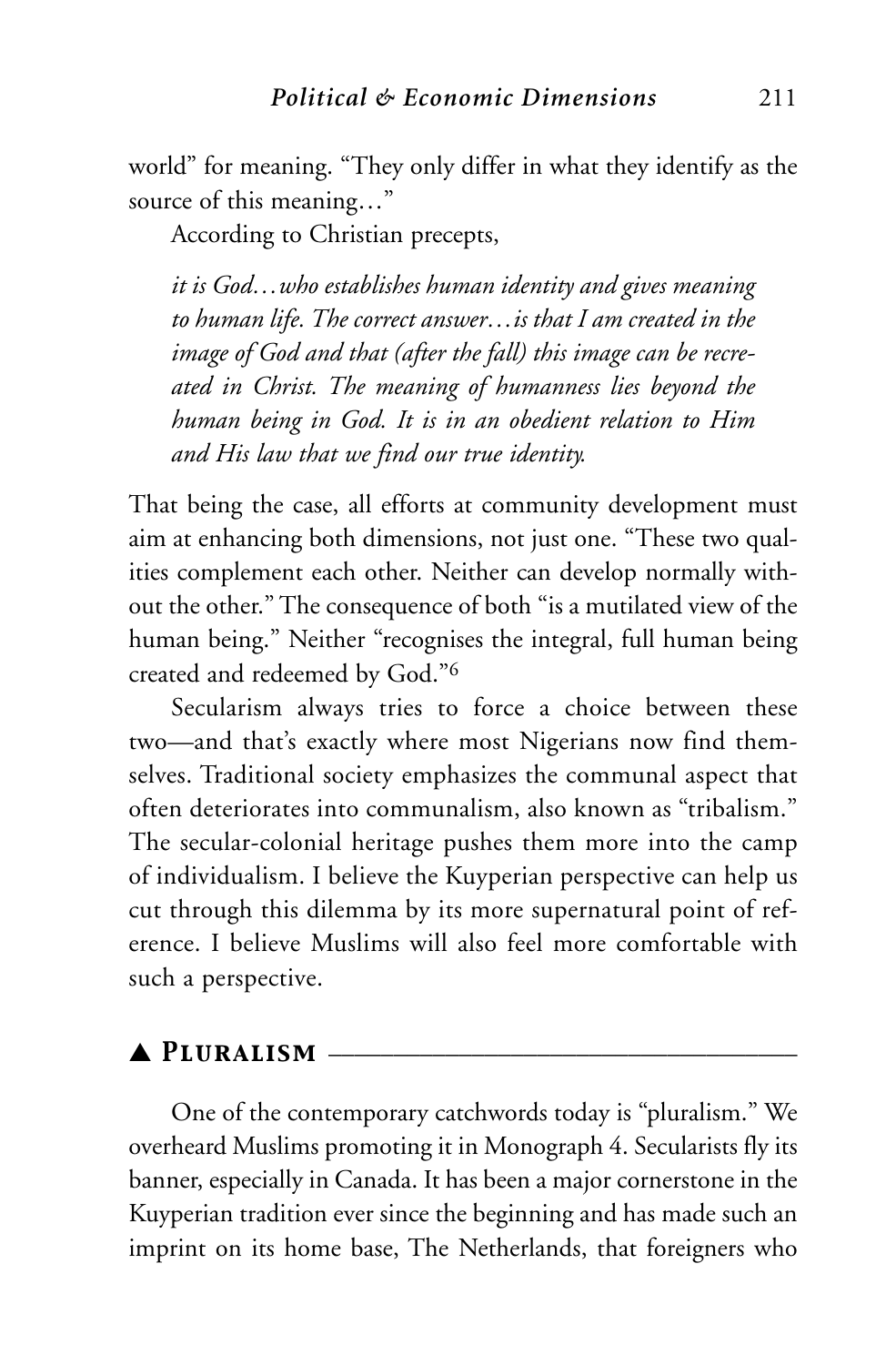know nothing about the Kuyperian tradition admire the pluralistic and tolerant stamp it has laid on the country even today.

Before we move to the Kuyperian view of the concept, I want to open your eyes to its secular, liberal version in Canada. I have earlier on reported Paul Marshall's view that secularism suppresses religion in Canada. The secular approach to religion has also given a particular colouration to its concept of pluralism that he considers basically an emptied meaningless shell. He quotes from Rabbi Dennis Prager:

*Liberals (whom we have called secularists) are always talking about pluralism, but that is not what they mean. They mean "melting-pot." Pluralism (properly) means that Catholics are Catholics, Jews are Jews, Baptists are Baptists, etc. That's what pluralism means—everyone affirms his values and we all live with civic equality and tolerance. That's my dream. (But) in public school, Jews don't meet Christians. Christians don't meet Hindus. Everybody meets nothing. That is…why their children so easily inter-marry. Jews don't marry Christians. Non-Jewish Jews marry non-Christian Christians. Jews for nothing marry Christians for nothing. They get along great because they both affirm nothing. They have everything in common—nothing. That's not pluralism. But that's exactly what the liberal world wants. They want a bunch of secular universalists with ethnic surnames.*

Marshall then gives a brief summary of a Kuyperian view of pluralism that contrasts sharply with the secular version: "Pluralism means that different people with different beliefs and different ways of life are living together in the same society. A good form of pluralism is one in which we live together in peace and mutual respect, while acknowledging that our differences are very real and important." Unfortunately, that is not what obtains in Canada. He continues,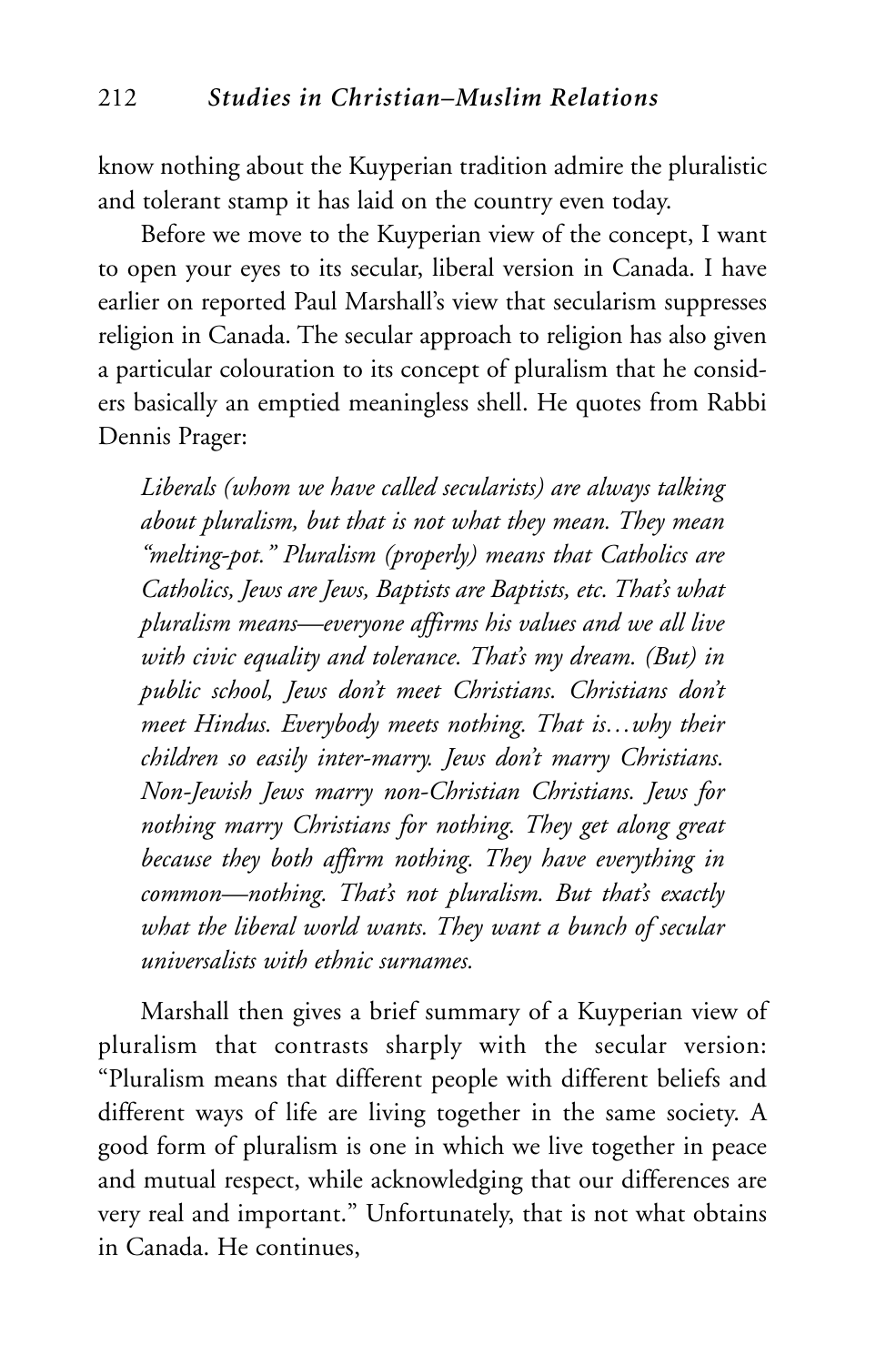*The problem with much current stress on individualism and secularism is that it tries to achieve a kind of peace by denying that the differences exist or that they are important. The result is that committed believers of many religions are told that they must leave their beliefs at the door, confined to private life, if they want to enter public debate. The result is an exclusion of religion masquerading as openness to all. Secularism, in this sense, is a false form of pluralism. By trying to exclude religious considerations from public influence, it destroys the very differences it claims to want to protect. It claims not to discriminate but ends up discriminating against any religion that shapes the public life of its members. Where it dominates, it negates the life of our religions and our religious traditions.*<sup>7</sup>

The Evangelical Fellowship of Canada is officially Evangelical in orientation, but has over time been deeply influenced by the Kuyperians among them. Its 1992 publication, edited by Aileen Van Ginkel, clearly betrays such influence. In a submission to the Federal Government it concluded a discussion on the secular situation in Canada with the words: "This secularism then becomes a false form of pluralism. By trying to exclude religious considerations from public influence, it destroys the very diversity it claims to want to protect. It claims not to discriminate but ends up discriminating against any religion that shapes the public life of its members."8

In multicultural societies such as Canada and the U.S.A., the struggle has not been between religions like Christianity and Islam, but between Christianity and secularism. Secularism crept in and spread its tentacles while most Christians were sleeping. Once its implications began to be turned into realities, Christians slowly woke up from their slumber, prodded especially by Kuyperians that began to make their influence felt at various fronts.<sup>9</sup> In those contexts strict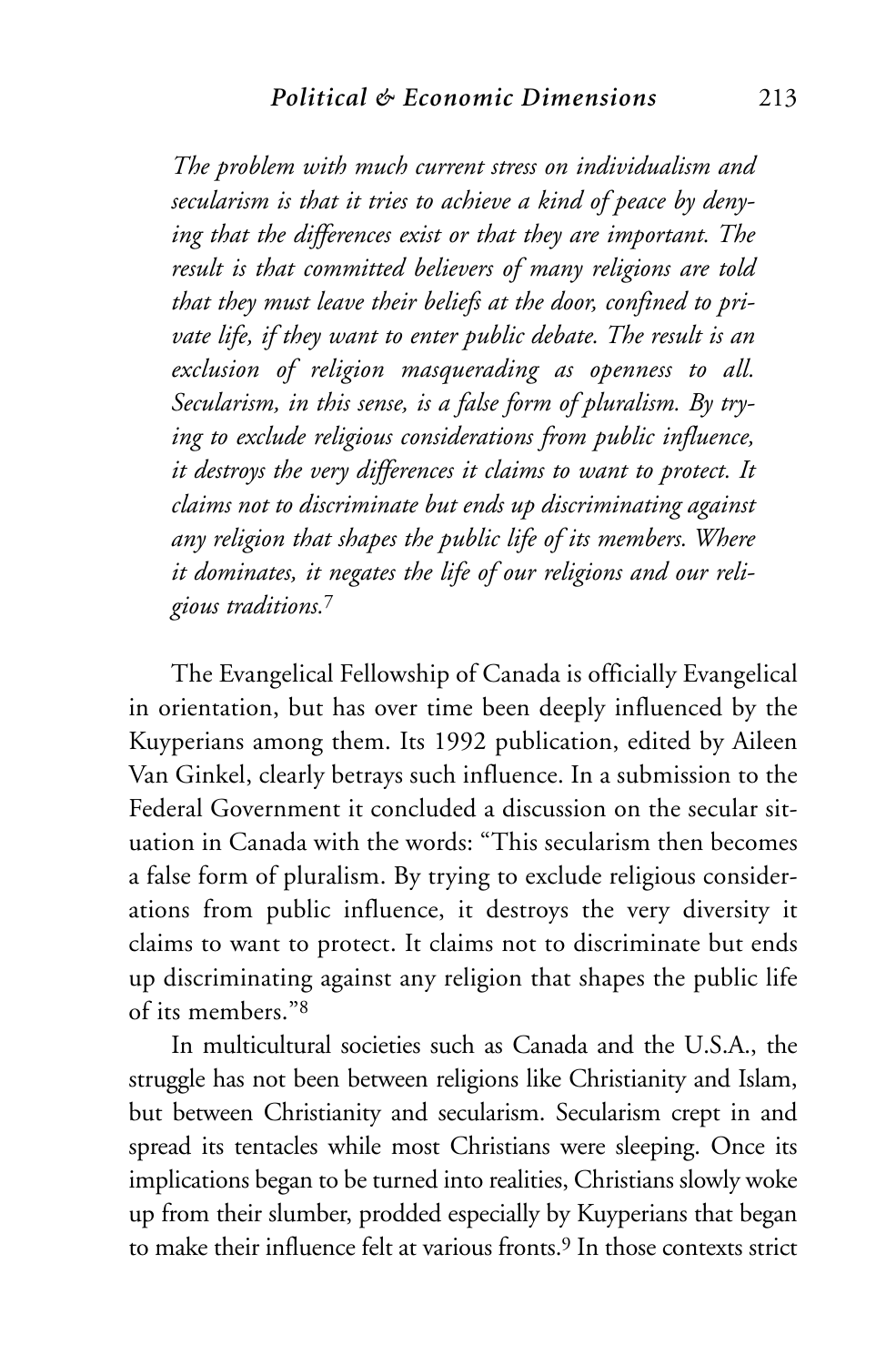separation of state and religion causes problems, for it often ends up favouring secular organizations and, in fact, leads to the establishment of the secular faith or world view at the expense of all others. You end up with the establishment of one single world view or belief system. Writing about current debate in Canada on health care, Paul Schratz writes, "The people who denounce religious believers for their supposed rigidness often fail to recognise that when it comes to inflexibility, few are more zealous than devotees of secular viewpoints." With the help of Iain Benson, Schratz charges that there is a double standard of values. While

*people of faith…are criticized for trying to impose their value on others, non-religious values that are preached with equal or great fervour somehow escape notice. Religious believers aren't the only ones with values, as Benson points out, and we're not the only ones trying to bring our values into the public square. Everyone has personal beliefs, and everyone should be trying to bring those beliefs into engagement with modern society. If I believe that the most serious challenge facing society is pollution, I'd be remiss if I weren't working to bring about tougher environmental legislation. Shouldn't the same apply to Catholics who have views on health care, child care, and yes, issues such as abortion, euthanasia and "homosexual marriage"? For some reason, it doesn't, as Calgary Bishop Fred Henry discovered recently when federal tax officials called him on the carpet.*

*We are constantly advised not to "force our values down other people's throats." Debate, however, cannot be restricted to those without religious affiliation. To permit politicians, activists, or the media to make the secular case for assisted suicide or national child care, while warning the Catholic Church or the faithful to keep their religious arguments to themselves, would discriminate against religious believers and hand society over to the atheists and agnostics.*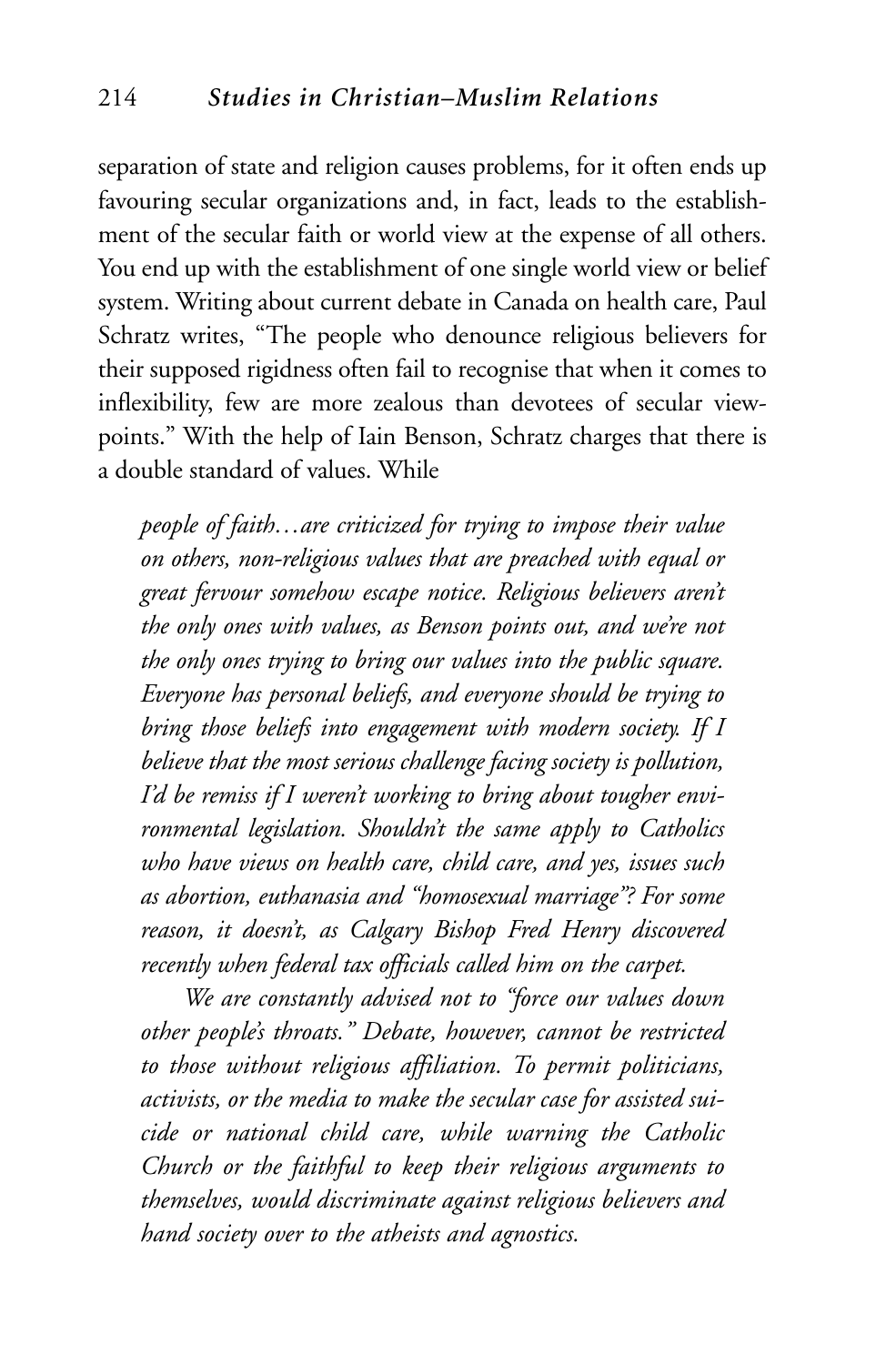*Catholics are entitled to bring their religious beliefs to any debate on any issue. In fact, some Catholic thought would be a helpful corrective to the blinkeredness that often surrounds these debates…*<sup>10</sup>

The Kuyperian perspective is not only about the right of "people of faith" to equal participation in public debates, but also about equal access to public resources. That is a major point of American Christian scholars Stephen Monsma and Christopher Soper, editors of the book *Equal Treatment.* In their introduction they write,

*The basic concept of equal treatment says that the establishment clause of the First Amendment (Congress shall make no law respecting an establishment of religion) is not violated, even if government grants aid, recognition, or support to religion or religious groups, as long as government gives equal aid, recognition, or support to all religions and parallel or similar secularly based systems of belief and their organized groups. Equal treatment…does not mandate an artificial, perhaps impossible-toattain strict separation between government and all of religion in its various manifestations. Instead, it argues that the establishment clause mandates governmental neutrality on matters of religion, a neutrality that is more fully attained by the equal treatment of persons and groups of all faiths—religious and secular—than by an attempt strictly to separate religion and government, which leads to a rejection of all governmental support and recognition for religious groups.*<sup>11</sup>

Carl Esbeck quotes one American Justice Kennedy:

*A significant factor in upholding governmental programs…is their neutrality towards religion…In enforcing the prohibition against laws respecting establishment of religion, we must be sure that we do not inadvertently prohibit the government*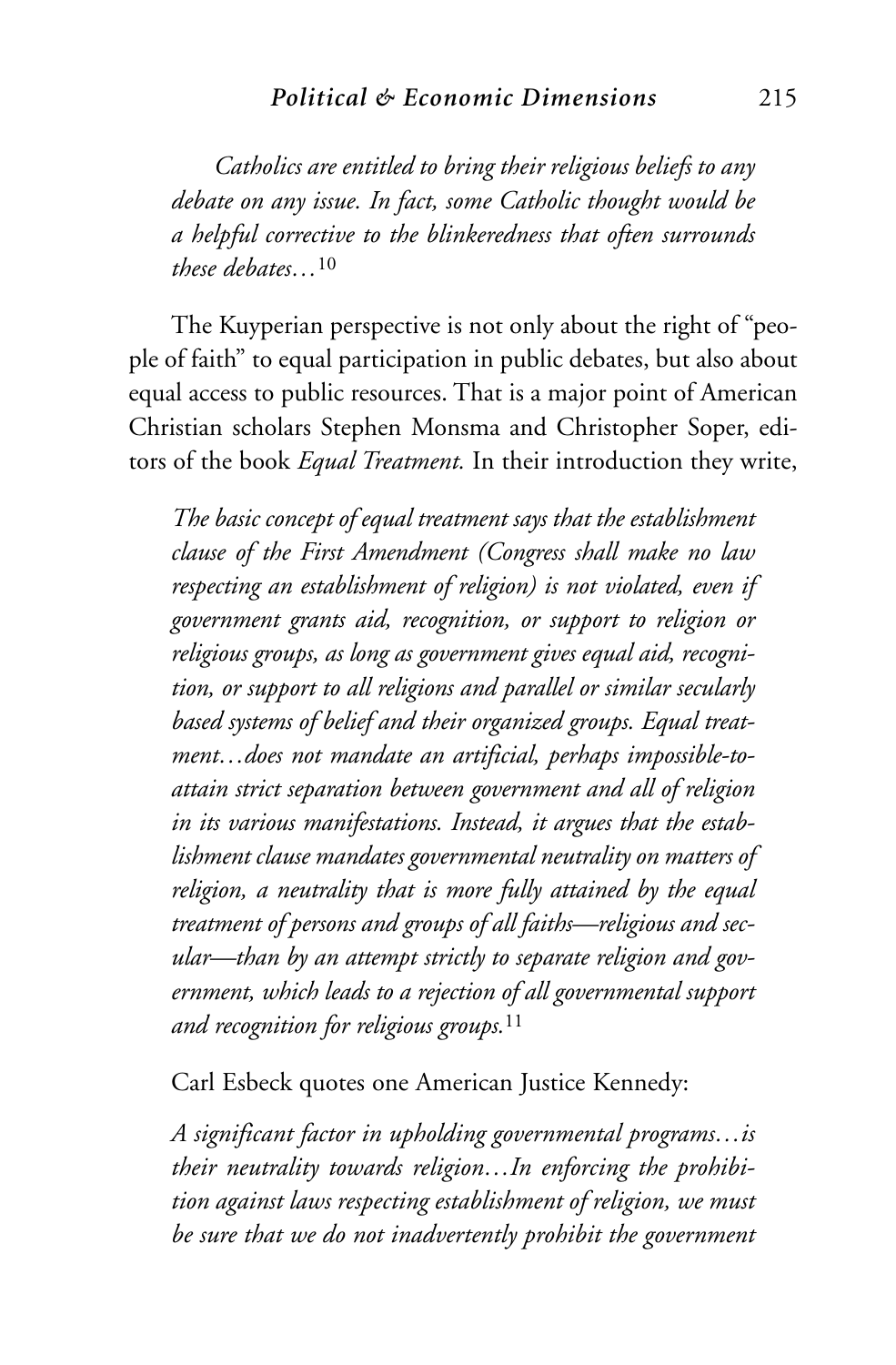*from extending its general state law benefits to all its citizens without regard to their religious belief…We have held that the guarantee of neutrality is respected, not offended, when the government, following neutral criteria and evenhanded policies, extends benefits to recipients whose ideologies and viewpoints, including religious ones, are broad and diverse.*<sup>12</sup>

Under the heading "In Defence of True Pluralism," Antonides writes:

*The order of creation is God's design for everything that exists. All human and non-human creation is subject to His law order. This order displays great variety and diversity both in nature and in human culture. The phrase "according to their kind" is used no fewer than nine times in the creation story. God has made everything after its own kind and He created a vast multitude of things, plants, animals, people and societal structures. Each is subject to its own law sphere. Thus, for example, mathematics is subject to a different order than is a flower or an animal.*

*Each individual person is different from all others…Similarly, society does not consist of a collection of individuals, but is constituted of a host of different structures, institutions and…associations. This great variety…is made possible because it is built into the order of creation. Societal variety and differentiation is a sign of true historical progress, because it is precisely in the free development of a variety of structures that human responsibility and freedom can flourish.*

To be sure he is understood, Antonides quotes from Richard John Neuhaus, who explained the concept of freedom succinctly: "Freedom is found in obedience to the normative; all other liberations are just different ways of being lost."13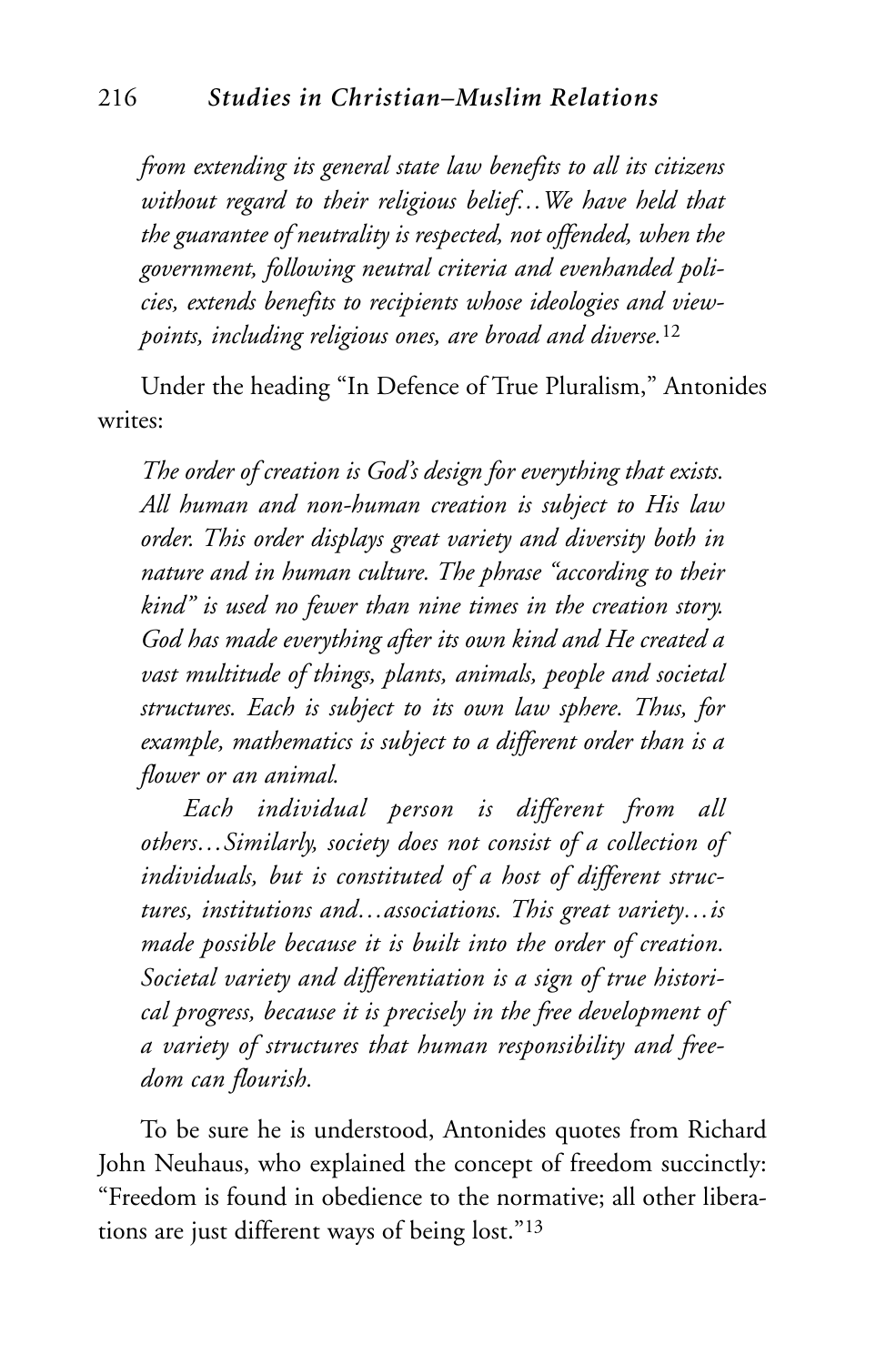In distinction from secularists who seek to impose their stamp on society by forcing religion out of the public square, Antonides does

*not advocate the establishment of a Christian society. That is beyond our ability in any case, and it would fail to reckon with the reality that many people have used their freedom to choose for a faith other than Christianity. Nevertheless, we must object to the argument that the Christian faith is a private matter and therefore has no place in the public realm. In a genuinely democratic and open society, the public square should be a place for conversation and dialogue about ideas and faith commitments. No one faith may lay claim to the entire square. This will mean some compromise on the part of everyone, but compromise is a necessary ingredient in a genuine democracy. A compromise does not necessitate the surrender of principle…*<sup>14</sup>

Richard Mouw, President of Fuller Theological Seminary in Pasadena, California, wrote a brief popular exposition of Kuyperian pluralism. Mouw is deeply aware that the world of politics is one where compromise between different visions is the order of the day. In that kind of context, suggests Mouw,

*The most plausible political framework for Christians to advocate…is that of a pluralistic society. This involves a commitment by Christians to a society governed by a posture of impartiality toward persons and groups whose pursuits and life-styles reflect a diversity of fundamental commitments. Such a social and political framework is attractive from a Christian point of view for two reasons. First, the Body of Christ must advocate social and governmental structures for the larger human community in which it is possible for the Church to be itself…The people of God must seek the freedom to exercise…obedience in all dimensions of its life…*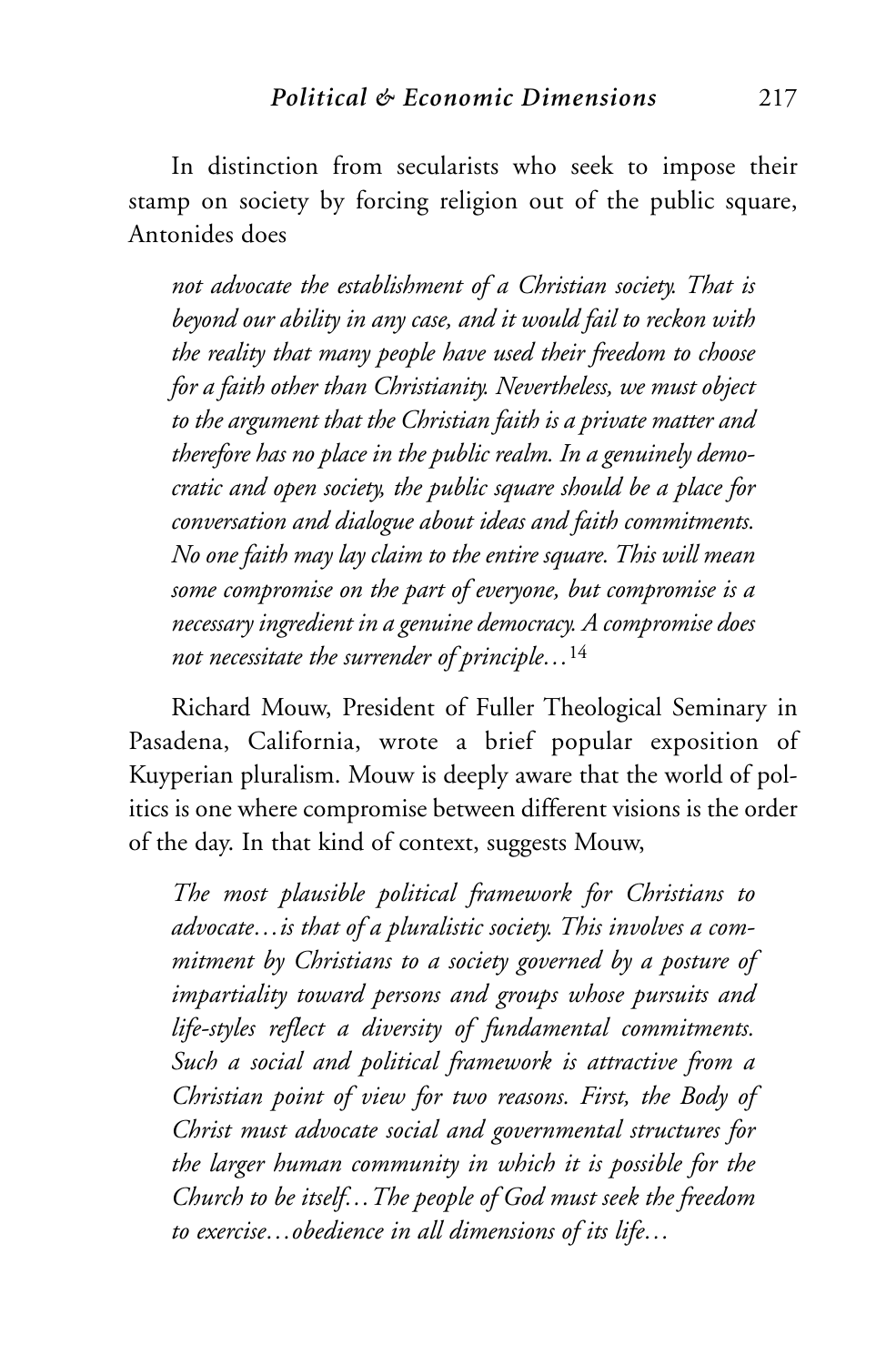#### 218 *Studies in Christian–Muslim Relations*

*Second, a Christian will not only seek this freedom for himself. He will also want to advocate structures in which persons and groups with differing perspectives and loyalties are free to live out their commitments. Christians should not wish for the coercive imposition of Christian patterns of behavior on those who do not freely choose to serve the Lord…*

Mouw recognises that there may be differences of opinion regarding freedom and justice. That can create a situation where Christians have to be satisfied with less than perfect solutions and with

*fragmentary justice and peace. But such commitments are legitimate, if we view them not as the end but the beginning of our Christian witness. Once the first step of partial peace has been taken, the Christian [or the Muslim] can prepare for the second step towards fuller peace until he reaches "the peace which passes human understanding."*<sup>15</sup>

Coming back to Antonides, he recognises that the term "pluralism" is used in at least three ways. The first meaning is "relativism," something he and all Kuyperians reject. Another meaning is the one described in the previous paragraph, where there is insistence on the freedom of all human beings and opinions to play their role in the public square and to be equally respected and treated by the government. "Each person has a spiritual freedom that must be respected by all human authority. Freedom means that life may not be regulated by command but that people must exercise their own responsibility." Kuyperians tend to call this "confessional pluralism." The third meaning has reference to "the existence of a variety of societal structures, each with its own specific and limited task, scope and kind of authority." Here we are back in the territory of sphere sovereignty that he also discusses.16 The Kuyperian term for this one is "structural pluralism." So, a double type of pluralism: "the rights and liberties of a diversity of religious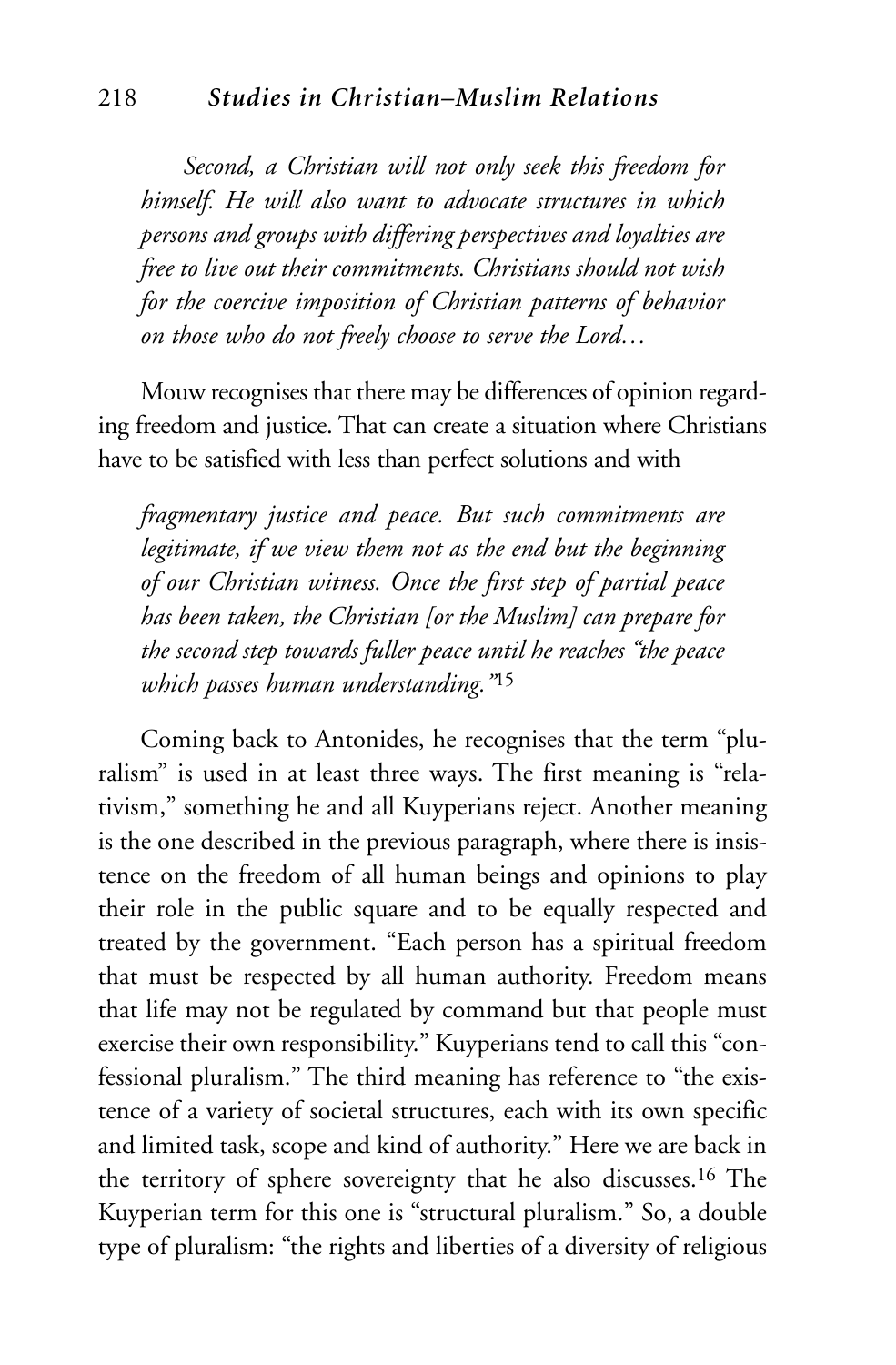convictions" and "the right of a diversity of societal relationships."17 This double pluralism, according to Antonides, "is the only true safeguard against arbitrary power and despotism." That is to say, we need to protect both religious and cultural pluralism in Nigeria as well as the equality and relative autonomy of the different social spheres. Discussions about this double type of pluralism appear frequently in Kuyperian literature; it is one of their classics.

My final quote for this section is from McFetridge, introduced earlier, who promoted political Calvinism with such vigour. "What, then, do we mean by Calvinism?" he asks. Without any acquaintance with Kuyperian pluralism but very much in line with it, he replies,

*It is the right and privilege of every man and of every body of men to give a reason for the hope that is in them, and to maintain by all lawful means what they conceive to be the truth. Intolerance is no part of our creed, unless it be the intolerance of all shams and lies and hypocrisies. Of such things we all are, I trust, intolerant. But as regards the sacred rights and privileges of men, Calvinism is one of the most tolerant…of all systems of belief.*<sup>18</sup>

Tolerant even to make room for its most bitter enemies, for those who have suppressed it, as Kuyper and his successors amply demonstrated. If it has a weakness, it may be that it has no clearly defined natural limits that do not violate its logic. I judge that Kuyperians need to establish proper limits so that, when applied, this pluralism does not lead to the lawlessness and immorality we now have in both Nigeria as well as the West and that starves us of all positive moral and other standards.

As a personal penultimate aside, sometimes I wonder whether secularism borrowed a leaf from Islam. Islamic governments have a long tradition of tolerance towards Jews, Christians and others. For many centuries they outshone Christians in this respect. However,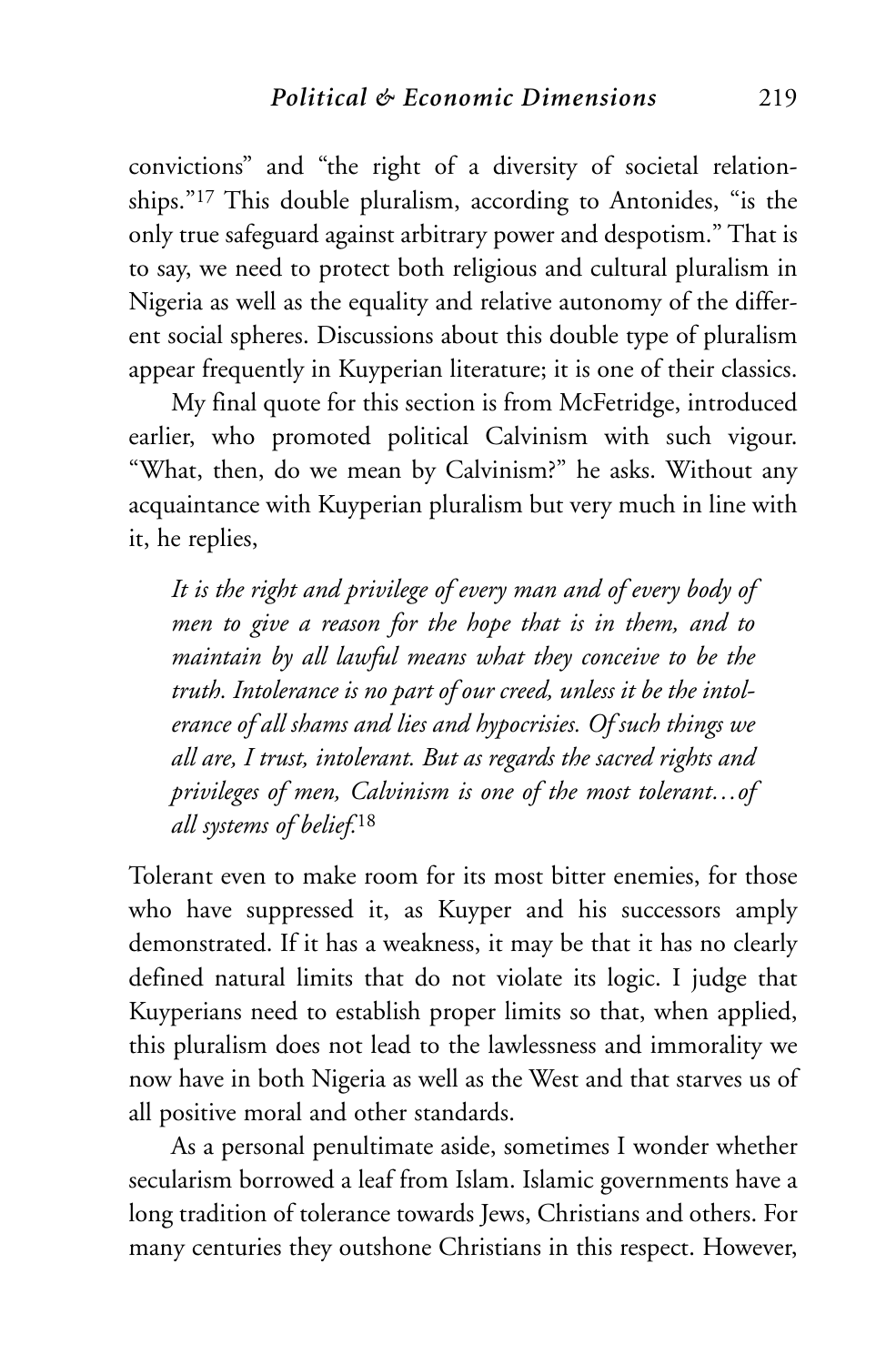these other religions were tolerated only as long as they met the parameters set by Muslims. They were not free to express themselves publicly, to advertise their presence except as secondary citizens, to evangelize, etc., etc. Certainly they were not free to participate in the public square as Christians or Jews. It is quite similar to secular restrictions that are increasingly severe in Canada. Both Islam and secularism are wholistic, but both have difficulties tolerating rival *wholistic* perspectives. Restrict your religion to religious institutions and your home. As long as you agree to these restrictions, your religion will be tolerated. It is the death knell for any religion to be so restricted—and even more so for any religion to agree to such restrictions.

Much has been written about this Kuyperian pluralism. The above treatment is little more than a hint of the political practices it has engendered and of the rich theory underlying these practices. I must let it go at this and encourage you to pursue it on your own. But here you have a theory that offers a place in the sun to people of all persuasions without anyone imposing their perspective on others and without degenerating into relativism or syncretism. Here you have a social theory that has its feet solidly in both creation and religion. I believe that, with its emphasis on the creation order, it has much to commend itself to both Christians and Muslims.

## ▲ *Politics and Religion* \_\_\_\_\_\_\_\_\_\_\_\_\_\_\_\_\_\_\_\_\_\_\_

The secular notion of separation of religion and politics—in distinction from Church and politics—has never sat well with Calvinists in general. McFetridge insisted on an "organic connection"; in other words, a natural one. "That religious and civil liberty have an organic connection and a natural affinity is [historically] quite obvious. They hold together as root and branch." Quoting from De Tocqueville, he continues, "By the side of every religion is to be found a political opinion connected with it by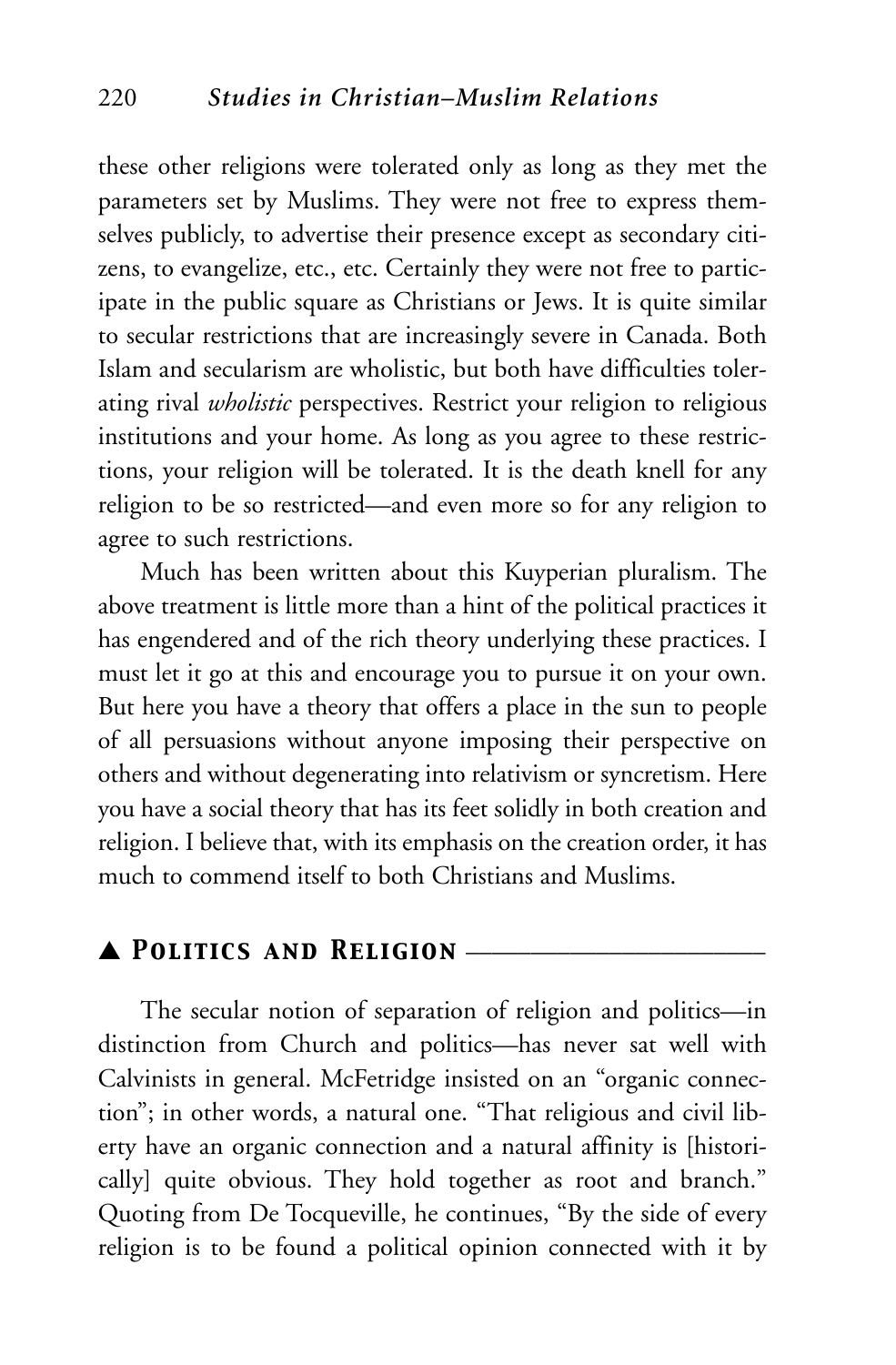affinity. If the human mind be left to follow its own bent, it will regulate the temporal and spiritual institutions of society in a uniform manner, and man will endeavor, if I may so speak, to harmonize earth with heaven." "When a man is free to follow his own inclinations, he will body forth his religion in his political beliefs." Where this is the case, Calvinism has always championed freedom and democracy, McFetridge asserted. He supports this assertion with reference to developments in the U.K., the Netherlands, U.S.A. and other countries where Calvinism has been influential. It is only when other factors override the natural connection that this link may disappear—and that is the case with secularism that has created a huge disconnect between the *Christian* religion or belief system and politics. But it has *not* disconnected religion in general or belief systems in general from politics, for the belief system of secularism has become the de facto faith, even among many whose *official* or *declared* faith is Christianity.

Kuyperians regard political life, like the rest of culture, as arising out of the Cultural Mandate and, thus, an expression of faith, world view, religion. Basing himself on Romans 13 and other Biblical passages, Paul Marshall wrote,

*Political authority is authority from God. Those who hold political office…can do so because God has authorised such an office for the governing and service of humankind. Political authority is not an area apart from the Gospel, but can be an area of ministry performed by ministers19 of God. It can be ministry just as much as any office in the church. This authority is not a thing separate from the reign of Jesus Christ but is itself a manifestation of the authority of the King of Kings…who said, "All authority in heaven and earth is given unto me"* (Matthew 28:18)*.*<sup>20</sup>

Similarly, Evan Runner, under the heading "Politics, an Aspect of Our Religion," insisted that the "*Christian political life is…an*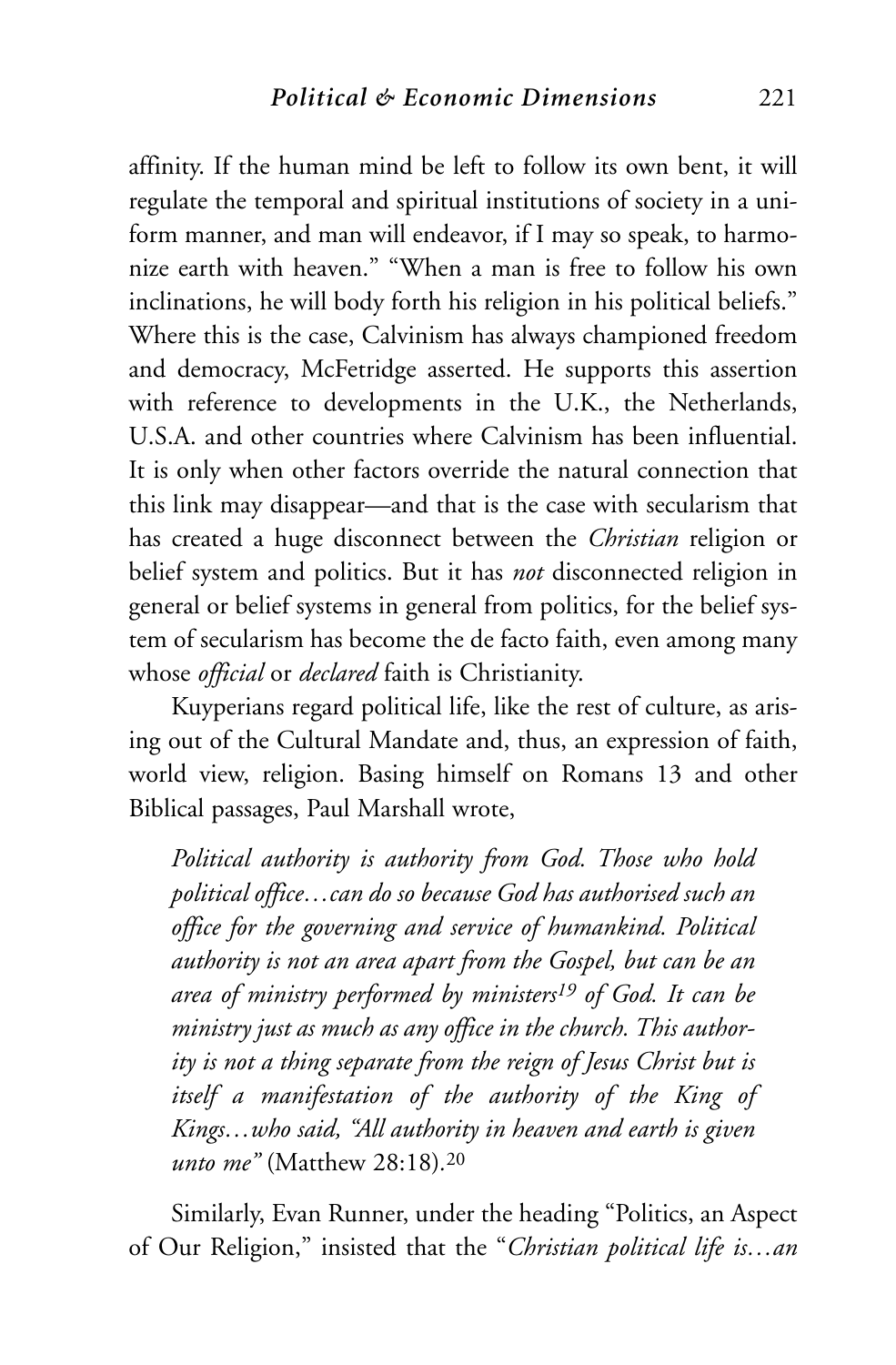*aspect of our single-hearted life-walk before God*." In a following section he continued, "Of course, all political action is religion," though it can be false as well as true religion. All political activity is an expression of the faith or belief of its practitioners, though people often do not realize this and even deny it.21

*The Christian political task is not something individual Christians can take up according to their individual insights. It is not something that we may feel for or not feel for, take or leave as we please, depending on whether we "happen" to have…some more developed political interest or ability…The Christian political task is part of the divine assignment, part of the cultural mandate…it is a task given to God's people, the renewed humanity, to accomplish together…the Truth. It is an aspect of our building together genuine community…*

Runner continued,

*The Christian political task is first of all service of God. It is…part of our whole religion. When we assume our human task, we place ourselves under the sovereignty of God and inquire as to His ordinances and commandments. We begin with the confession: the Lord reigns! Not we, not chance or necessity, not the spirit of the time or progress, but the Lord reigns. Therefore, [also in politics] we must obey Him. His glory is our first concern.*<sup>22</sup>

Sometimes Christians ask whether Christ participated in politics. Usually the question is asked by people who are negative with regards to politics and who will tell you to follow Christ's example. If He did not go into politics, why should we? Runner commented that we should reject this question, not answer it, for it is falsely motivated. Christ came to save the world in its fundamentals. Out of His work and that of the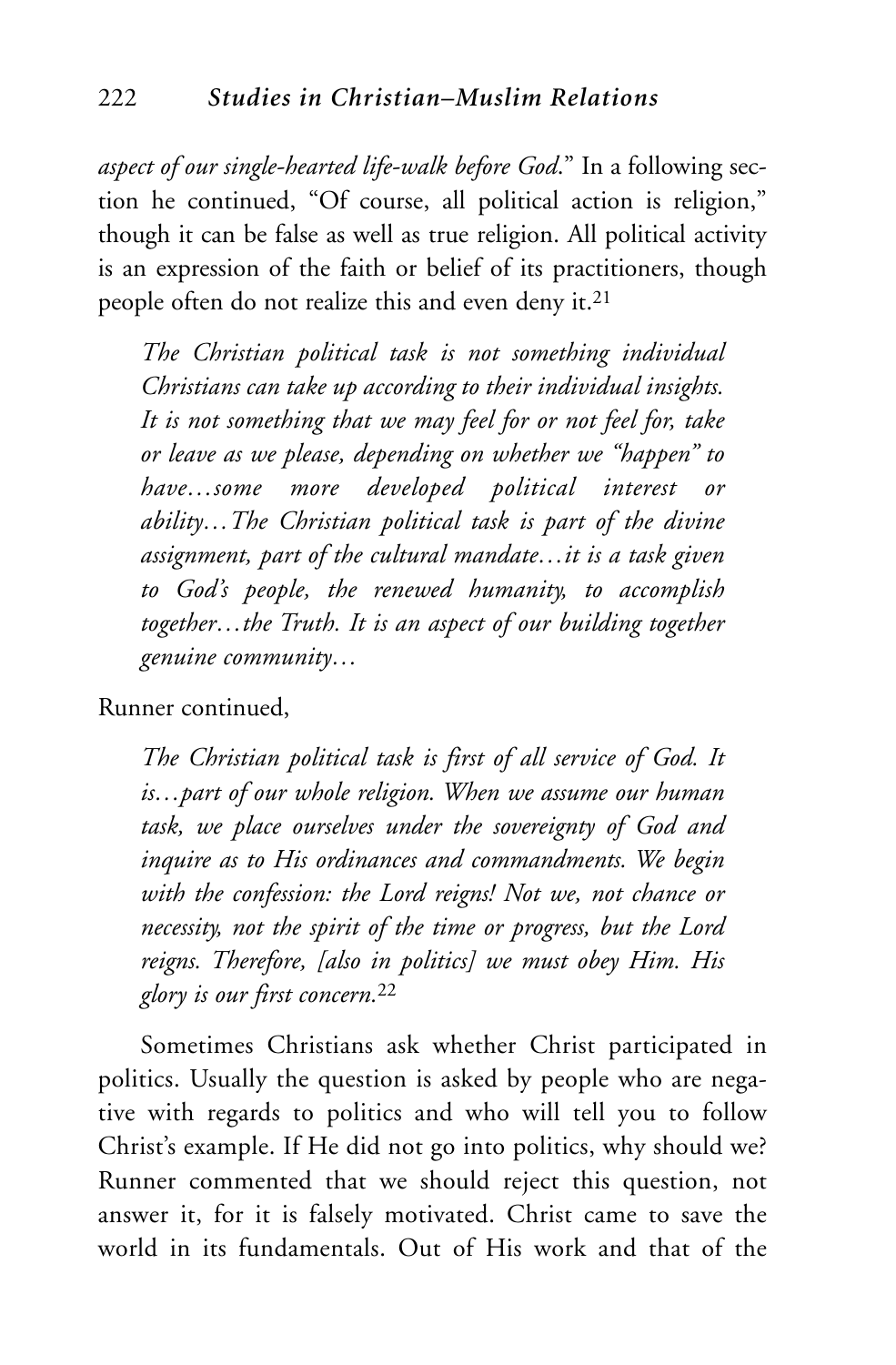Apostles, "a whole Christian life would develop." We are to offer Him our entire lives, withholding nothing. Politics is part of that service in His world.23

The question arises on whose behalf Christians should conduct politics. Runner's answer is: for the entire world. Christian politics is to bring to the entire world the blessing of Christ. "It is genuinely Christian…only when it is…service to the world, to all mankind." It may never serve only particular groups of Christians or churches. It is for the good of all people, no matter their religion. In Nigeria, that means it is meant to bless Muslims and Islam as much as Christians and Christianity.24

There are those who feel that if you cannot win the election, then you are wasting your time. Runner rejected this line. Christian politics is, first of all, witness, not winning or even ruling. "Like the rest of the Christian life, political life is first of all witness. It is a witness to the direction this aspect of life must take from the Word of God<sup>"25</sup>

## ▲ *Government and Politics* \_\_\_\_\_\_\_\_\_\_\_\_\_\_\_\_\_\_\_

This section on "Government and Politics" comes *after* that on "Politics and Religion." This may seem strange, since politics are so closely tied in with government that the subjects can hardly be separated, while politics and religion are supposed to be far removed from each other, at least in the cult of secularism. If you have read the previous section, you will understand the reason. As closely as government and politics are related to each other, religion is even closer to politics in that it is the prevailing religion, values, world views and beliefs of both politicians and the political system as a whole that determine the shape of the entire enterprise. This holds for both politics and government. Hence, it makes sense to begin with the subject of politics with its relationship to religion, and now we are ready for government and politics.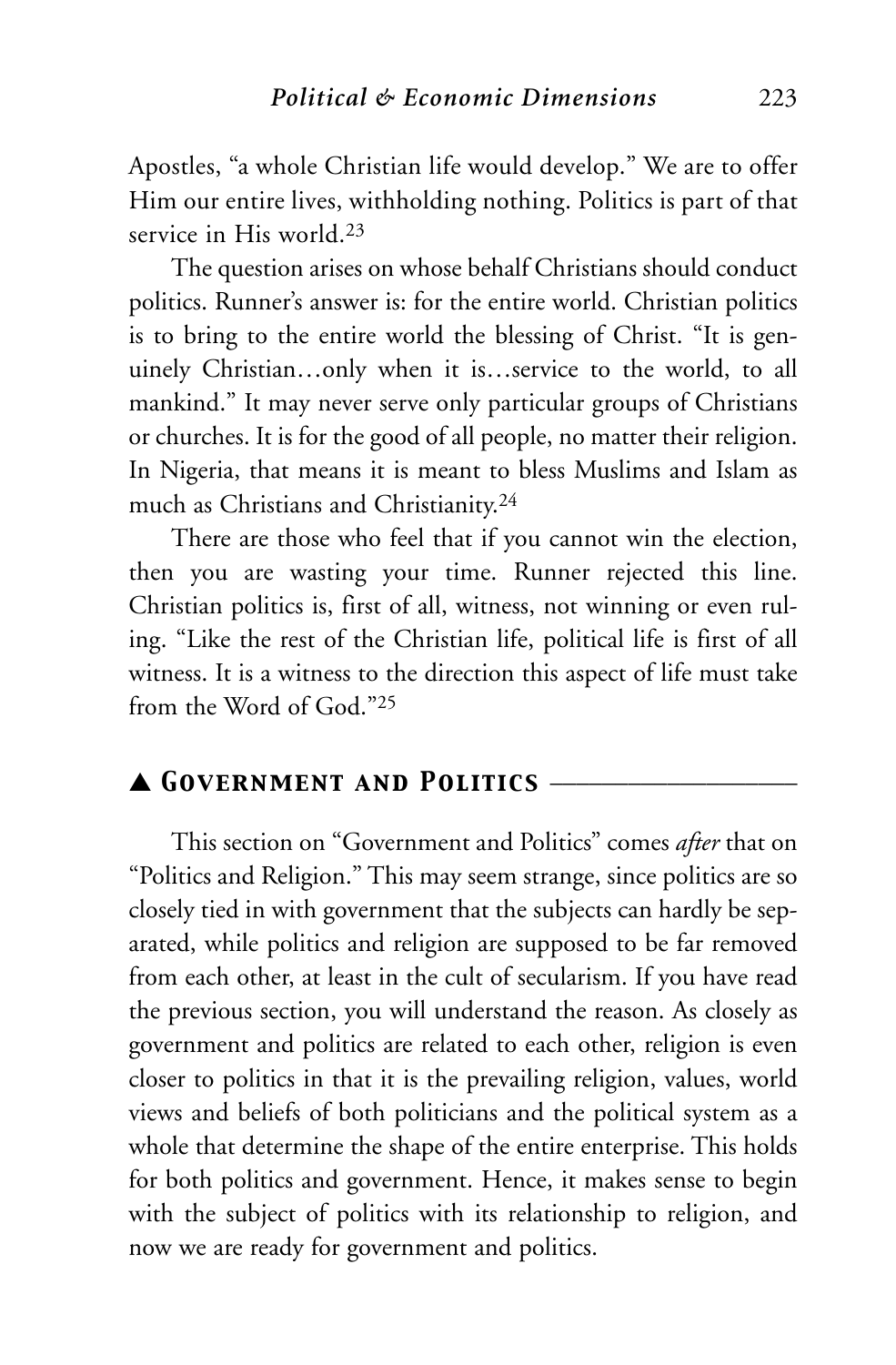Kuyperians have written many articles and books about the Christian view of government and politics. It has always been a major concern for them, for the simple reason that the movement was born in resistance to intolerant, secular, "liberal" government. Basic to their approach is the theory of sovereignty of the spheres discussed earlier. In keeping with the theory just mentioned, Gousmett writes the following:

*The state is only one of the spheres of society, with the task of protecting the other spheres of society. Its task is to ensure the establishment and maintenance of just relations between all spheres, including the proper sovereignty of those spheres. Those that are weak must be enabled to become strong; those that overreach their proper bounds must be drawn back. The areas of sovereignty of each sphere can be discerned from God's revelation, both directly and as it illuminates our experience and understanding of the world He has created. The state may not interfere with the proper exercise of the authority of those sovereign spheres.*

Kuyperians regard this sphere-based sociology a prerequisite for freedom. Writes Gousmett, "The idea of freedom can reach its fulfillment only with a correct view of society, that is, with the protection of the sovereignty of the various spheres, since otherwise there is no check on the power of the majority"26—or, for that matter, on that of the government.

Bennie van der Walt summarizes his own lengthy discussion about the role of government as follows:

- God appoints people as office-bearers. In the case of the state, He appoints a government which has to serve the citizens according to His will and…owes Him accounting.
- The service of the government consists of its guiding the citizens in such a way that their calling as citizens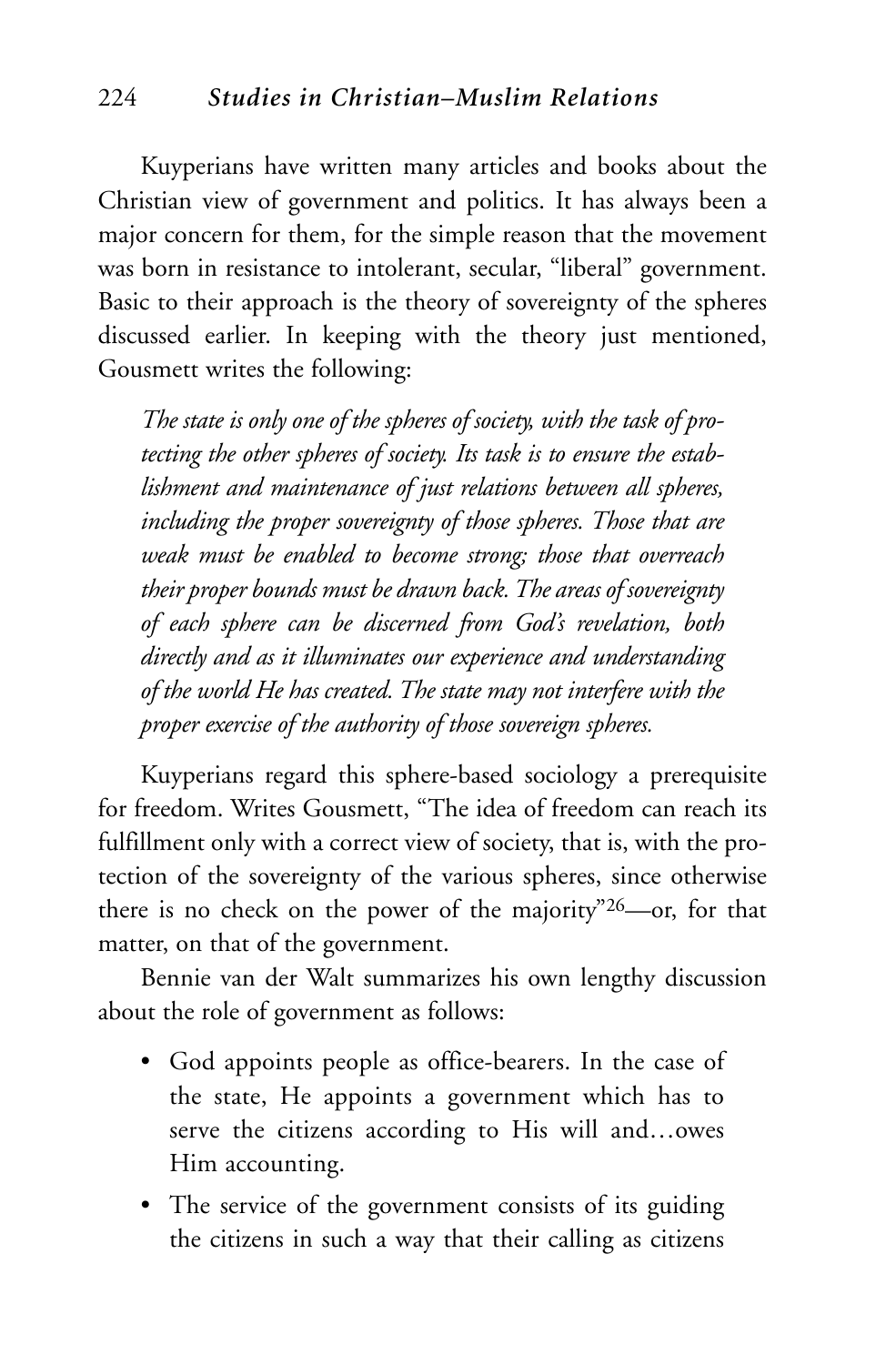can be fulfilled, and that wrongs which obstruct such fulfillment be opposed.

- The norm for the fulfillment of the calling…of the state is public justice towards all citizens.
- The government may not unnecessarily intrude in the spheres of other societal relations and assume for itself totalitarian authority.
- The government may not suppress basic rights of citizens such as public expression of opinion. It can be to the advantage of the government itself if ways are left open for citizens to express their dissatisfaction with government in a peaceful way.
- The government has received a special power from God: the power of the sword. If forced to exercise this power in a violent manner, it should always be a matter of constructive or positive and not destructive or negative power. It should promote, not destroy public justice.
- Should a government neglect its calling, it should be reminded by other societal relationships (such as, for example, the Church) or by its subjects. This protest or even rebellion against the abuse of the office of government is to be carried out in a peaceful way. All legal ways of protest should be tried first. Should this not succeed, nothing will remain but non-violent civil disobedience.
- What if the government remains blind and deaf to entreaties, if it keeps making empty promises which repeatedly culminate in nothing, if it is paralysed by a cowardly fear of restrictive influences in its own ranks, if it keeps ascribing the cause of the unrest to "agitators," even "foreigners," and if civil disobedience is suppressed because it endangers "law and order?" Such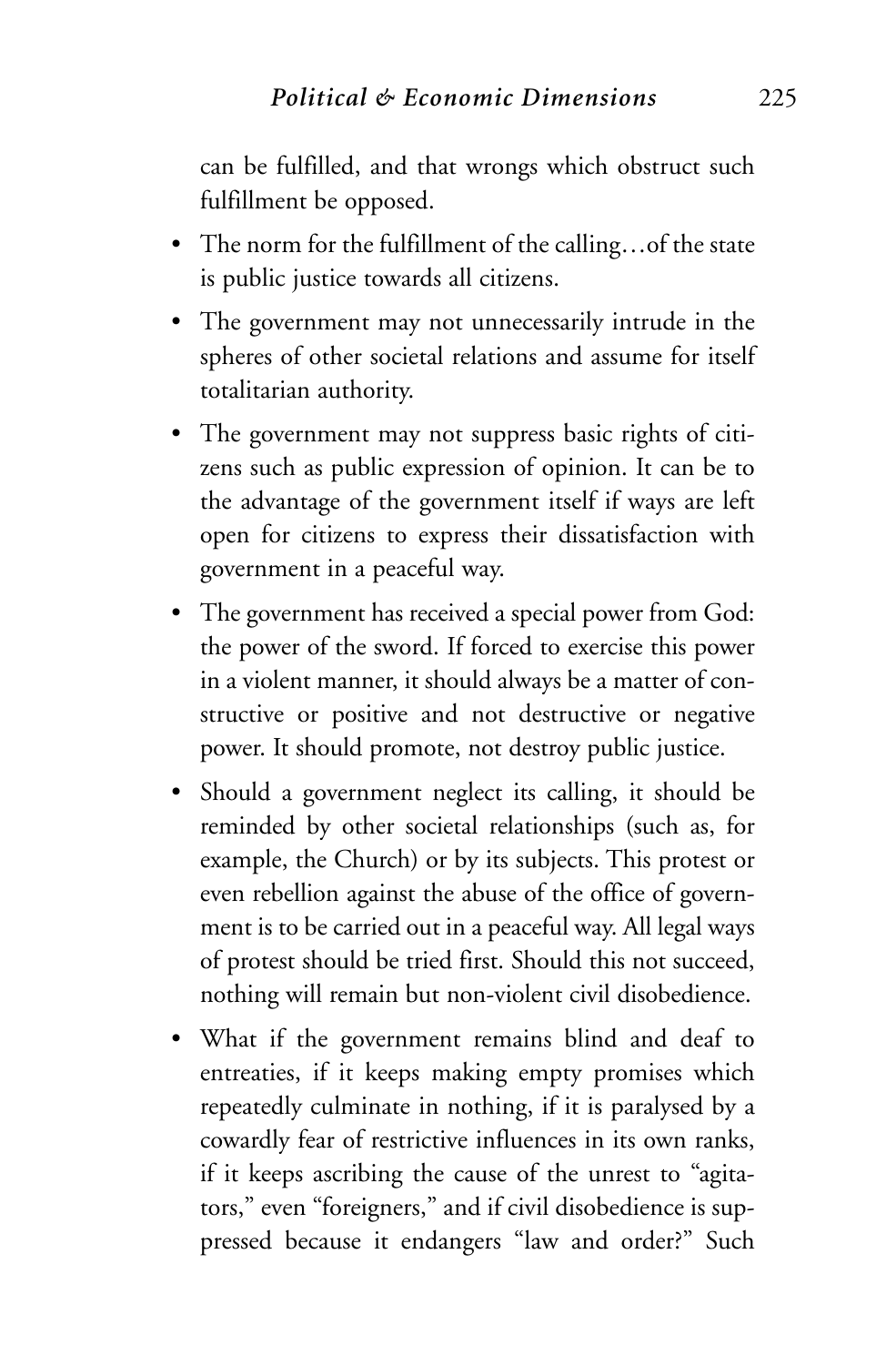government should not be surprised if law and order finally evade it altogether, because it has been deaf to pleas and entreaties for justice.27

Antonides writes:

*There is a long history of Christian thought (within both Catholicism and Protestantism) that consider the state's core responsibility to be the preservation of a political-legal framework within which the rights and freedoms of all citizens are protected. Fundamental to the just state is the maintenance and protection of the rule of law, of public order, of national borders, of the currency, of the infrastructure necessary for a modern society, and of a social safety net. Despite this rather extensive list of duties, there has been in Christian thought a strong emphasis on the limits of the state and the need for the state to respect those limits. Christianity is, in principle, antitotalitarian. Basically, the task of the state can be described as the administration of public justice. The emphasis on public means that all members of the public (citizens) are equally entitled to the protection of the state and the safeguarding of their constitutional freedoms.*<sup>28</sup>

As to the role of citizens with respect to government, van der Walt suggests the following guidelines:

- Citizens are to respect the government, even when it is unjust, and, in direct obedience to God's command, pay taxes to the government.
- The Christian may never be involved with violence. He should be involved with peace. God is God of peace (2 Corinthians 13:11). Christ is Lord of Peace (Isaiah 9:6). The Gospel is a gospel of peace (Ephesians 2:17). This peace is not simply a matter of maintaining the status quo, but the upholding of God's peace.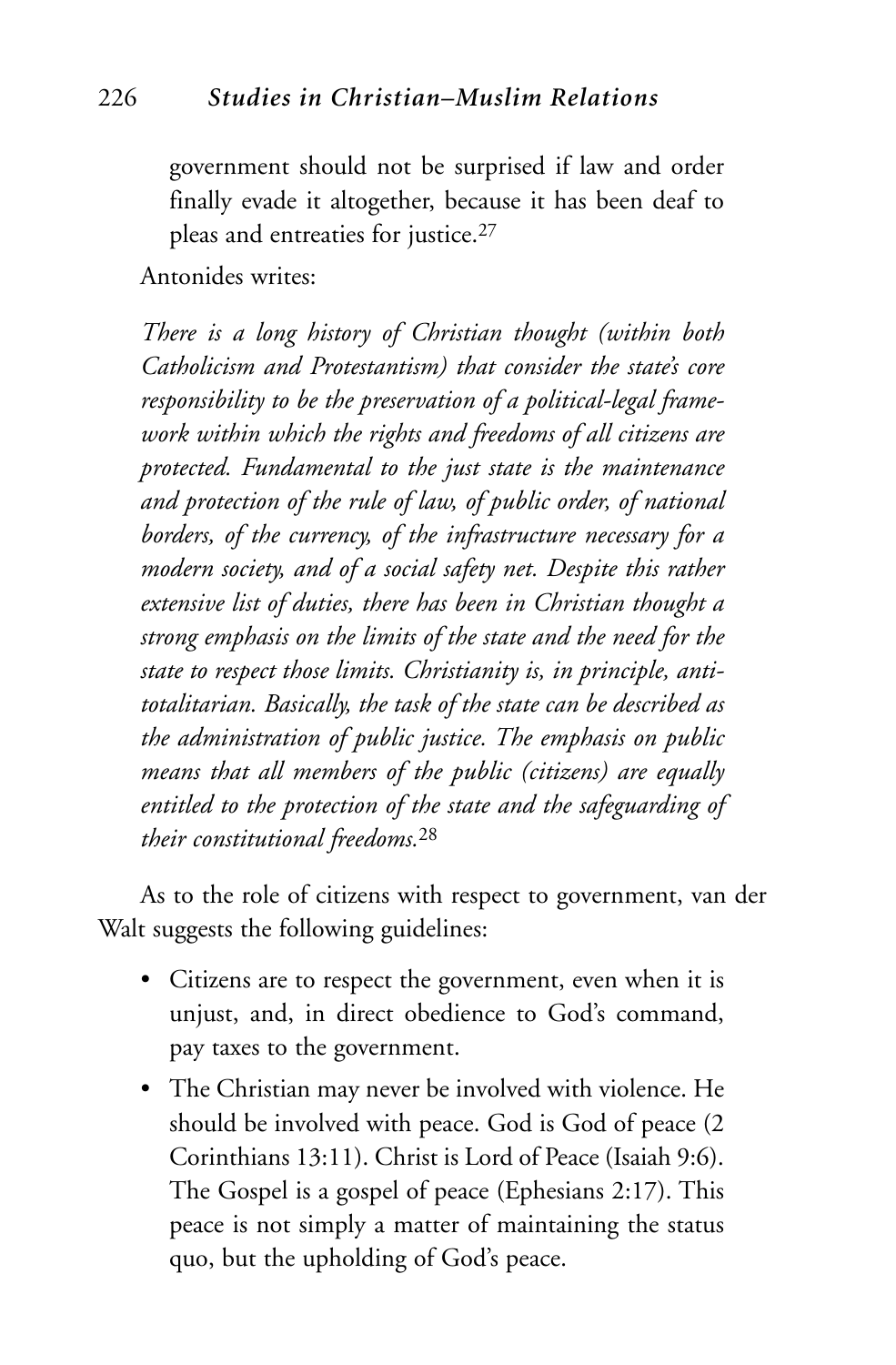- The Christian is to serve as an example of love and reconciliation. "Bless those who persecute you; bless and do not curse" (Romans 12:14). Even though it may be very difficult, we may never tire of doing good (2 Thessalonians 3:13).
- The Christian has to help all people, but especially the weak, such as the poor, the dispossessed and the suffering. And structures, which often are the cause of suffering and poverty, should be examined critically. This is the Christian citizen's first responsibility.
- The Christian may never stop praying (I Timothy 2:1-2). Have you ever tried to imagine how difficult it is to hold high office? Do we still realize the strength of prayer to effect change (James 5:16)?
- The Christian may not neglect his prophetic calling as a citizen, whether with regard to government or to the weak, whatever religion they belong to. The Old Testament (OT) Prophets are our examples here. They loudly criticized their own as well as foreign rulers and nations. They were neither tribalistic nor nationalistic.
- There is need to gain clarity about the relationship between the Church and the state. (Unfortunately van der Walt does not express himself clearly here.)
- The Christian should use all permissible means to change an unjust situation to a just and peaceful society. Both oppressors and privileged should be addressed. An oppressor actively uses existing structures to commit injustice to his own advantage or that of his group at the expense of others. A privileged person may not have had a hand in creating the unjust structure, and he does not consciously use the structure to the detriment of others. Still it is the duty of both exploiter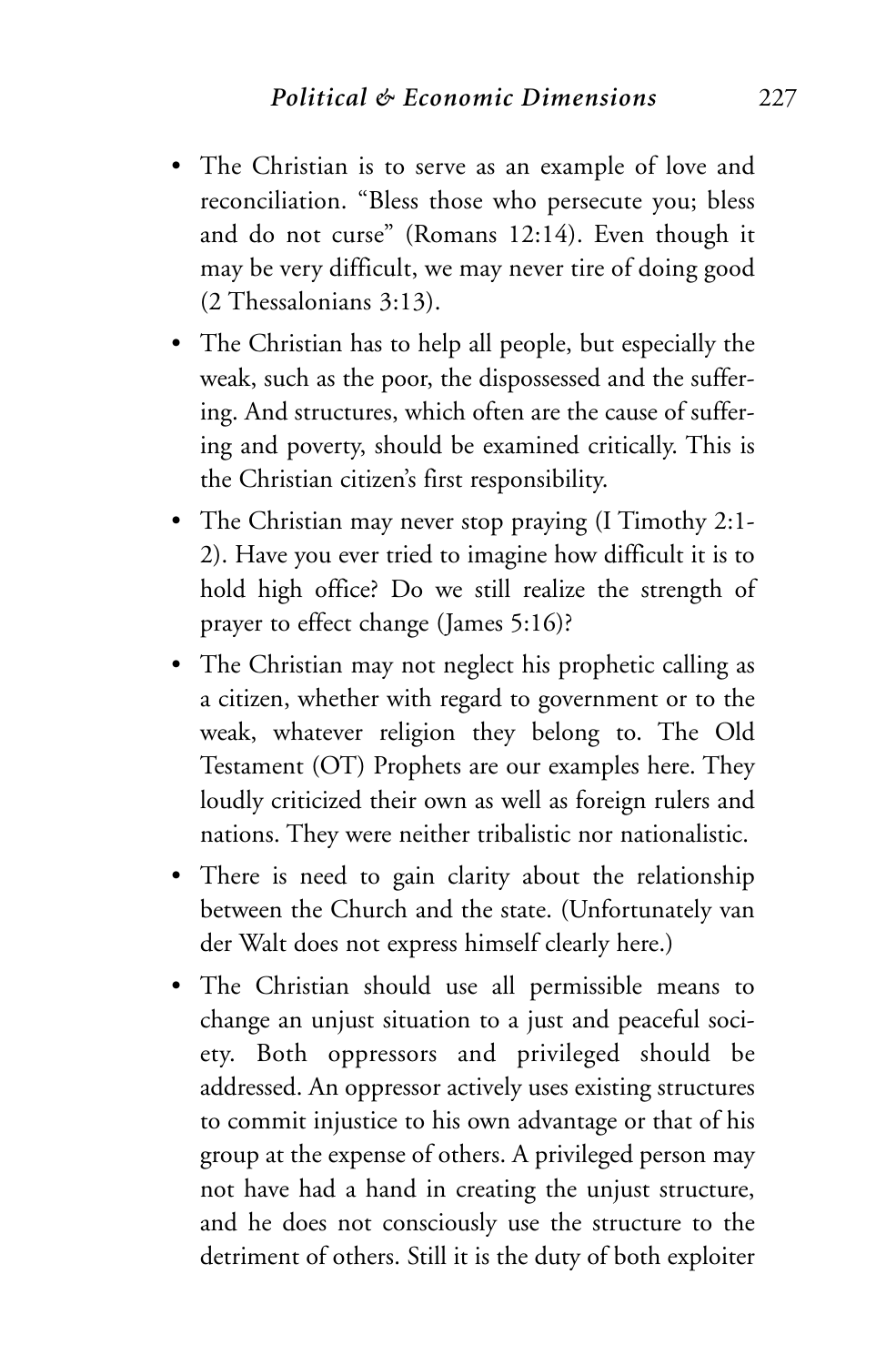and privileged to end the injustice. They should not wait to correct the situation till the victims turn to violence as a last resort.

• It is the duty of the Christian to keep trying to convince the government of change in situations of injustice.29

## ▲ *Church-State Relations* \_\_\_\_\_\_\_\_\_\_\_\_\_\_\_\_\_\_\_\_

The relationship between Church and state has been a troublesome one in Western history. Who was to have the upper hand? It's been a seesaw. Kuyperians insist that

*the doctrine of sphere sovereignty provides the only way in which the impasse can be resolved. This [doctrine] does not subordinate the state to the Church, nor subordinate the Church to the state, nor artificially draw a boundary between them…The doctrine of sphere sovereignty rejects both nature/grace dualism and the basis on which the conflict between Church and state is based, namely, the contention for supreme control in society. This conflict arises from a false conception of the nature of the Church and its role in society.*<sup>30</sup>

Kuyperians hold that "Christ…is supreme over one world, one society, one humankind. Human beings are responsible to Christ…not only in their membership of the Church, but in every sphere of society."

*The task of the church is not to act as the realm of Christ's rule, from which divine grace "trickles down" to others…Rather, the role of the church is to proclaim the rule of Christ and to make known the availability of divine grace directly to all human society through Christ. But, instead, the church has often acted as if it were Christ's regent, with its officials ruling in His stead and seeking to see all human*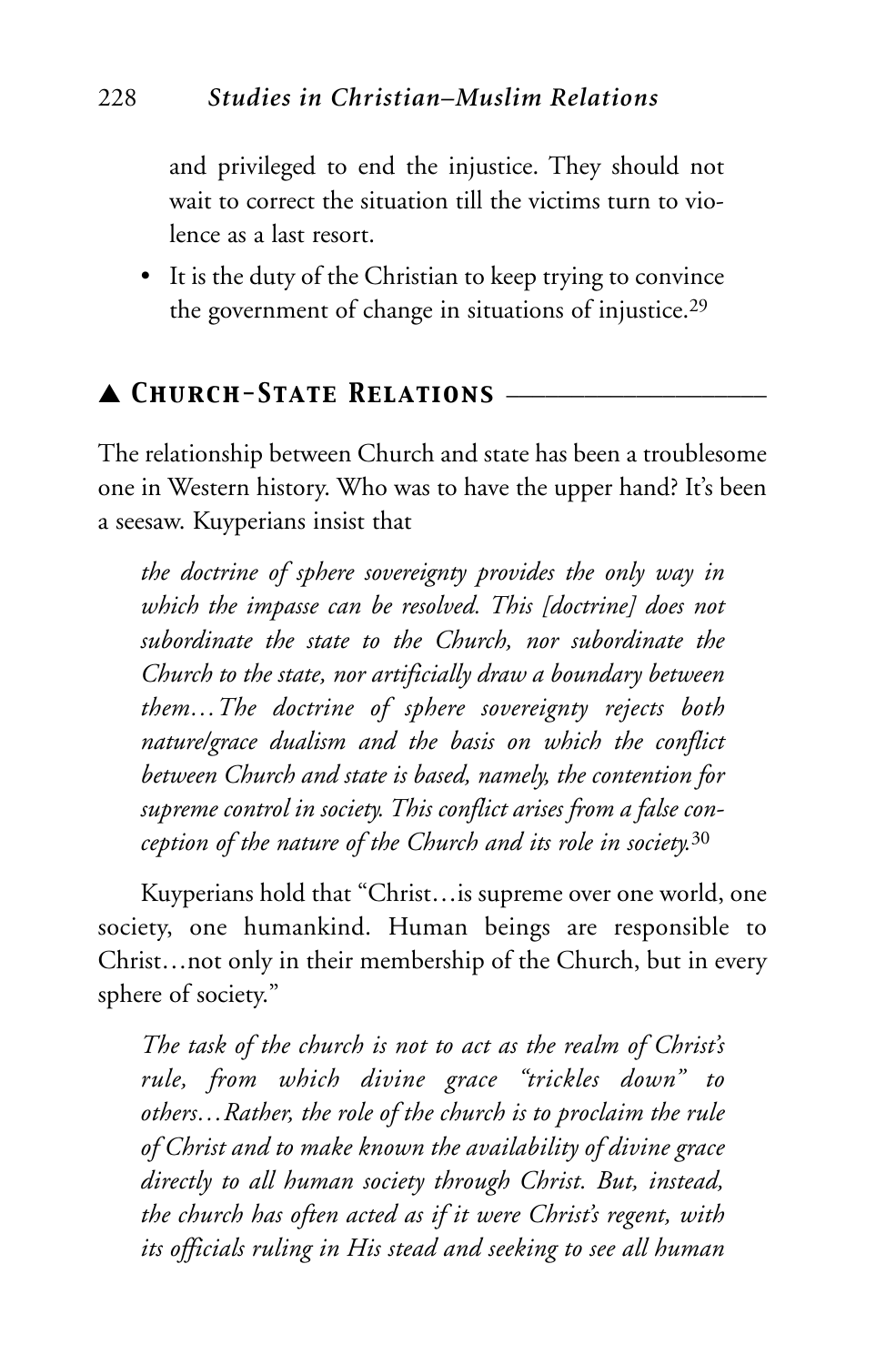*society come under their sway. Through this means, grace has been locked up within the church, and deprived from the rest of society, resulting in the secularisation of both church and society as a whole. Society is secularised, that is, cut off from God and considered to have independence and autonomy, while the church is secularised by seeking to remain relevant to his secularised society through adopting its agendas and programmes.*

*The officials of the state, as much as the officials of the church, are alike and equally the ministers of God. They are not different in dignity or importance, but only in function. The officials of the church are charged with the proclamation of the Scriptures, making known and making clear to believers and unbelievers alike what God requires of us in every area of life. The officials of the state are charged with carrying out their task in ways which are consonant with the revelation of Scripture…*

So, according to Kuyperian theory, the official institutional church "must restrict itself to proclaiming the message of the covenant." But the Body of Christ, i.e., the people of Christ, "can and must engage in any and every area of life as ambassadors of Christ, bringing the light of God's word into their work and leisure."

"To refuse to bring the Word of God to bear on political life through the preaching, teaching and liturgy of the Church is to…muzzle [the Word of God]," according to Gousmett. The reason some people refuse

*is not because the church is apolitical, but because it is politicised by its members who will not allow their own political opinions, practice and ideals to be scrutinized in the light of the Word…It is a result of church members taking a profane political stance who do not want to be exposed to the Truth concerning politics in the liturgy and teaching of the church.*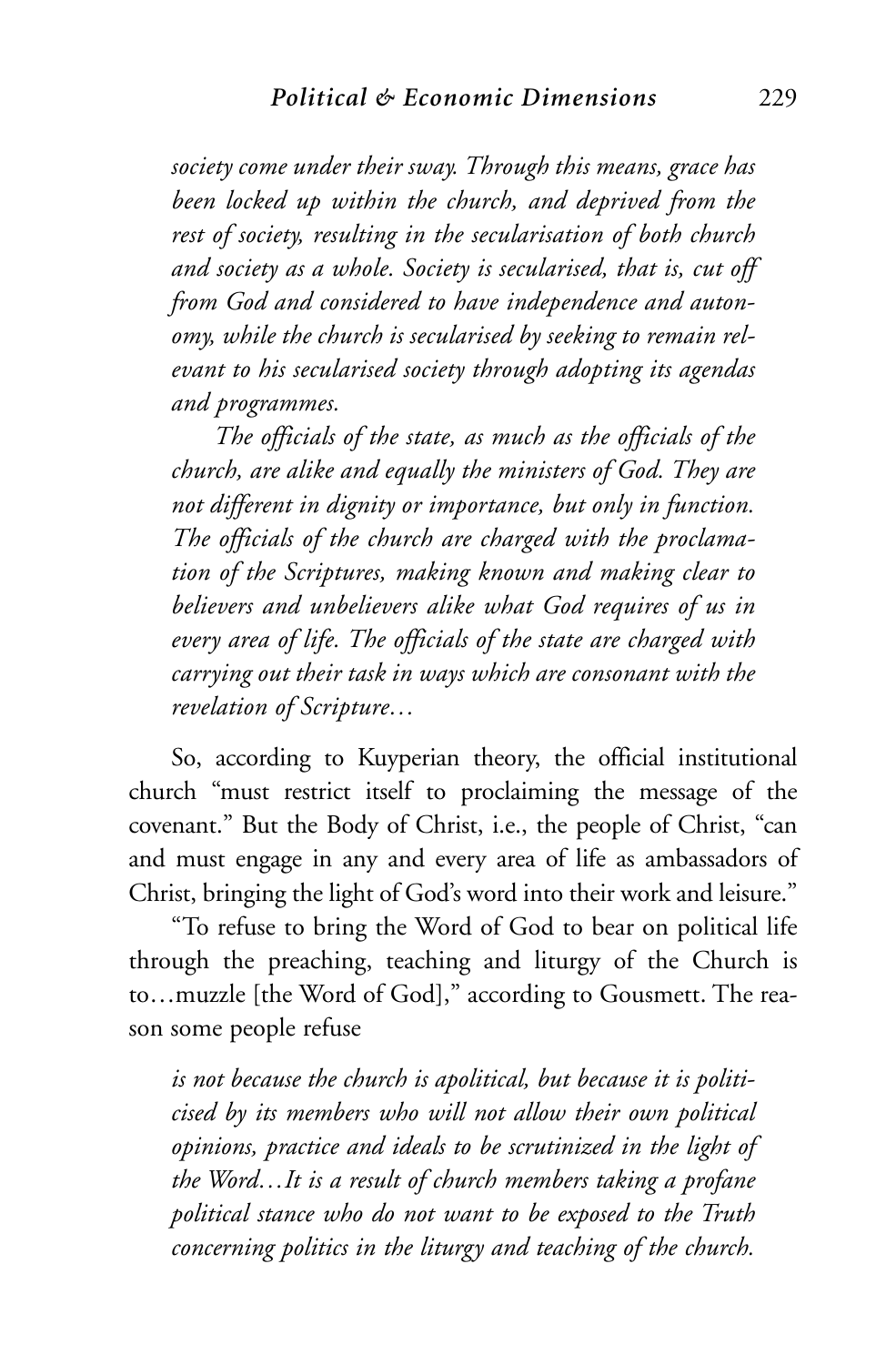*Any acquiescence to demands from such members to cease confronting their political convictions with the Word of God…has as a result [that] politics enters the church and controls the [preached] Word of God…*

Some additional comments by Gousmett: "The political task of the church institution is the proclamation of the Scriptures as Word of God to human life…that encompasses all that we do, and therefore directly addresses political life…" The "supreme task of the state" is the administration of justice, "and to this task the Church must address its political message." By doing so, "the Church fulfills its task with relation to the state. More than this it is not permitted to do."31

Pieter Coertzen of the University of Stellenbosch, South Africa, interprets the position on Church and state relations of the Reformed Ecumenical Council (REC), a council comprising a wide range of Reformed Churches, as follows:

*This entails a separation of church and state not in a total manner but in a manner where the state, within the boundaries of its power, guarantees freedom of religion for the church. However, the task of the state to guarantee this freedom of religion cannot pertain only to one church alone. It must also pertain to the plurality of…religions within the boundaries of the state. This in no way diminishes the responsibility of…a Reformed church to state its conviction that the whole of life also political life—should be conducted in accordance with the Word of God; to confess that the authorities are instituted by God to curb and punish all evil; to confess that it expects the state to provide protection for the church [and other religions] and to serve the…kingdom of God in the manner appropriate to the state; and to confess that it as church expects this of all authorities, irrespective of whether they are Christian or not. For the church this is the principle of freedom of religion. On*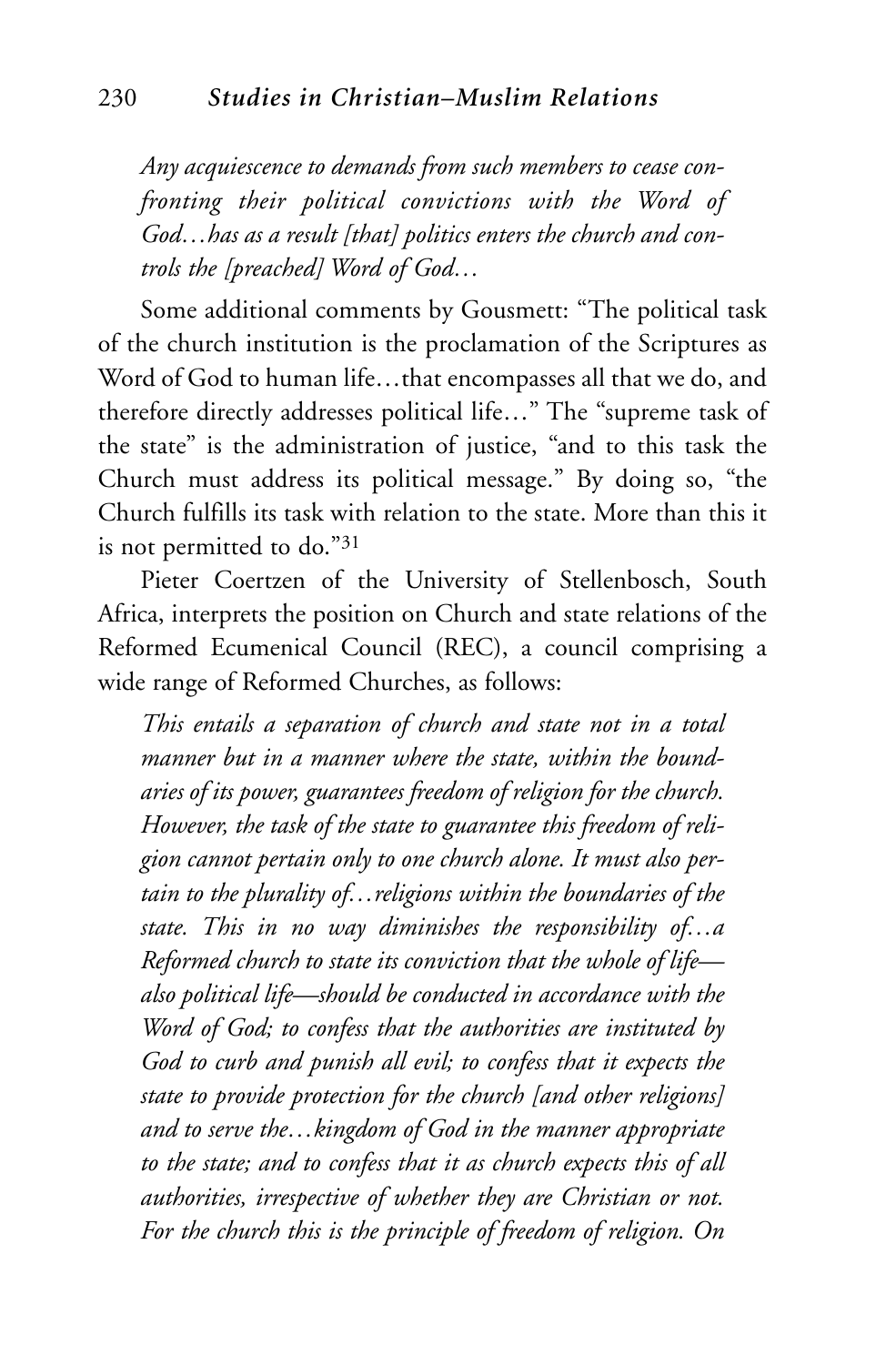#### *Political & Economic Dimensions* 231

*the other hand, while the church expects this from the state, it cannot expect it for itself alone. A Reformed church must realise that the state must grant the same freedom to all other…religions within the limits of its authority.*<sup>32</sup>

Coertzen warns that a simple constitutional guarantee does not cover the situation adequately; more is needed. This "more" has to come from the legislature, but also from the religious groupings themselves. They "will have to co-operate with each other…on issues that concern them all." Together they will have to work with the Legislature to ensure that newly developed legislation does not undermine the constitutional guarantees for freedom.33 So, the protection of religious freedom requires inter-religious co-operation. The failure of such co-operation is likely to lead to undermining religious freedom in the long run. Christians and Muslims, are you listening?

Occasionally in these studies I have complained that many people mix up the issue of Church and state with that of religion and state. Kuyperians are in tune with most other Christians and even secularists on the issue of separation of Church and state. They do not wish the state to have a special relationship with any single denomination or religion at the expense of others. The state must treat all religions equally.

However, that does not mean that religious social organizations, whether belonging to a church or mosque or organized on their own, should be denied government aid or that such aid should only be given to so-called secular organizations. Where the latter happens, we have in effect the establishment if not of a religion, certainly of a certain world view or belief at the exclusion of others. That is what is happening in some secular countries, especially in education. I have argued that point already earlier under the heading "pluralism." If the government wishes to support a certain kind of activity or development, she should do so regardless of who spon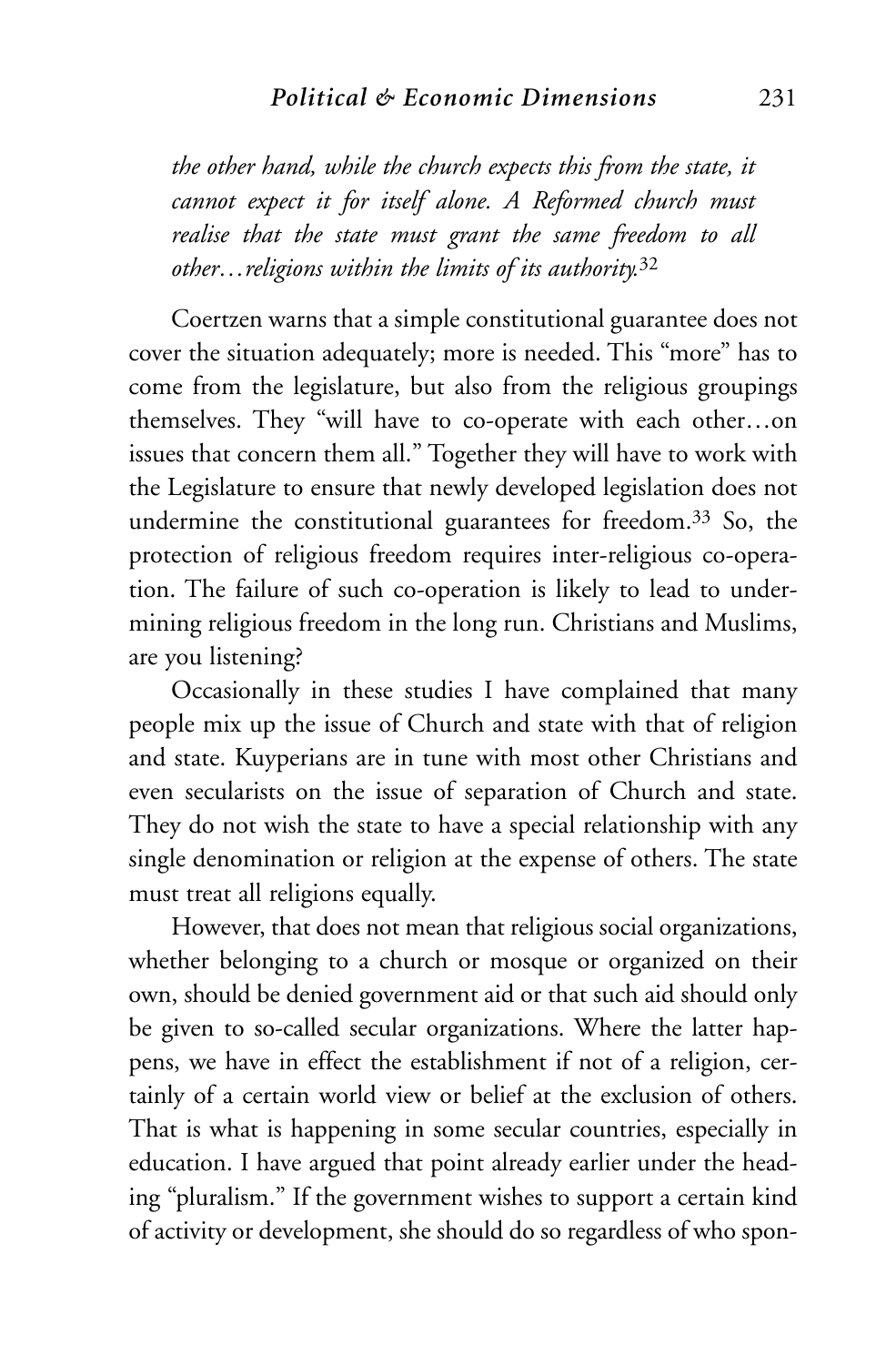sors it. If the government is involved in education, it should get involved in the education of every religion or philosophy, not merely that of secularists. In other words, this separation does not mean exclusion from sharing government grants. The principle is not meant to suppress religion but to protect it from unhealthy relationships with the government and with other religions.

Neither does the principle of separation of Church and state mean that individual Christians should not bring their faith to bear on political issues. In some secular countries like Canada there is an extreme phobia about inserting overtly religious concerns into politics. Of course, those so afflicted fail to recognise that they themselves bring them together all the time. All the major tenets of secularism are beliefs, unproven assumptions, that they merely believe to be universal and natural. It is just another faith alongside the others. So, as secularists bring their faith to bear on politics, so can Christians, Muslims and all others. Again, not as Church but as believers, either as individuals or as groups organized for that purpose.

Believers are part of the Body of Christ that flourishes most when members think and act together. Hence, in some countries Kuyperians have created political parties. In other countries, Christians organize coalitions, associations, action groups, all with a political focus, without actually becoming parties. These will monitor political developments and challenge undesirable ones by any legitimate means available to them. They will confer, publish, broadcast, consult, meet with officials in government or in political parties, lobby, boycott—any legitimate means at all.

In Nigeria this happens mostly by the Church itself in the form of Christian Association of Nigeria (CAN) or as Catholic bishops. The reasons the Church in Nigeria is involved in politics are several. One is the undifferentiated state of traditional society, though that is rapidly changing now. A second is the natural tendency towards social hierarchy in Nigerian culture. The church leadership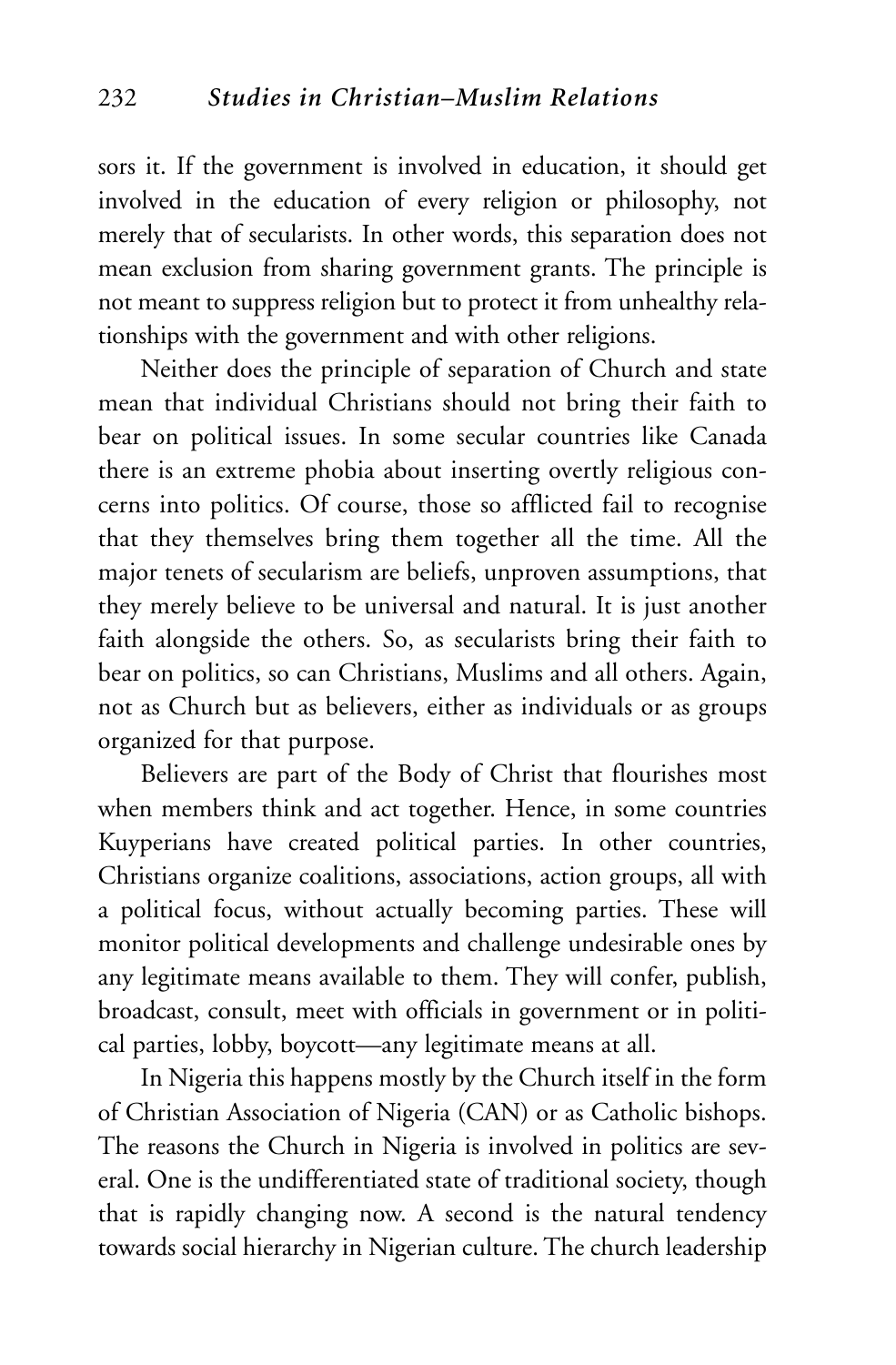is thought to sit on the top of the religious establishment and should therefore represent and speak for not only the Church but also for all Christians. Probably the strongest force preserving this situation is the dualistic framework in the Christian community that equates religion and Church, that thinks of the Church and its hierarchy as the proprietor of the Christian religion and dispenser of its blessings. The Church "owns" the religion; it "owns" Christ. "Lay" people must toe the line of the religious hierarchy.

The Kuyperian tradition insists on the maturity of the socalled "laity." The Reformation coined the term "the priesthood of all believers." Unfortunately, due to their inherited dualism, even in churches that have accepted that principle, Christians restrict that priesthood to the Church and do not take it into the marketplace, whether business or politics. Kuyperians challenge Christians to be priests and prophets in the marketplace, independent from any church hierarchy, but very closely dependent on the Word of God for direction. Not by themselves, but together with others to become expressions of the Body of Christ in the various marketplace sectors. When the church institute gets involved in that front, it will destroy the Church, for it will take sides and thus estrange those members who happen to favour another side. It can no longer serve as pastor to all members, regardless of political persuasion. Worst of all, it then violates the sovereignty of other spheres and thus is no longer in a position to resist other spheres that may be similarly tempted, like the government.

The question thus becomes whether the Church has any political function at all. Indeed it has. A very important one at that. Its function is to proclaim the relevant teachings of Scripture without building political theories on that basis or without proclaiming how a specific political problem is to be settled concretely. It must continue to insist on justice, on God's concern for the poor and weak, on love, on honesty and discipline. All of them need to be applied in politics, but their application is not the Church's role;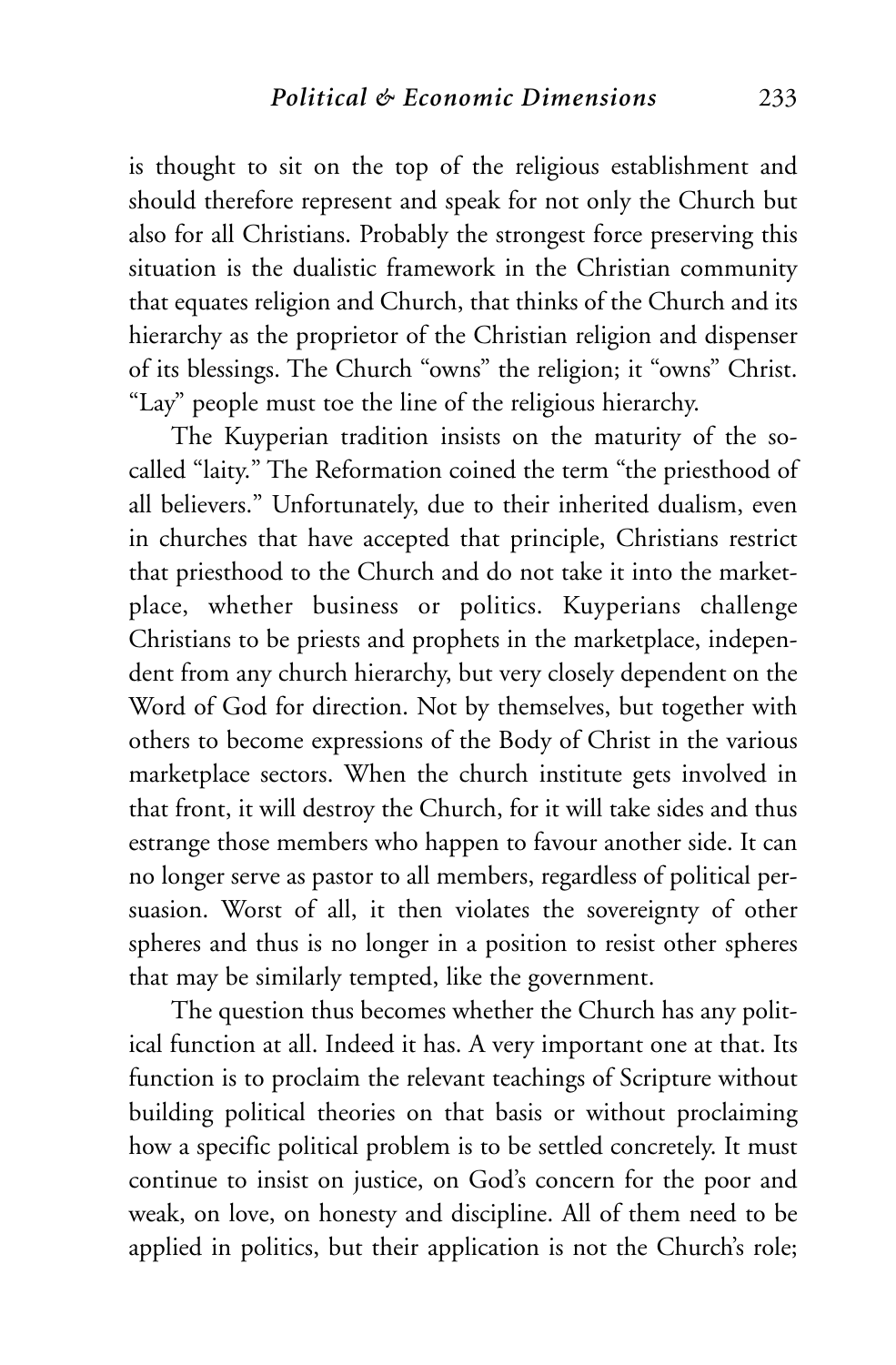that is for the political Body of Christ, for the Christians in politics to figure out, preferably in concert with one another.

## ▲ *The Great Myth in Politics*<sup>34</sup> \_\_\_\_\_\_\_\_\_\_\_\_\_\_\_

I am going to copy most of a lecture given by E. L. Hebden Taylor at the Institute of Christian Studies Center in Memphis, U.S.A. Taylor was an Anglican Kuyperian. The lecture is put in the stark kind of language that most Nigerians, both Christians and Muslims, are accustomed to in their writings and that expresses disagreements with vigour, not to say with hostility. There it is, right in your face. It was written to address the American situation of a few decades ago, but it expresses the Kuyperian point of view in a spirit that should seem familiar to Muslims. Nigerian Christian readers should remember that the enemy in this document is secularism, not Islam. Reading this lecture is in effect a repeat of most of the concepts met so far in this Part 2 and will thus reinforce the main ideas I have introduced. Read it prayerfully and thoughtfully. It is lengthy, but it says it all in plain language.

*Before Christians can hope to make any contribution to the solution of the social and political ills afflicting our nation, it is imperative that they first dispose of the secular humanist myth of the neutrality of politics so far as religion is concerned. According to this neutrality principle, Christians may participate in the political process only as citizens but never as believers. Thus in his book The Christian in Politics, Walter James argues:*

*"The Christian is called upon to act beside other men and no assurance is given him that he will sense God's purpose better than they. He can no more aim to be a Christian statesman than a Christian engineer. Politics has its own techniques, aims and standards, vary though they may, and in the*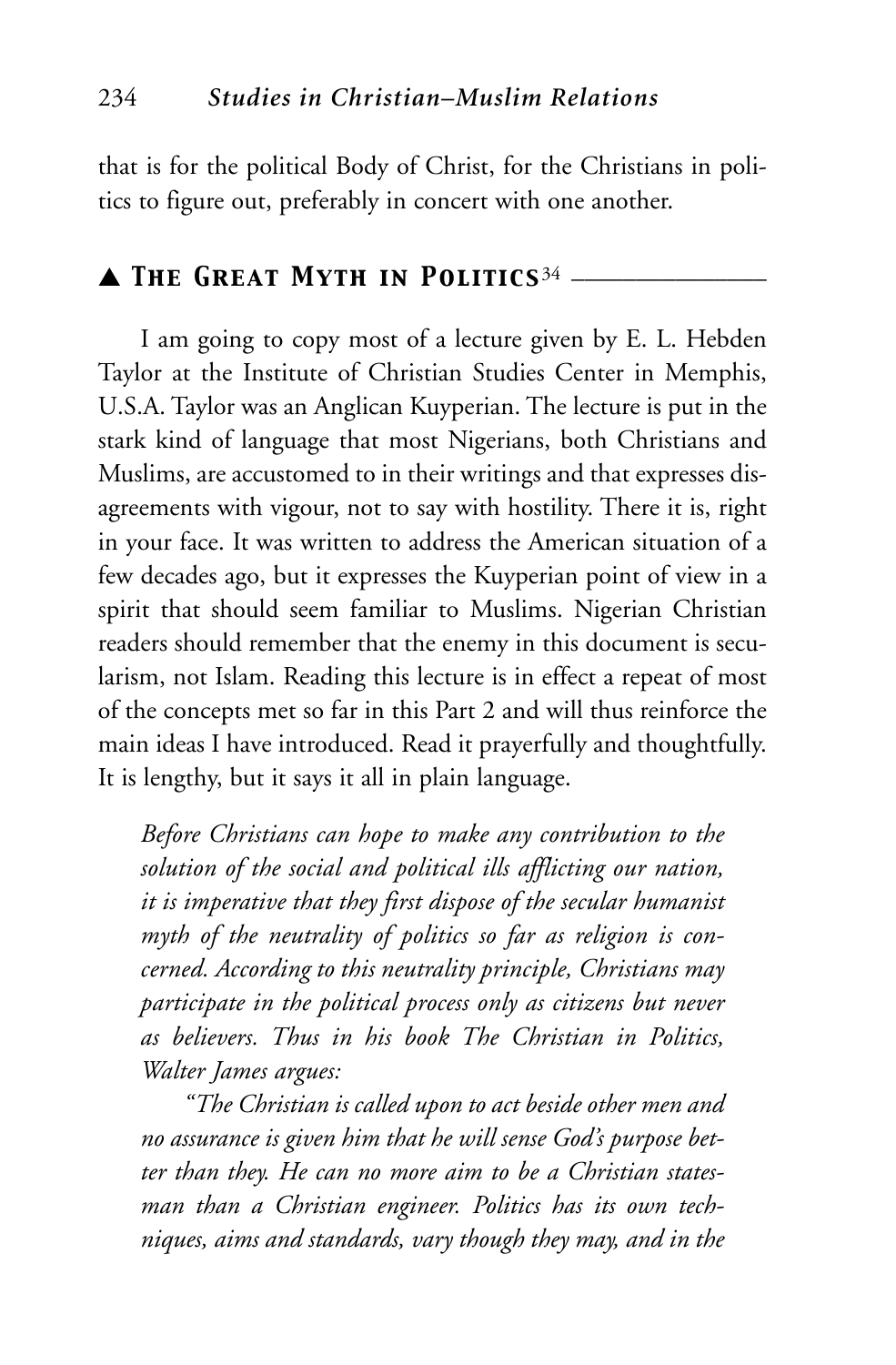*light of them…the Christian's effort must be to make a good politician and no more. He stands on a par with the non-Christian, just as there are no denominations in the science of physics.*<sup>35</sup> *His religion will give him no special guidance in his public task, as it will do within his personal relationships with close neighbors."*

*In thus advocating that Christians should restrict their religion to the field of personal relationships, James has neatly fallen into the secular humanist trap that tries to place religion* alongside *man's other activities and interests…This modern idea of religion is one that the secular world around us today loves to have Christians accept.*

*Secular humanists have no objection to our Christian faith, provided we reserve it strictly for ourselves in the privacy of our homes and churches, and just as long as we do not try to live up to our Christian principles in our business and* public *life. On no account must the Spirit and Word of the Lord be allowed to enter the ballot booth or the market place where the real decisions of modern life are made, nor must religion interfere with such vital matters as education, politics, labour relations…These activities are all supposed to be "neutral" and they can therefore be withdrawn from religious influences so that the secular spirit of the community may prevail.*

## *A Neutrality Concept*

*According to the secular humanists, people may hold different views and religious beliefs with respect to their personal lives, but in politics, education and…such basic religious convictions need play no part. In all these areas of modern life it is supposed that men and women, races and classes and nations and peoples can be united by an appeal to common utility, expediency and "technical" reason rather than by the appeal to a religious criterion…*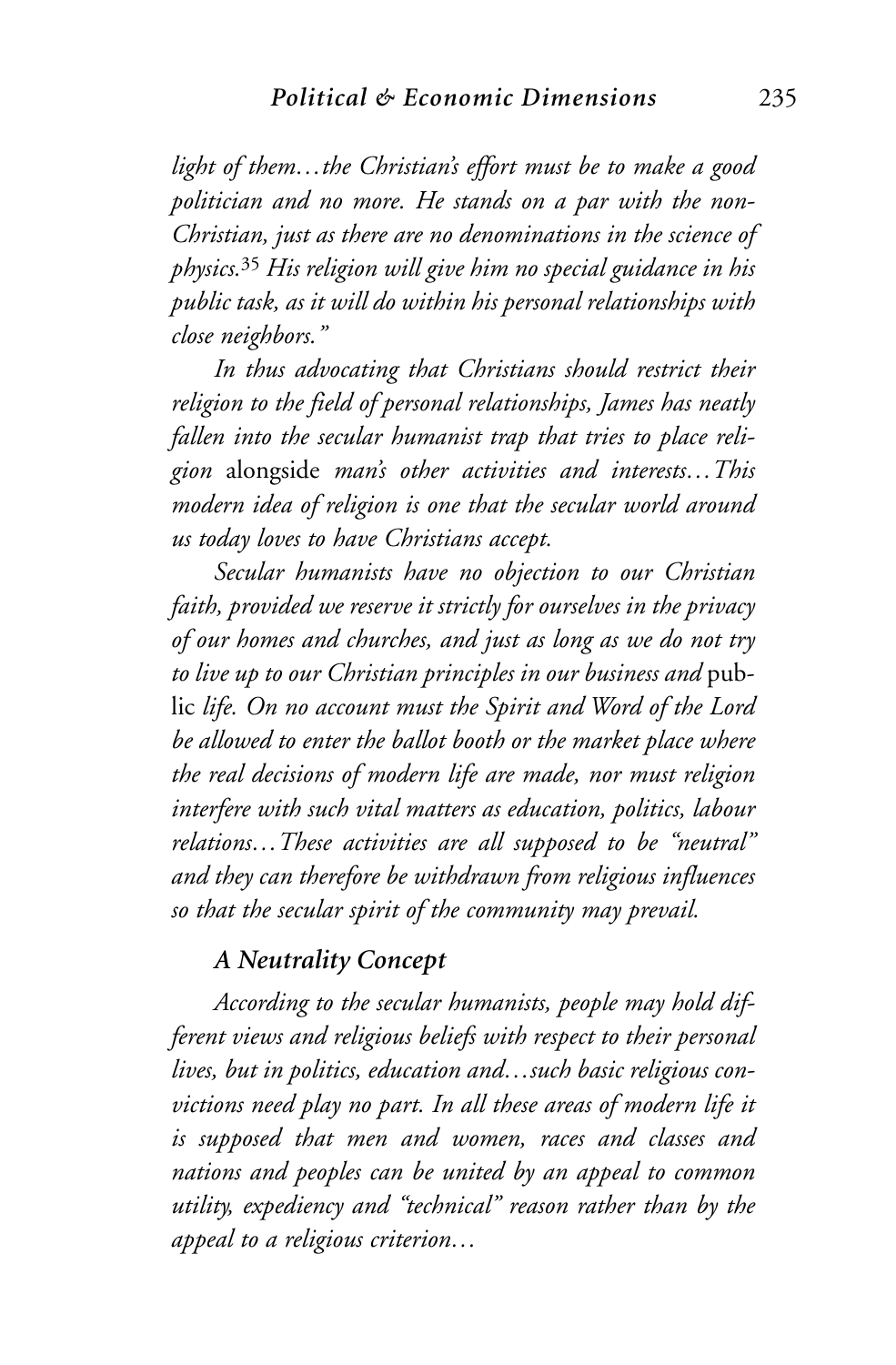*Speaking of this neutrality concept…Bernard Zylstra well said: "Neutralism is the view that man can live wholly or partly without taking God's Word into account. Those who pay homage to the fiction of neutrality maintain that many segments of modern culture are merely technical. It is then thought that a corporation, a union, a school, a government can be run by making exclusively factual…decisions which have no relation to one's ultimate perspective…The defenders of…[this approach] are among the most dangerous guides to a wholly secular world."*

*From whence did such an idea ever arise that men and nations could conduct their affairs without any reference to fundamental religious and moral principles?36 The answer in brief is that it arose from the secularization of the medieval…dualism of Thomas Aquinas which divided up human life into two spheres—the* supernatural*, revealed to man by God's Word…and the* natural *which is known to man by his own reason. For our purposes here, the significance of this* cutting of reality in two *is that Aquinas located the state in the…natural sphere, arguing that its structure, nature and function could be explained in purely natural or human terms. The state was in fact the product of man's reason rather than an institution ordained by God on account of man's fall into sin, since Aquinas claimed that the fall had not ruined man's reason but only his will.*

*Refusing to be directed in his thinking about government and politics by the Word of God, Aquinas instead turned to Aristotle for his political and legal doctrine. Accordingly, Aquinas taught that political institutions are an aspect of "natural" morality, that is they can be justified on a purely human plane, independently of religious values.*

*For generations both Roman Catholics and Protestants have denied any Christian character to the state as such by*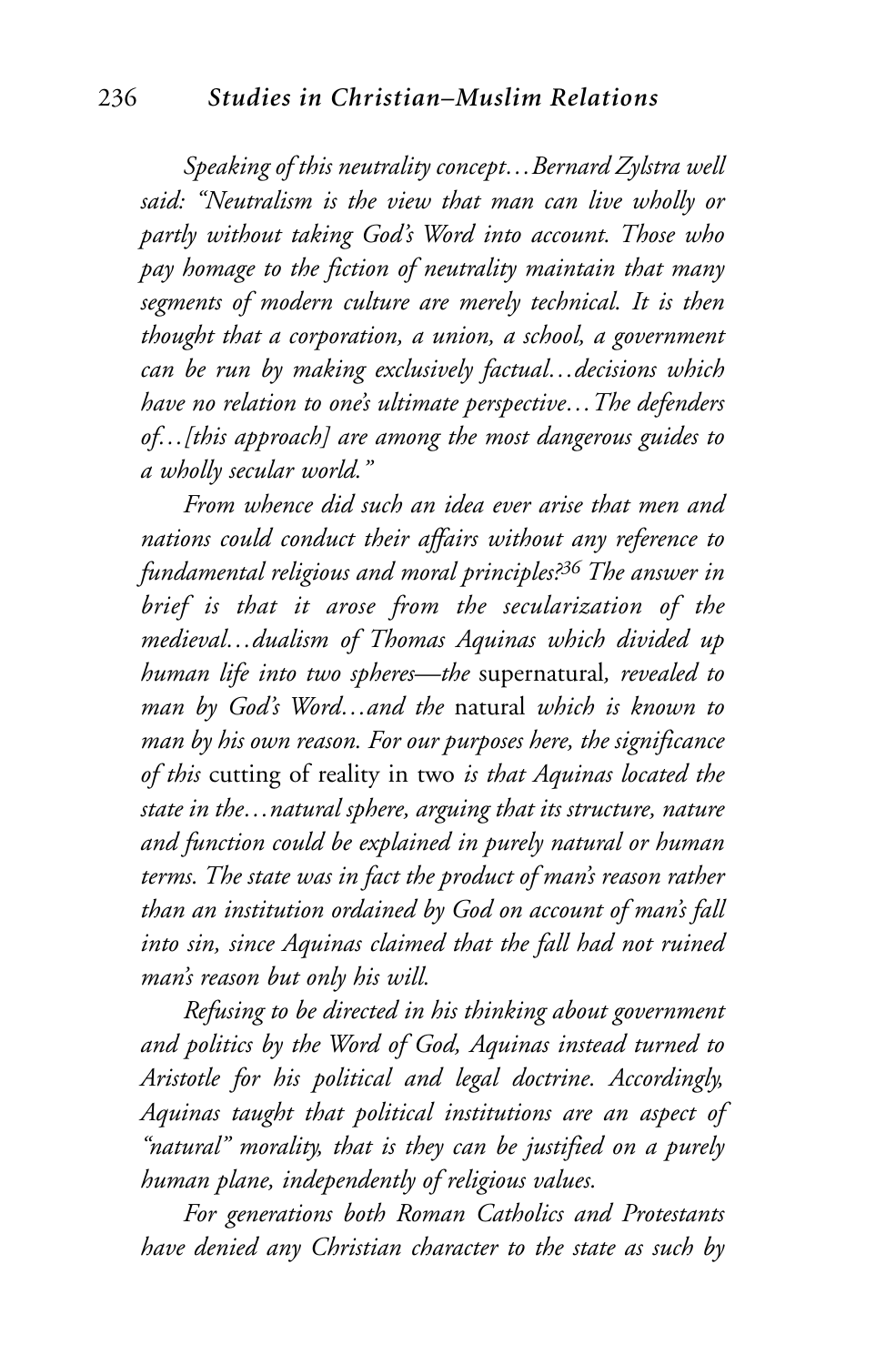*supposing that the state is something strictly "natural" and "neutral." Knowledge of the natural sphere, for Aquinas, could be obtained by man's reason alone, which had remained uncorrupted by the fall of man into radical sin. Only man's will had fallen, not his reason. From this incomplete view of the Biblical fall have flowed the most serious consequences. Man's intellect and science became autonomous or independent of God's holy Word. This autonomy, in the course of the centuries…was to provide the basis for the secularization and "neutralization" of Western…[culture], and* above all Western economics and government.

## *The Great Turnaround in Thinking*

*Upon basis of this autonomy first provided by Aquinas, European life…and culture became free of God's law…and separated from His revelation…As a result, there soon came to be felt no need for a distinctive Christian philosophy of society and the state.…The tendency toward a complete secularization of politics and statecraft increased until it reached its apostate climax in the French Revolution37 in 1789 and the Bolshevik Revolution in Russia in 1917.*

At this point, Taylor goes into a harangue about the struggles in the U.S.A. between Calvinists and Evangelicals. The upshot was that "Evangelicals came to accept the division of life into sacred and secular and the compartmentalization of religion from economics, politics and science. In these areas of life many of the leading figures were rationalists rather than Christian.38 Religiously, Evangelicals became pietistic and "tended to concentrate on the soul rather than on the structures of society…"

Continuing the long Taylor quote:

*It is not surprising that such pietists have tended, with some notable exceptions, to think of their religion as being mainly*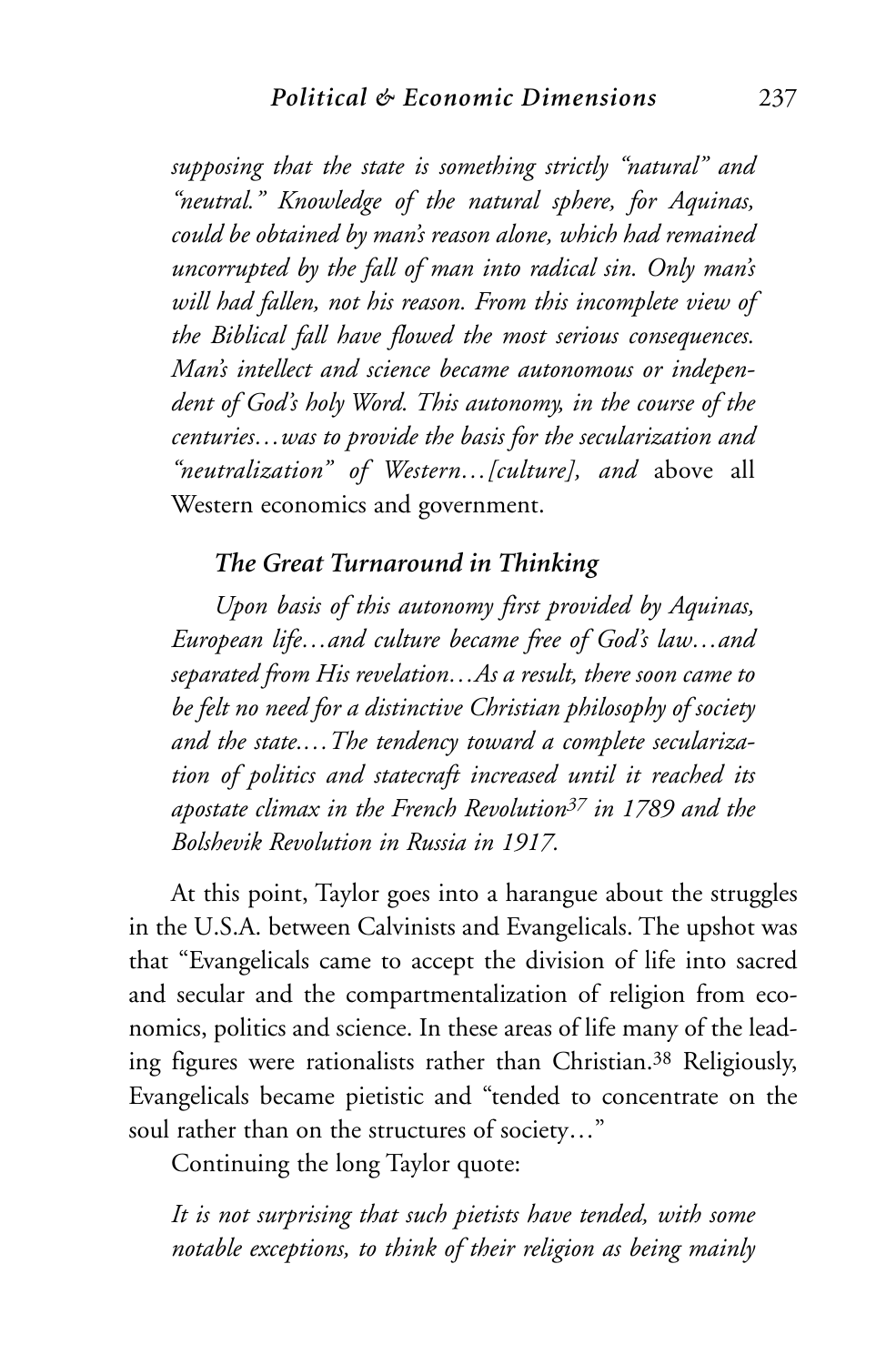*concerned with the salvation of the individual's soul. As a consequence, pietism has greatly assisted in the secularization of…culture and society, since its religious individualism takes for granted or ignores the structures of society outside the institutional church and seeks rather to build up significant religious cells of the "saved" within society.*

*Instead of thinking that Christians should be concerned with the reformation of the whole of life, pietism demands the segregation of certain spheres of life as being peculiarly "religious" and teaches that Christians should concentrate their religious activities upon personal and devotional disciplines. In short, they concern themselves entirely with the sphere of the supernatural and ignore the sphere of the natural. The larger questions of politics and business tend to become discounted and played down because they are considered to be religiously "neutral."*<sup>39</sup>

*As Christianity has become merely another department of life existing alongside the other independent spheres such as business and politics, it is not surprising that it has come to exercise less and less influence upon the cultural and political formation of American society. In this way, the gates have been opened for the triumph of secular humanism in America. Instead of being the salt of society…most [Christians] have become fit only to be trodden down under the feet of unbelievers.*

*The secular humanist and Evangelical pietist arguments for keeping religion out of politics and economics are exposed as being only specious propaganda on behalf of the god of modern secular humanism. It is not a question of whether we should or should not bring religion into our economic and public life, but the crucial question is this: By which religious motivation and by which religious criterion of value will we be governed in our social life? As William Penn warned us in his famous words: "Men must choose to be governed by God or they condemn themselves to be ruled by tyrants."*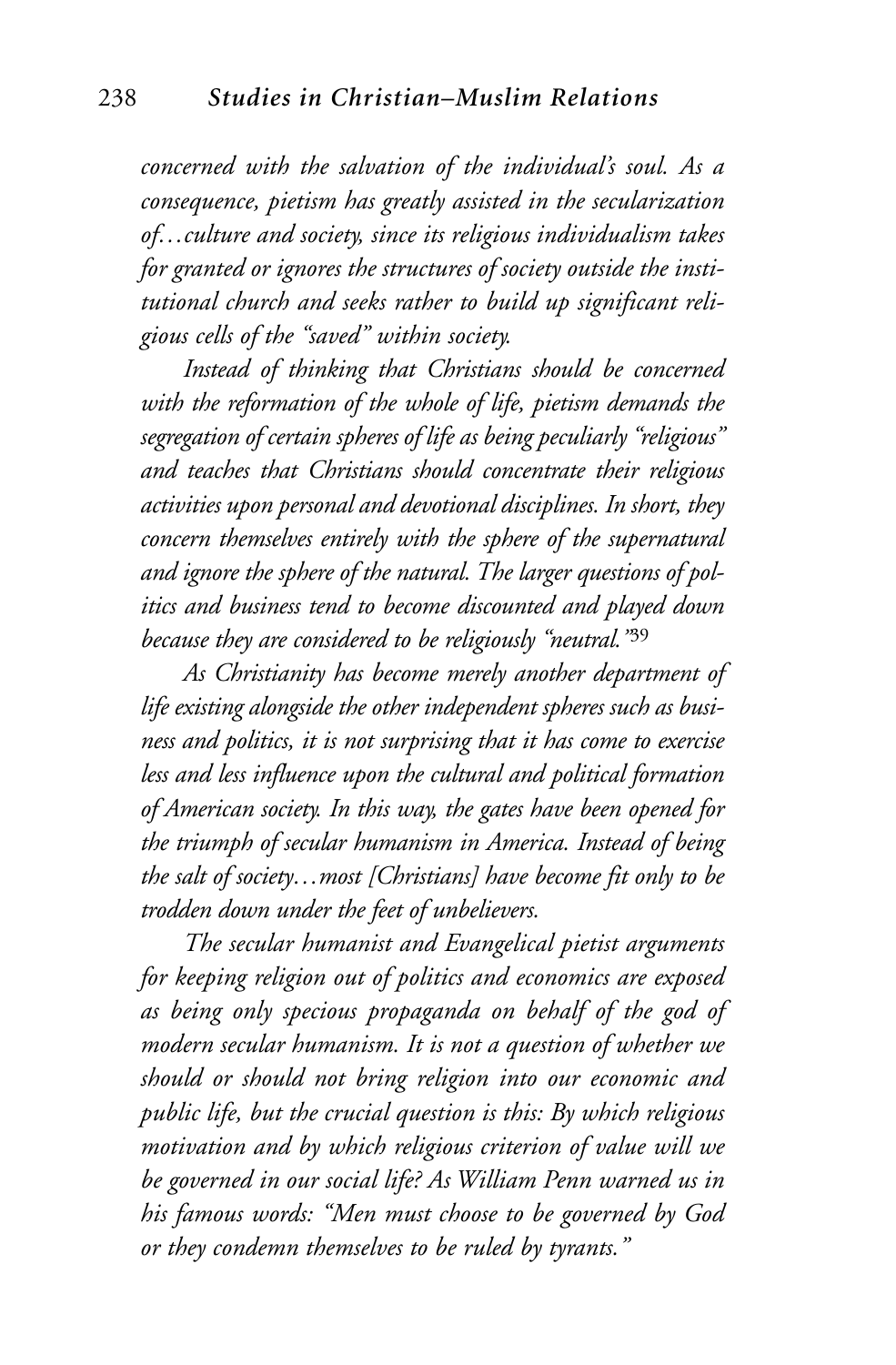## *All Aspects of Life!*

*A true Christian will surely want to be guided in all aspects of his life by a Biblical motivation rather than by a neutralist humanist one. If Christians really acknowledge that God rather than man or the state is sovereign in this universe, how can they avoid the conclusion that God's dominion and supremacy must extend over every aspect of life, including the political and economic, and that the living God cannot be shut up in the walls of a church building or a limited circle of Christian believers. Do the Christian "neutralists"…think that God has abandoned the world outside the Church to Satan and the powers of darkness?*

*Because God is supreme and sovereign, His divine norms and standards of justice, truth, goodness, beauty, mercy and love must have the final control and motivation in everything the Christian thinks, wills and does. These norms rather than those of a…[disobedient] political, legal and economic science must become the directives by which the Christian is guided as a citizen, as a worker, as a teacher, as a businessman and as a parent. And they alone must constantly enlighten us in solving the problems with which we are faced in* all *areas of life.*

*God's beautiful world has become corrupted by man's sin and the power of darkness. Evidence of this in America [and indeed most countries] is surely overwhelming. Last year millions of babies were killed by abortion, more than one out of three marriages ended in divorce, over a million people were put into mental hospitals, corruption abounds, crimes of violence reached an all time high. It will only be through the Lord Jesus Christ that America can now hope to avoid revolutionary chaos and be made whole again.*

*…It is up to us to do everything in our power to prevent our beloved land from being undermined and destroyed by the powers of darkness which have largely taken over the political*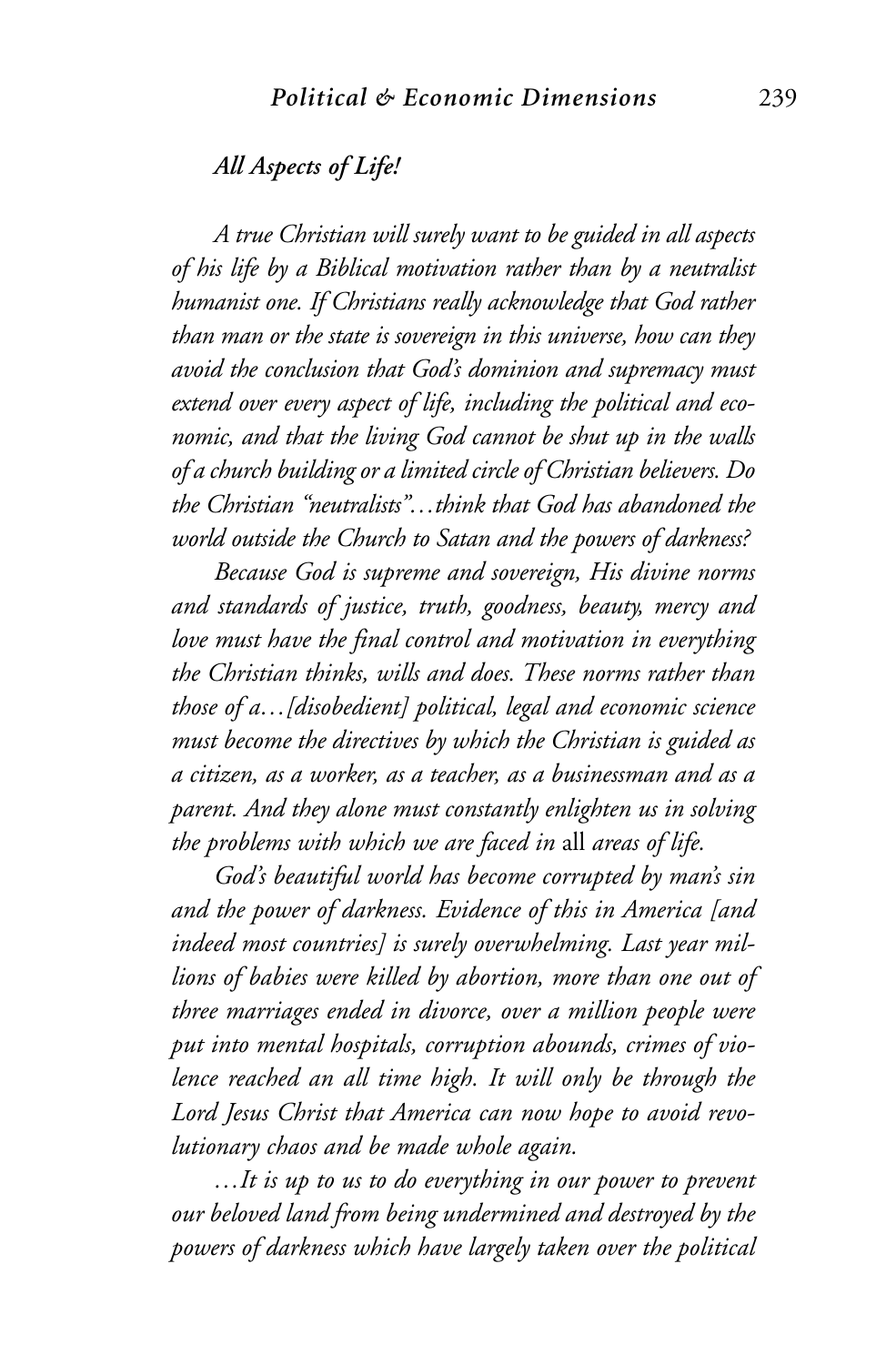*and economic direction of our nation's life. For Christians to withdraw from politics, industry, education and communications is exactly what Satan most wants, for no battle was yet won in history where the soldiers refused to fight. Traitors to God's Kingdom*

*If Christians accept the neutralist principles, not only will Christ's cause go by default but also Christians themselves will inevitably become traitors to God's Kingdom. In fact, all that is now necessary for the complete triumph of apostate secular humanism and its attendant consequences is for Christians to sit back in their church pews, sing hymns and do absolutely nothing outside in the workaday world…*<sup>40</sup>

*We must seek to show the tremendous relevance of the Biblical view of man-in-society for political and economic life. Our Lord is giving us an opportunity to study through the economic and political implications of our discipleship. Let us then pray that the Holy Spirit will guide us into a further and deeper understanding of the unsearchable riches that are in Christ Jesus our Saviour and let us pray that we may be determined to make Christ's Kingdom real in every aspect of our lives. As the Lord of history, space and time, Jesus Christ can be satisfied with nothing less than the Christian reformation of society as a whole, and it therefore becomes our bounden duty and glorious privilege as His disciples to struggle for a condition of modern society which will give the maximum opportunity for all to live a full, free and more abundant life. We are to make sure that we are never controlled by an apostate and rebellious world…*

## ▲ *Economic and Business Life*<sup>41</sup> \_\_\_\_\_\_\_\_\_\_\_\_\_\_

One day I stopped along the highway south of Jos, Nigeria, to buy potatoes from women selling vegetables. I knew that this par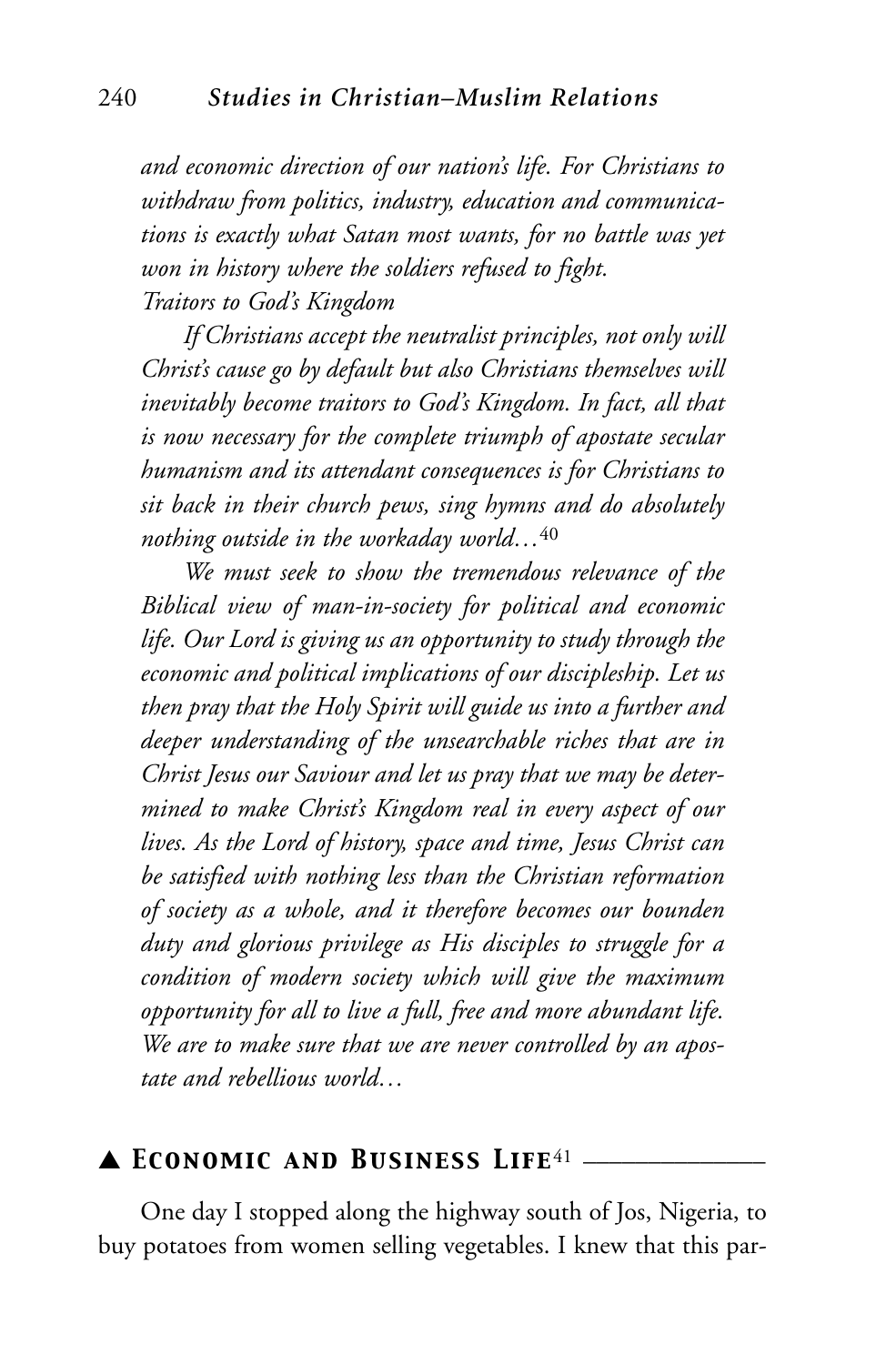ticular community was largely Christian. I picked out a certain basket with potatoes and settled on a price fair to both. As the potatoes were poured out of the basket into a sack, it became clear that the lower half of the basket was full of cardboard instead of potatoes. I semi-jokingly asked the women in the Hausa language, "*Ku ba Kirista ba? Haka Yesu ya koya maku kuwa*?" One of the women promptly retorted, "*Ina ruwan Yesu da dankali*?"42 It is a humorous story, but also tragically representative of the separation of economics and business from religious standards that is common almost everywhere among Christians at every level. It is a separation based on the dualism we have discussed and that obviously has made deep inroads into the thinking of these village Christians, the beneficiaries of an Evangelical mission.

Like other sections of this chapter, this section does little more than give some examples of Kuyperian views on the subject. For an example in the economic sphere I turn from the village level depicted above to the global matter of corporations, since this is a frequently-expressed concern of Nigerian Muslims. In the book from which this material is taken, I write of recognizing the world of commerce as a potential *area* for Christian mission or as a *vehicle* for mission. Muslims and Kuyperians see it as both; many other Christians, Evangelicals prominent among them, see it only as an *area* for mission.

The distinction between the two italicized terms is crucial. In so far as they have had any vision for the economic sphere at all, Evangelicals, in their pre-wholistic era at any rate, have tended to regard this basically as an area in which the participants need to be evangelized. The standard styles of operation within the world of economics and its structures are hardly ever questioned. By and large, the capitalist style and structures are accepted as they are, except when blatant immoralities occur such as the accounting scandals or the slave trade in which both Christians and Muslims excelled at one time.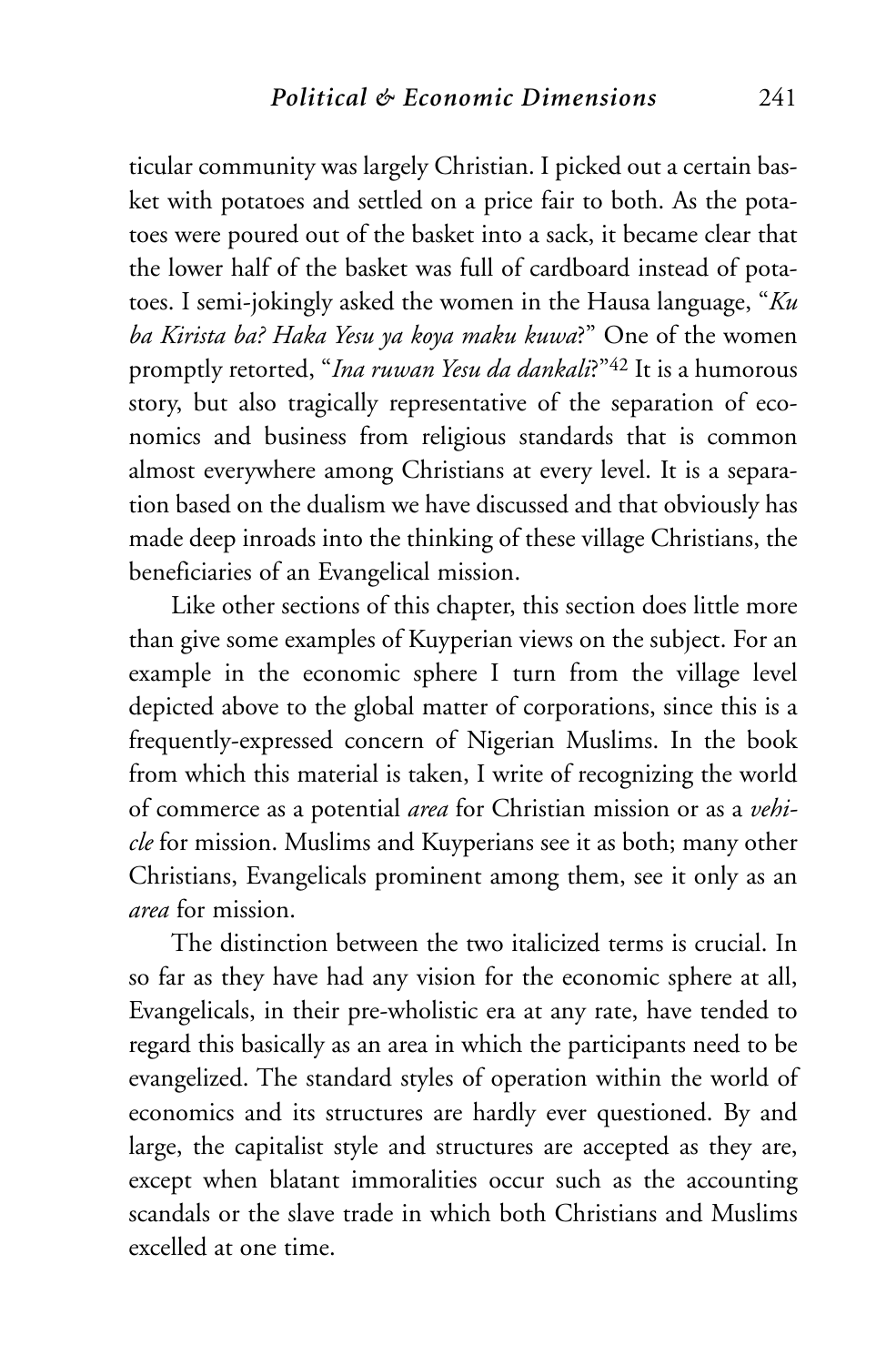#### 242 *Studies in Christian–Muslim Relations*

Kuyperians regard economic activity also as a vehicle for mission. That is, as a vehicle to carry out our basic task in this world as prescribed in Scripture, a task much broader than evangelism. I refer you again to the section on the Cultural Mandate, where I describe post-fall cultural developments. Almost all corporations have followed the pattern there described. They are twisted by their own internal logic, by the very reason for which people organize them, namely profit as the overriding purpose. They are examples of the way fallen people carry out the Cultural Mandate in the economic sphere, twisted expressions that tend towards oppression and distortions instead of enhancing positive developments in human culture. If the fallout of these distortions were restricted to the community of corporations that would be one thing. It becomes a serious matter when, as Douglas Roche, a prominent Canadian senator, parliamentarian and U.N. diplomat, put it, "the political process is dominated by the powerful elements…who want…to retain their power" and that "business interests dominate the formulation of public policy," a situation of which "there is no doubt." Roche added, "The constant aggressiveness of business and political interests has been the driving force of progress" to such an extent that "there is scant room for social justice in this agenda."43 Thus these distortions spill over into all of life and twist the entire human enterprise.

The mandate for Christians, in fact for all humans, is not to withdraw from the economic sphere but to redirect it in a positive way. Sometimes this can be done by reformation; at other times more radical change is needed, revolution even. The major change needed is to demote the profit motive from its bottom line perch. When that is attempted, you are not merely making a minor adjustment; you are changing the very soul of the system. That is revolution, though not, I pray, a bloody one.

Kuyperians do not opt for Marxism or any other milder form of socialism. I make a point of this because in Nigeria a large number of Christian and Muslim academics dislike capitalism and opt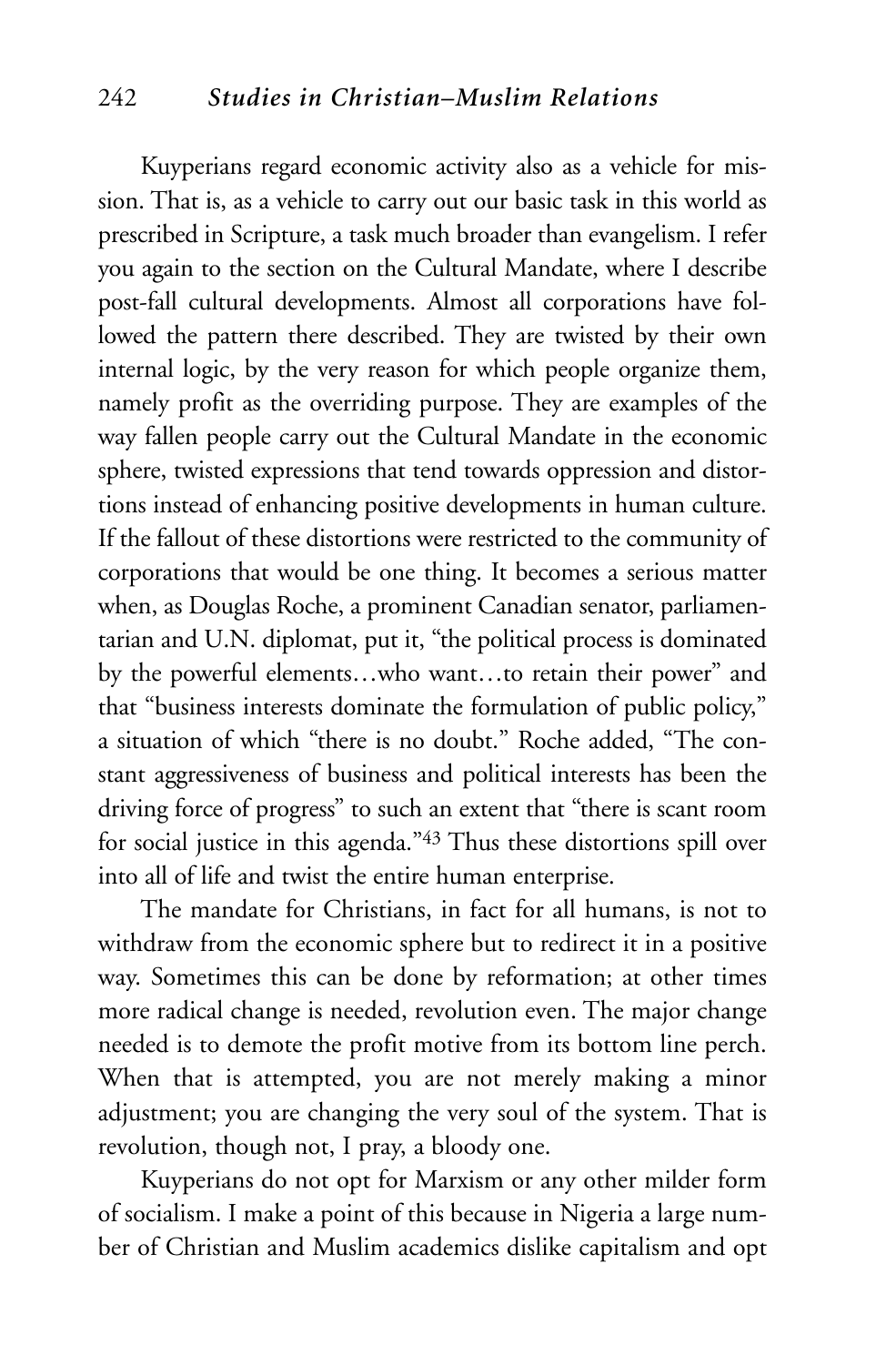for Marxism, regarding it as a more compassionate way. However, Marxist theories of anthropology, of a closed universe and materialism, are so hopelessly unrealistic and unscientific that they have no credibility, without even mentioning their oppressive style. When property and enterprise are all usurped by the state and the latter disregards the sovereignty of the spheres, it becomes all pervasive and no opportunity is left for people to freely develop their potentials. Talent is stunted; enterprise, dulled. I have a few times personally seen the startling difference within the length of one city block upon crossing the former Iron Curtain.

On the capitalist side, there are many admirable aspects, some of which have long roots in history and that have either developed out of or been supported by a Christianized, not to say "Christian," consciousness. Private property and private enterprise are presupposed and supported in the Bible. However, the private aspect is never absolutized. It is always placed in the context of social responsibility and stewardship.

The differences in production between West and the former Eastern block are no accident. Freedom may allow for terrible distortions that can become offensive even, but it also constitutes the condition for creativity and ingenuity not found in Marxist societies. You can try to legally restrain these distortions, but you will also hinder the creativity and the incentive, two necessary ingredients for a viable economic system. No other type of organization has improved on corporate creativity and inventiveness—and, as Muslims might add, no other type has led to the level of immorality currently undermining the West.

Furthermore, the corporate type of organization with its device of investment is an expression of community. People from all over the world, who do not know each other, co-operate by pooling their resources to accomplish their desired aims. Churches and corporations both work that way. It is nonsense to describe corporations as purely individualistic; they are commu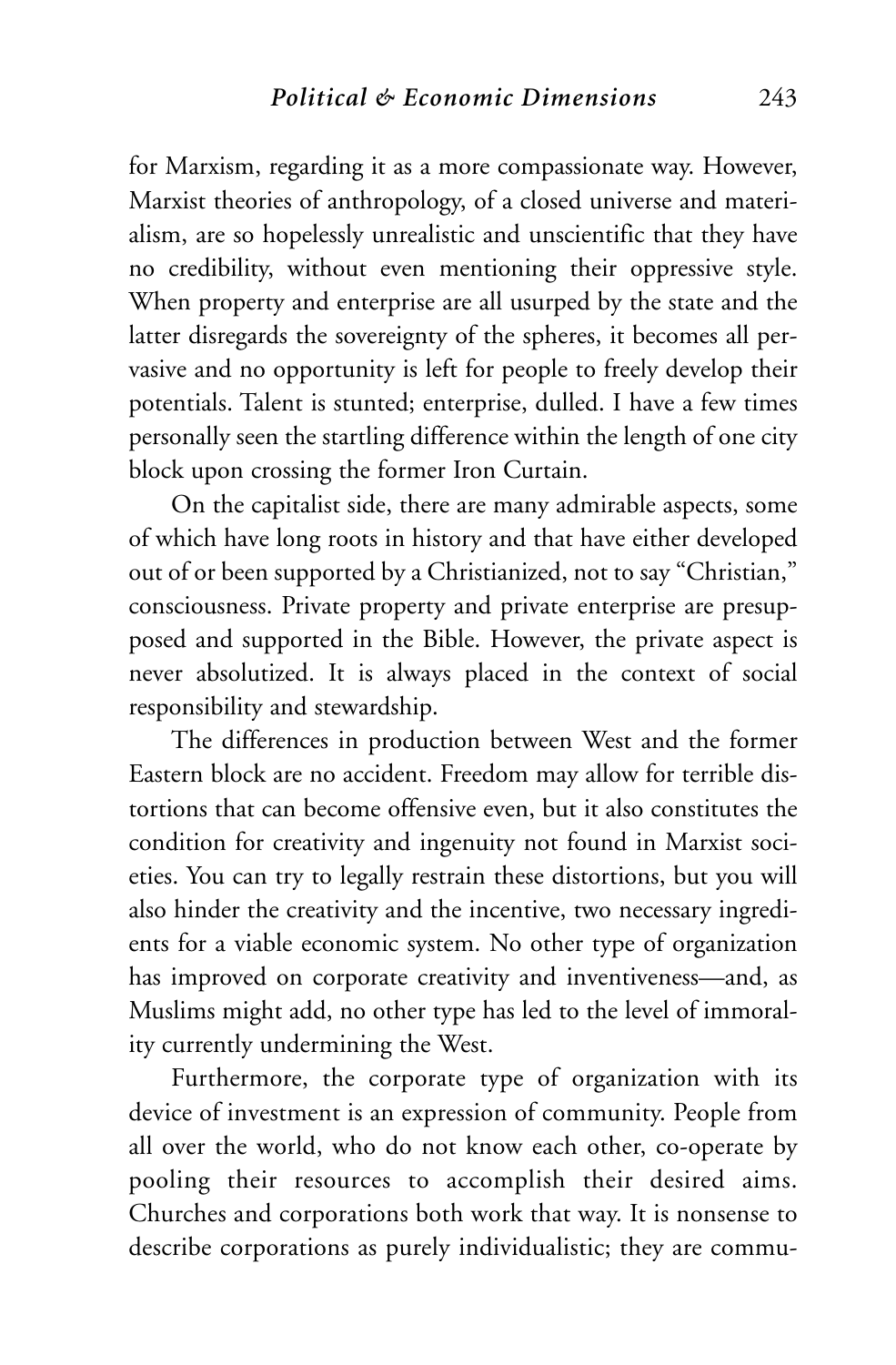nal efforts. That kind of structure is not to be rejected per se.

Unfortunately, in most cases these positive aspects are distorted, because they are placed in the service of the primary motive of profit.44 With profit as the primary guiding motive, so much of corporate life has degenerated into or tends towards oppression or distortions in society in their homelands as well as host countries, as my book from which this material is taken amply demonstrates. The current Western concern with the unhealthy foods that corporations are foisting on their customers is merely one of many examples. The profit motive needs to be demoted from its pedestal. Not profit itself—that is necessary to grease the machinery and without which the system will shrivel up—but the *priority of profits.* That motive needs to be replaced by a renewed consciousness of the Cultural Mandate, by a sense of service and co-operation, by a sense of responsibility for one's neighbour, development of the community and the ecological system, by a sense of stewardship with respect to resources.

The replacement of the priority of profit with service and responsibility cannot but lead to profound changes throughout the corporate system. It would change advertising techniques beyond recognition from sophisticated manipulation of the public psyche to a truthful offering of positive services and products. It would spell an end to the shark mentality where the strong wipes out the weaker competitor and leaves consumers and workers with less and less choices. It would eliminate ecological irresponsibility and the marketing of harmful products. Banks would not ally themselves with oppressive and corrupt elite so as to throw poor countries into the spiral of external debt for the sake of quick profits. Ah, it is almost impossible to picture the changes this basic transformation would bring or what shape corporate culture would take over time. We would enter a new economic era.

It is unrealistic to expect many investors to support such changes, but it would be quite conceivable that people of various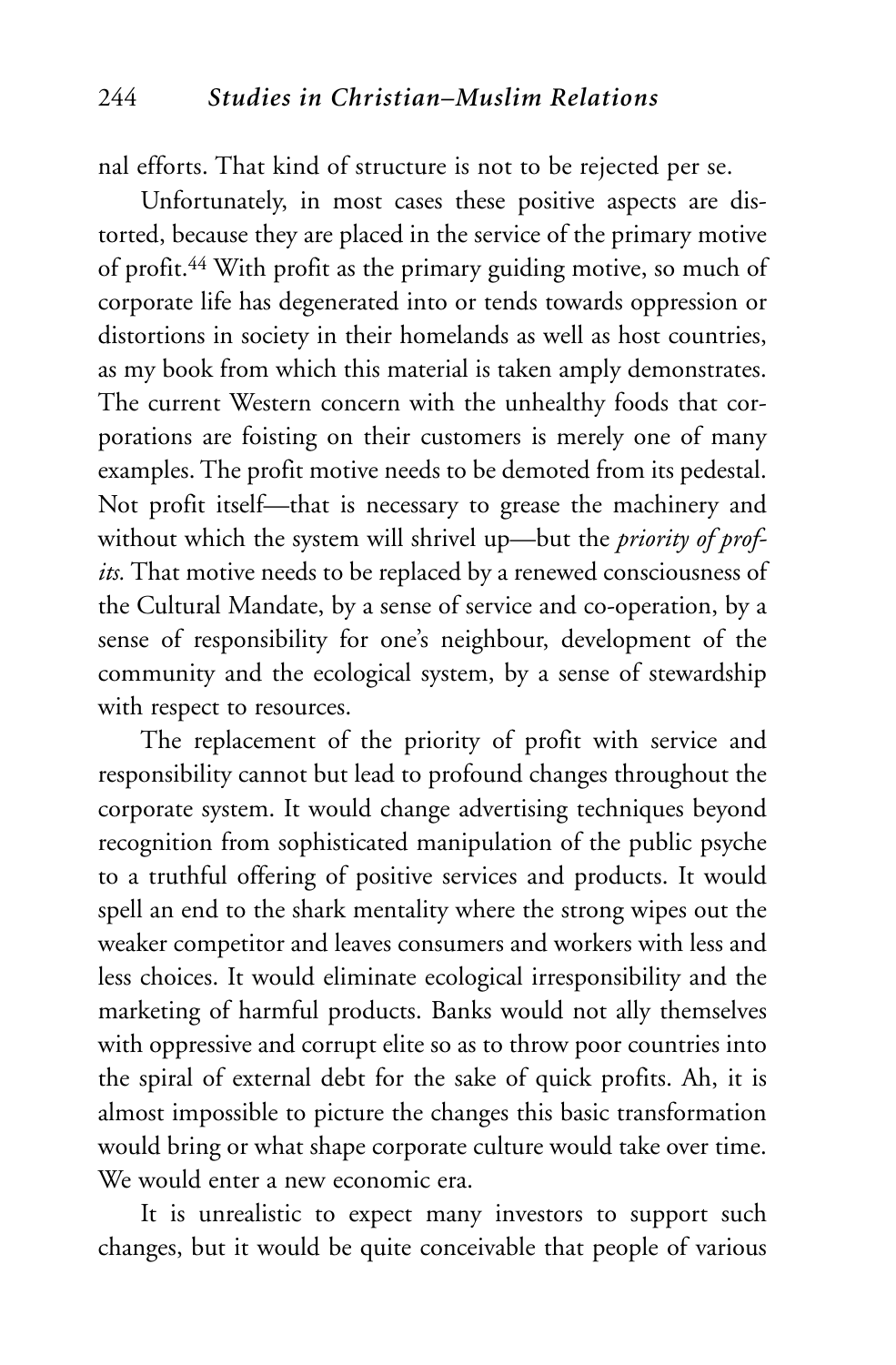faiths, including Islam as well as the secular faith, would join in attempting such an economic revolution. I could see especially Kuyperians and Muslims give it a try together. Even certain secular organizations, such as the Vancouver-based VanCity Credit Union, are into socially responsible investment. The experience of the social investment movement described in my 1992 publication indicates that most investors, of whatever faith, secular or otherwise, will not tolerate such a revolution. It would interfere too radically with their basic aim.

Defenders of capitalism never tire of insisting that, as defective as it may be, capitalism is still the most effective economic order ever devised. I am not sure whether I have ever heard a poor man affirm this! It *is,* of course, undeniable that capitalist societies tend to spread the wealth around more than any other. So, the claim may well be true, at least for a certain stage of its development. However, the complaints coming in about globalism are increasing. Even the workers of the rich countries are finding themselves squeezed more and more. Whereas North American labour unions in the past could afford to run missions abroad, today, under the pressure of globalism, they are closing in on themselves to protect their jobs from being exported. The income gap between rich and workers is increasing. The crisis in the health-care systems of Canada and the U.S.A. can be traced to capitalist-created problems. The obscene salaries of executives and professionals are crying to high heavens. The globalist promise that the vulnerable ones will profit from current corporate expansion—"A rising tide lifts all boats."—is demonstrably not coming true.<sup>45</sup> There is every indication that the system is running into a crisis, the end of which cannot be foreseen.

Whatever the system's virtues may be, *it is not good enough for Christians.* It rides too roughshod over the weak and is too much guided by self-interest under pressure of the priority of profits. Regardless of the individual orientation of executives, directors or investors, there is a basic logic at work that militates against the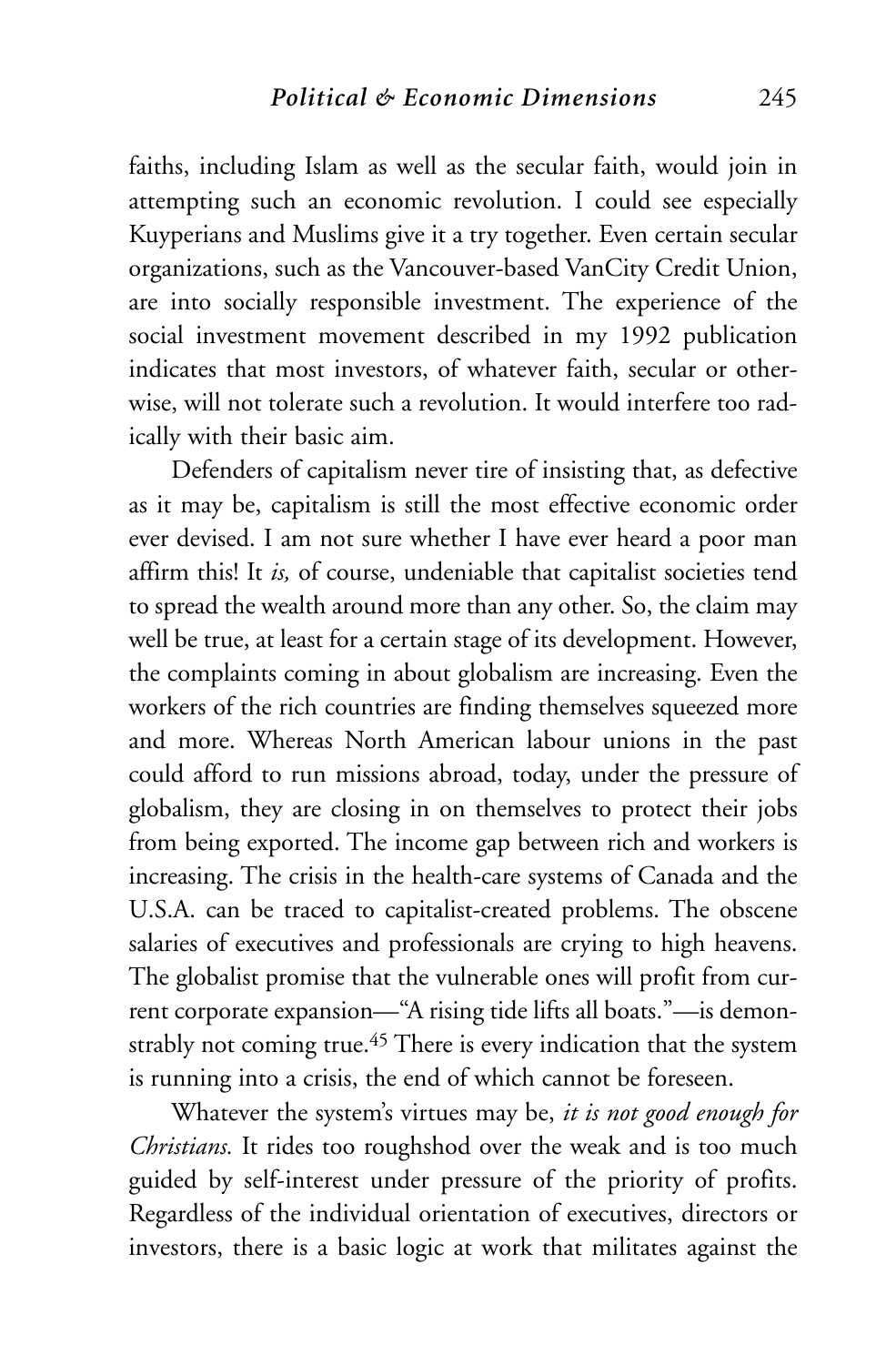Christian Spirit. It suppresses the Spirit of God in even the most pious participant in the system.

I am not calling for Christians to withdraw from the investment world. The Cultural Mandate dictates that Christians make positive contributions to the direction of all sectors of life, including the corporate sector. However, that must be in the spirit of Christian stewardship and concerns as hinted at above. It must fit into the formula developed by the World Council of Churches for a "just, participatory, sustainable society."46

The issue here is the role of the Bible in the life and work of a Christian entrepreneur and investor. *The question is whether the Bible is to serve as brake or engine.* Most corporations in which Christians participate are motivated by the priority of profit. This motivation means that Christians are often involved in dubious ethical practices to which they may protest and call for correction. In such situations, the Gospel serves as a brake: it slows down, it reduces, it may even lead to the elimination of a specific problem. That is the situation in which Christians active in the ethical investment movement find themselves—forever running after de facto situations that arise from wrong motivations. The basic motivation remains in place, and thus they are forced to run after one unethical fire after another, forever tinkering with symptoms and never eliminating the basic problem. The Christian ethic is not given free creative scope but is forced into a box that does not fit.

When Christians, possibly in partnership with others who share similar motivations, create their own corporations, they will be much more at liberty to give free creative reign to the Cultural Mandate and to the prodding of the Holy Spirit. They will not need to struggle as small minorities against overwhelming majorities who do not share their concerns. They will thus free themselves from implication in and responsibility for the style of the happy family of incestuous corporations I have described in my 1992 publication.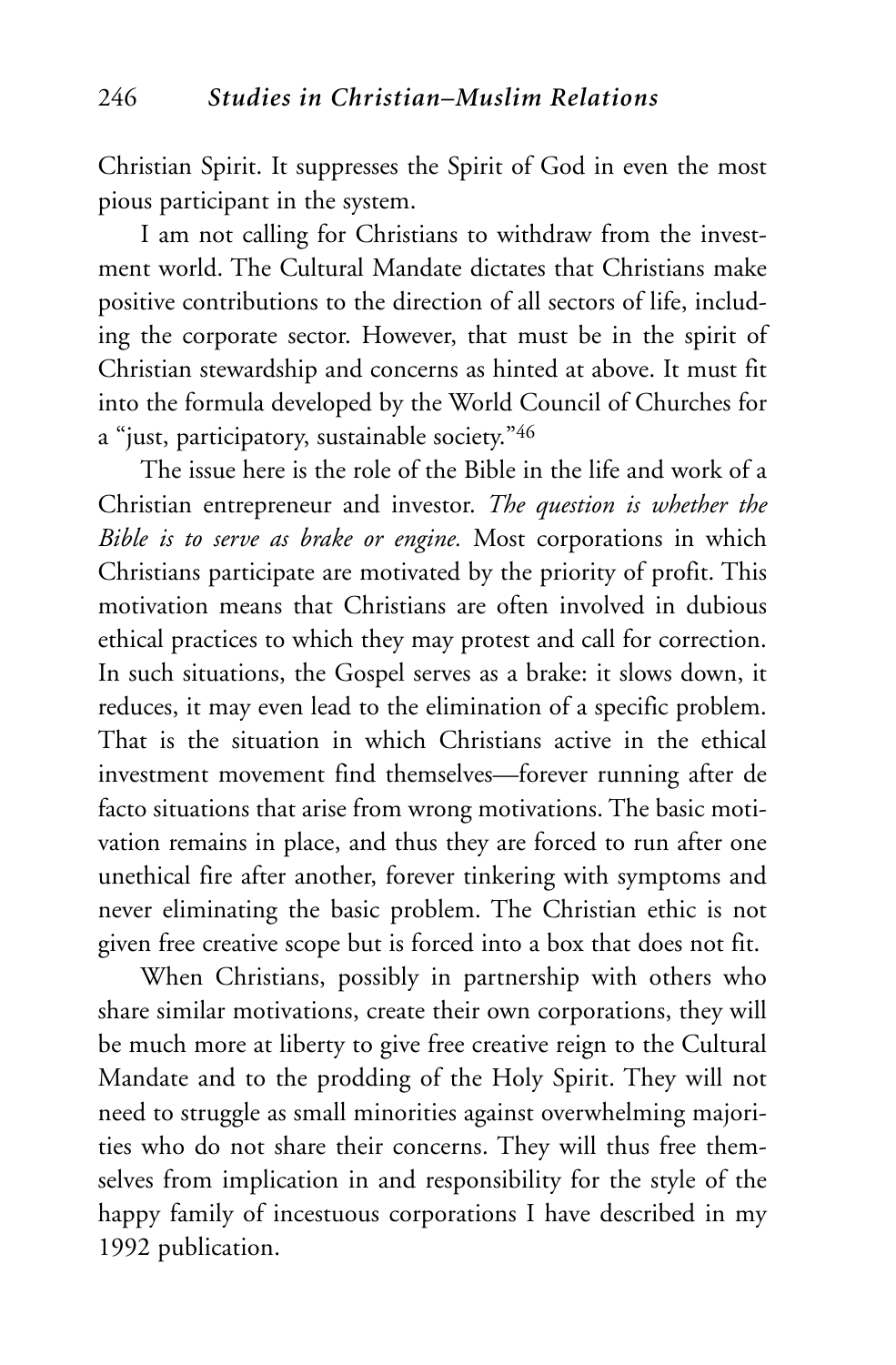More positively, the Spirit of God with His love for the wretched of the earth can then serve as the engine that pulls the enterprise along in directions in consonance with Him. In such a situation, Christians have the opportunity to discover what it means to be led into the truth as per John 16:13—"But when He, the Spirit of truth, comes, He will guide you into all truth." This work of the Spirit is not restricted to "religious" affairs. He also offers the insights, motivation and power to break the shackles of negative economic motivations that lead towards inevitable distortions. It would definitely withdraw the stamp of approval capitalism has imprinted on egoistic motivations that are supposed to cancel each other out through an alleged invisible hand as the mechanism of the "neutral" marketplace.

This discussion is meant to indicate that many economic activities by Christians, whether by individuals or corporations, militate against their Christian mission in this world. What the Church and its members are supposed to do, namely to represent the Kingdom of God and its righteousness, to serve as God's image in this world, is often undermined by the economic activities of Christians.<sup>47</sup> This is a terrible contradiction that must be corrected by rejecting the dualism underlying it*. Our economic mission and our evangelistic mission are expressions of the same mandate. The Cultural Mandate and the Great Commission must be brought in line with each other as I have argued elsewhere.*<sup>48</sup> Our economic activities must not only be supportive of Christian missions in terms of donating from the profits, but they themselves must be an expression of that mission. *Business equals mission—*that is the Kuyperian thrust as well as that of the Bible—and of Islam. Away with all dualism!

Another way of putting it is in terms of wholistic economics that takes all aspects of life into consideration. North American politics is ridden with divisions between those who emphasize either "economic policy" or "social policy." Marshall points out that neither one should be emphasized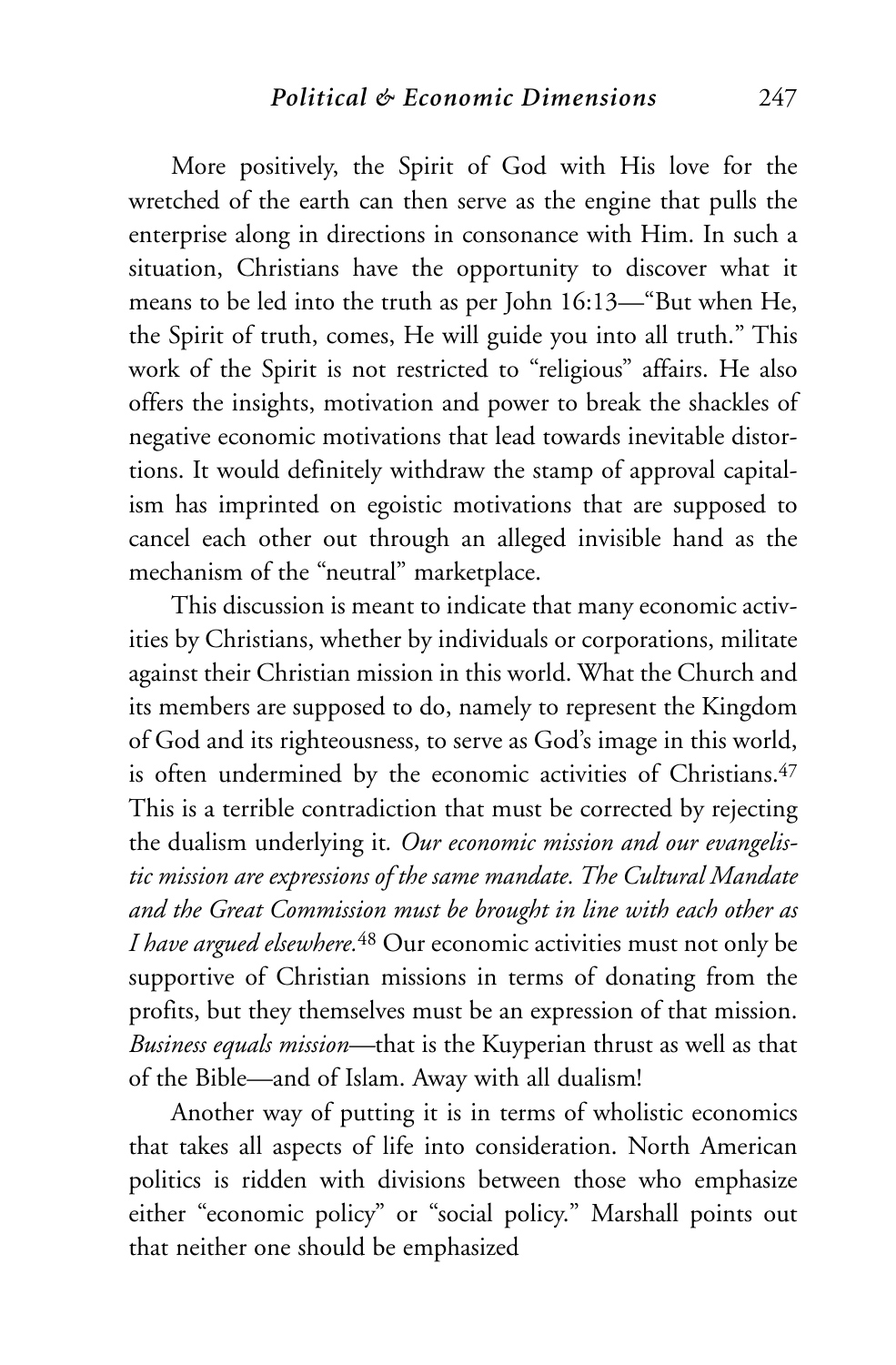*at the expense of the other, for they are both essential parts of stewardship. We cannot select either "realist" economics or "compassionate" economics, for, if realism is to be true to the real human world, then it must be compassionate and, if compassion is to be more than pious exhortation, then it must be realistic. Instead, we must avoid the "two track" framework altogether and try to make our corporate, family, individual and government decisions ones which are stewardly from the word go. We must make decisions about starting factories, developing new technologies, moving families, buying food, and adjusting taxes on the basis of their effects on unemployment, family life, production of genuinely needed things and gentleness to the environment as well as on their effects on incomes, profits and inflation. Right from the beginning we must be stewards and weigh [all] the options before us.*<sup>49</sup>

## ▲ *Final Comment and a Caution:* **NO GUARANTEE**

I have offered aspects of the Kuyperian tradition for consideration as my contribution to the search for religious toleration and stability in Nigeria. In case you have not noticed, I want to draw your attention to a pattern that has emerged. Have you noticed how secularism always tries to force false choices or dilemmas on you? Individualism *or* communalism. Market economics *or* compassion. Faith *or* reason. Physical *or* spiritual. And have you noticed the tendency of Kuyperian thought to cut through these false dilemmas in favour of wholistic alternatives? Kuyperians reject the either-or approach of secularism and almost always find that the issues are wrongly defined or the wrong questions asked. That's the Kuyperian style—in some ways, similar to that of Islam.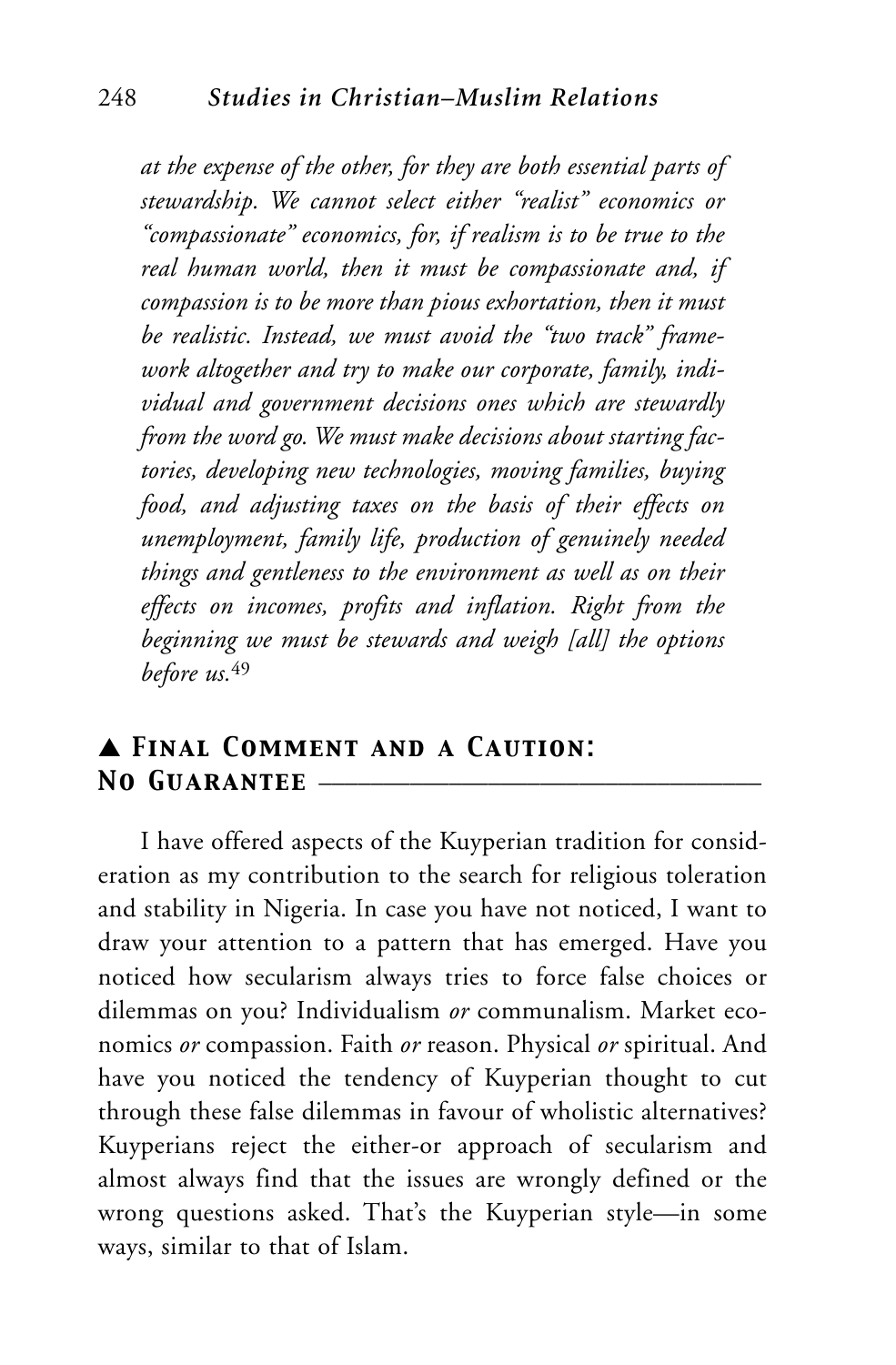That was the comment. And now the caution. It should be understood that even if the Kuyperian tradition were understood by Muslims and adopted by Christians, this would not constitute an automatic guarantee that the aims of this series would be achieved and its results be permanent. I am offering this perspective at a time after it has been chastened, honed and matured for over a century.

An earlier, less mature version of the tradition was offered by Kuyperian missionaries in colonial Indonesia, but it could not prevent that country's current turbulence. There are reasons for that sad development that are beyond the reach of this series, but it certainly has to do with at least two factors: (1) Kuyperian missionaries arrived long after mission patterns had already jelled. They were too late to determine the direction. (2) Kuyperian thought itself began to fossilize between the world wars, something that happens to every tradition that fails to revitalize itself every generation.

In South Africa, aspects of the tradition were distorted and harnessed to the vested interests of apartheid.<sup>50</sup> That can happen. Any form of religion, no different from political or economic theory, can be distorted—as we are seeing all too clearly in Nigeria. But it must also be realized that it was deeply embarrassed Kuyperians from other continents who quietly, behind the scenes, doggedly worked with the offending Kuyperians. They laid the groundwork for a revived Kuyperianism that, as a result, became open to overtures and pressures for change. I personally know some of them involved. My own denomination, the Christian Reformed Church, played an aggressive part in this process without publicizing its activities. I have since then heard South African Blacks and so-called Coloureds passionately promote Kuyperian perspectives in the service of liberation.

And then there are the sad developments in The Netherlands, Kuyper's homeland, that has almost completely turned its back on the country's most creative and unique spiritual gift to the world. Evert Overeem, a Dutch theologian, depicts the current situation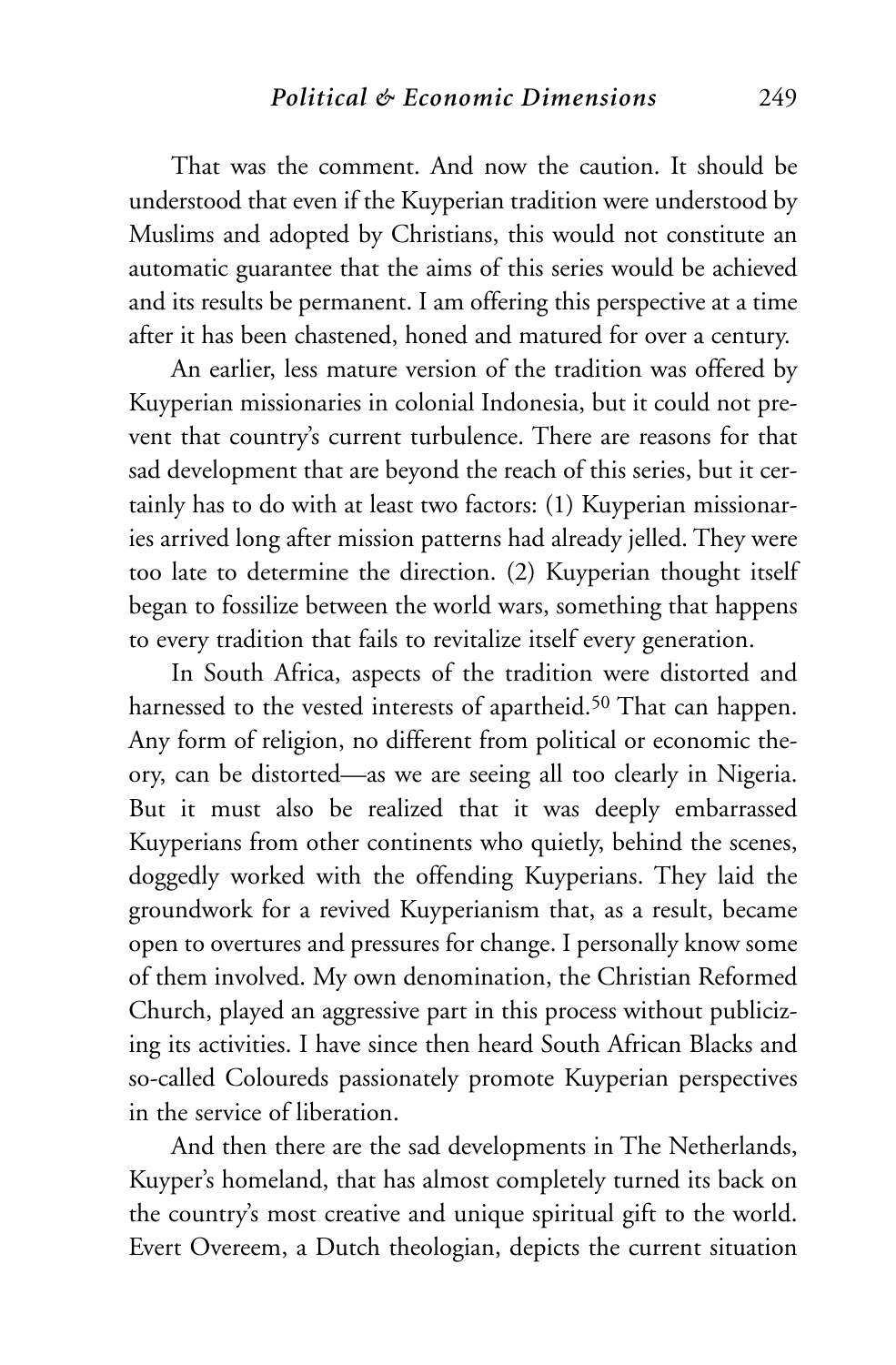of dualistic secularism with a vengeance and concludes, "Although churches may still be located in the heart of a city or village, they are no longer its heart." What happened? A fatally fossilized tradition could not stand up to the strong theological winds from Barthian quarters that blew up a storm after World War II. The Kuyperian church of my birth had grown indifferent to its foundations and began to drift. Worshippers grew cold and walked off with a shrug of the shoulders. Nevertheless, the social institutions the tradition created remain active and today are held up by foreigners as models of toleration worthy of emulation elsewhere, though, I am afraid, now often in secularized form.

And then comes Overeem's real heart wrencher: "This trend cannot be reversed. History knows only of one-way traffic." How utterly sad! I do not accept that as a final judgment. The Kuyperian tradition itself is a product of revival. That revival was more than a reversal to previous conditions; it represented continued dynamic revelation upward along the spiral of Kingdom history where the past is reappropriated with a revitalized vision and new inspiration. Who is to say this cannot happen again? When the Dutch people become weary and tired of the dryness of secularism, remnant groups of dynamic Kuyperians stand ready to once again present a tired people with a fresh vision that has its roots in their own history.

I have a vision. I see lively Nigerian Christians, enriched by the Kuyperian vision, bits and pieces of which are offered in these pages, flooding The Netherlands as the West once flooded Nigeria. We now have a chastened Kuyperianism, matured, developed, enriched by new experience and by input from its now global and multicultural community of adherents. This will be an influx by imaginative Nigerian Christians who will cut right through the bone and marrow of secularism. Nigerians will do so with their particularly vibrant witness to a Kingdom of Christ that infuses all of life with an excitement and purpose no less than that which Kuyper bequeathed his people a century ago. Nigerians and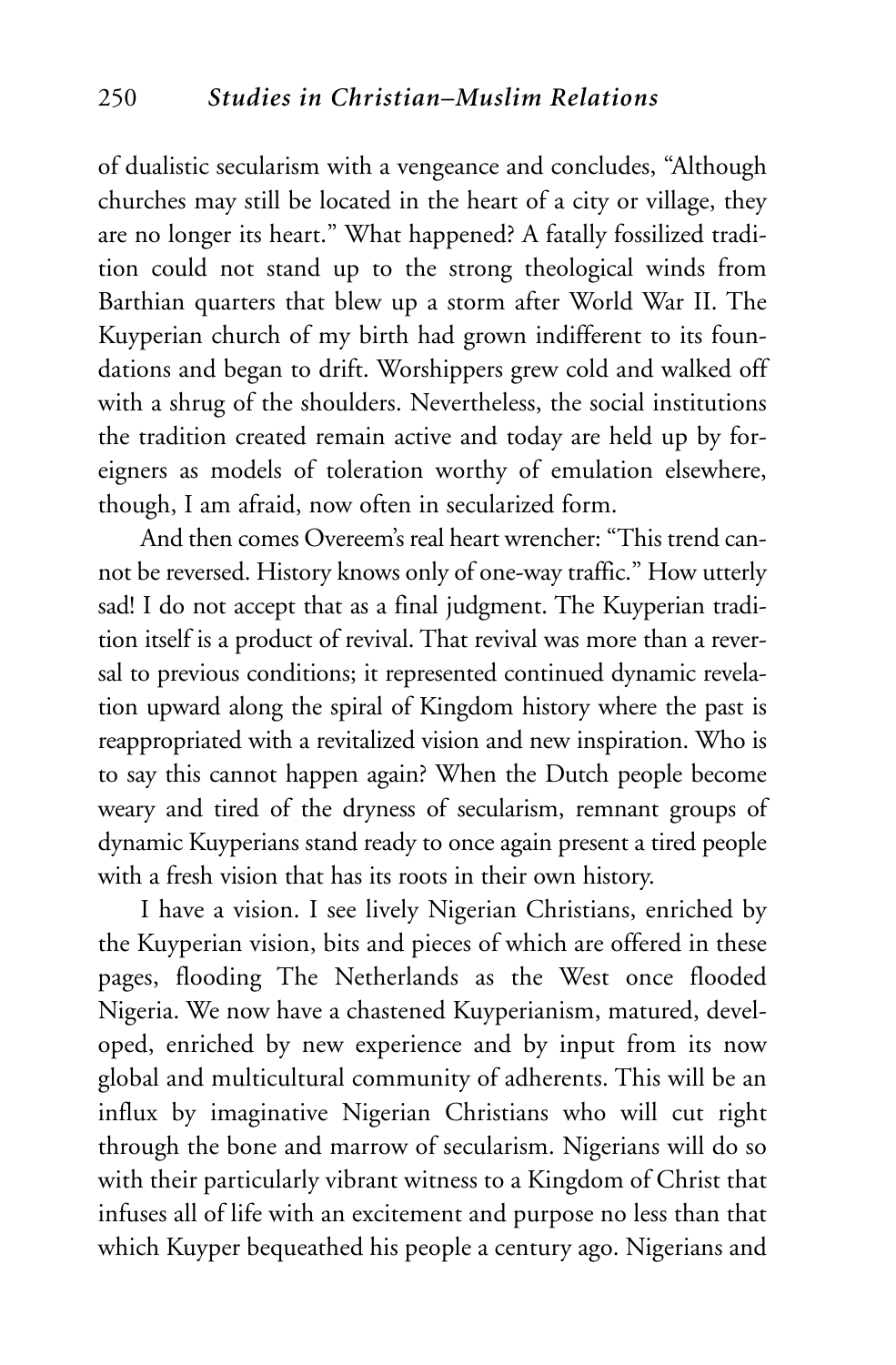Dutch, prepare for a wonderful challenge. Your two people, both imaginative and aggressive, will make for a most exciting Kingdom partnership. You are made for each other! *Bari Allah Madaukaki ya sa haka. Amin.*<sup>51</sup>

Muslims, are you still there? What are *you* thinking? The Christianity you complain about is not the only alternative. In these chapters I have offered you an approach more concrete, with its feet in God's good creation, and one that takes the world of commerce and politics seriously as the place to serve God. *Bari Allah Shi daidaita kasarmu ta hanyar bayinsa su yi cikakkiyar biyayya gareshi. Amin.*<sup>52</sup>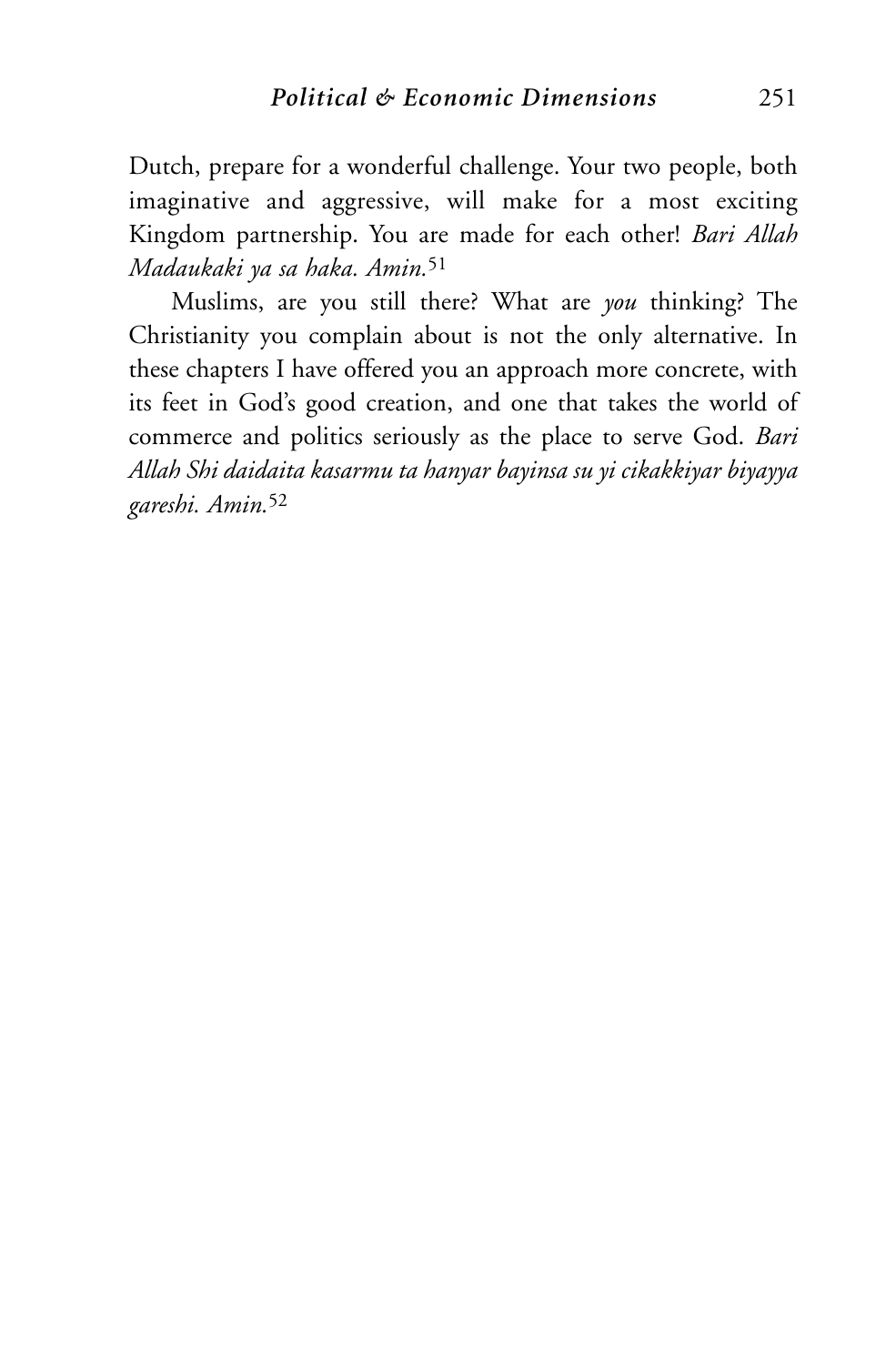## ▲ *Notes* \_\_\_\_\_\_\_\_\_\_\_\_\_\_\_\_\_\_\_\_\_\_\_\_\_\_\_\_\_\_\_\_\_\_\_\_\_\_\_\_\_

P. 29.

- C. Gousmett, 1999, p. 8.
- C. Gousmett, 1999, pp. 32-33.
- B. van der Walt, 1994, pp. 247-249.
- B. van der Walt, 1994, pp. 249-250.

B. van der Walt, 1994, p. 250.

P. Marshall, 1992, pp. 19-21.

A. Van Ginkel, p. 87.

 Victoria Cunningham's *Justice Achieved* is a vivid example on the British Columbian scene.

P. Schratz, 6 Dec/2004.

Monsma and Soper, pp. 1-2.

Quoted by C. Esbeck, p. 25.

H. Antonides, 1987, pp. 20-21.

H. Antonides, 1987, p. 24.

R. Mouw, 1973, pp. 94-98.

 Antonides writes, "No authority in society is absolute, encompassing all people. Each kind of authority is limited, and the various societal structures are not subordinate to one another. For example, the state has no authority within other spheres, such as the family, the business enterprise and the school. Yet in each of these areas, authority is exercised in keeping with the specific task and responsibility of such institutions." He adds, "The Roman Catholic principle of subsidiarity…plays an important role at this point" (p. 25).

B. van der Walt, 1994, p. 281.

N. McFetridge, 1882, pp. 11-12.

<sup>19</sup> "Ministers" here does not refer to clergy. Rather, it refers to all those who minister to or serve God in whatever capacity in society.

P. Marshall, 1984, p. 46.

H. Runner, 1962, pp. 162-163.

H. Runner, 1962, pp. 168-169.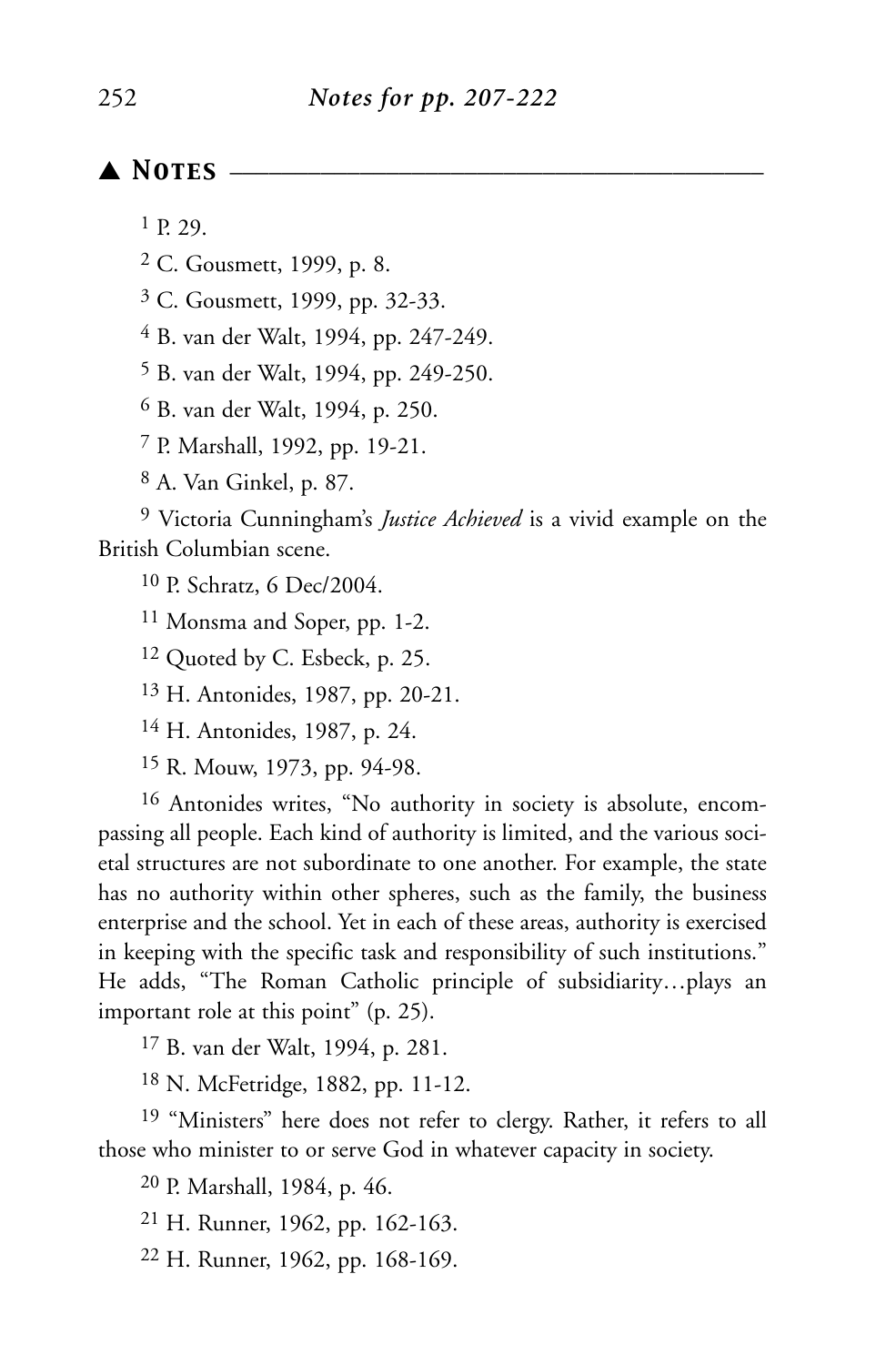23 H. Runner, 1962, p. 175.

24 H. Runner, 1962, p. 176.

25 H. Runner, 1962, p. 177.

26 C. Gousmett, 1999, pp. 27, 32.

27 B. van der Walt, 1994, pp. 502-503.

28 H. Antonides, 1987, p. 9.

29 B. van der Walt, 1994, pp. 504-505. Not exact quotations.

30 C. Gousmett, 1999, p. 50.

31 C. Gousmett, 1999, pp. 51-53, 55, 56.

32 P. Coertzen, 2002, p. 20.

33 P. Coertzen, 2002, pp. 22-23.

34 E. Taylor, "The Great Myth in Politics," n.d. This document gives a Kuyperian interpretation of the development and meaning of secularism. It supports, augments and corrects the Muslim interpretation of these same developments as found in Monograph 4.

35 They may not be called "denominations," but the scientific community is riddled with different schools of thought not much different from differences in religion. A classic illustration is the publication by G. Chase and C. Jongsma, *Bibliography of Christianity and Mathematics: 1910-1983.* See also *A Christian Perspective on the Foundations of Mathematics: Proceedings of the Conference held at Wheaton College April 28-30, 1977.*

36 While Taylor finds the situation strange and in need of explanation, secularists find the situation most normal and the question strange. Of course that's the way it is! Secularism has indeed come a long way…! R. H. Tawney wrote that though many Christians dismiss "the concern of Churches with economic relations and social organization as a modern innovation," he concludes that it is the *lack* of concern among dualistic pietists that is novel. "What requires explanation is not the view that these matters are part of the province of religion, but the view that they are not." R. H. Tawney, 1962, pp. 278-280. Also quoted in J. Boer, 1979, pp. 456-457; 1984, pp. 135-136.

37 For a Kuyperian interpretation of the French Revolution, see G. Groen van Prinsterer, *Unbelief and Revolution: A Series of Lectures in*